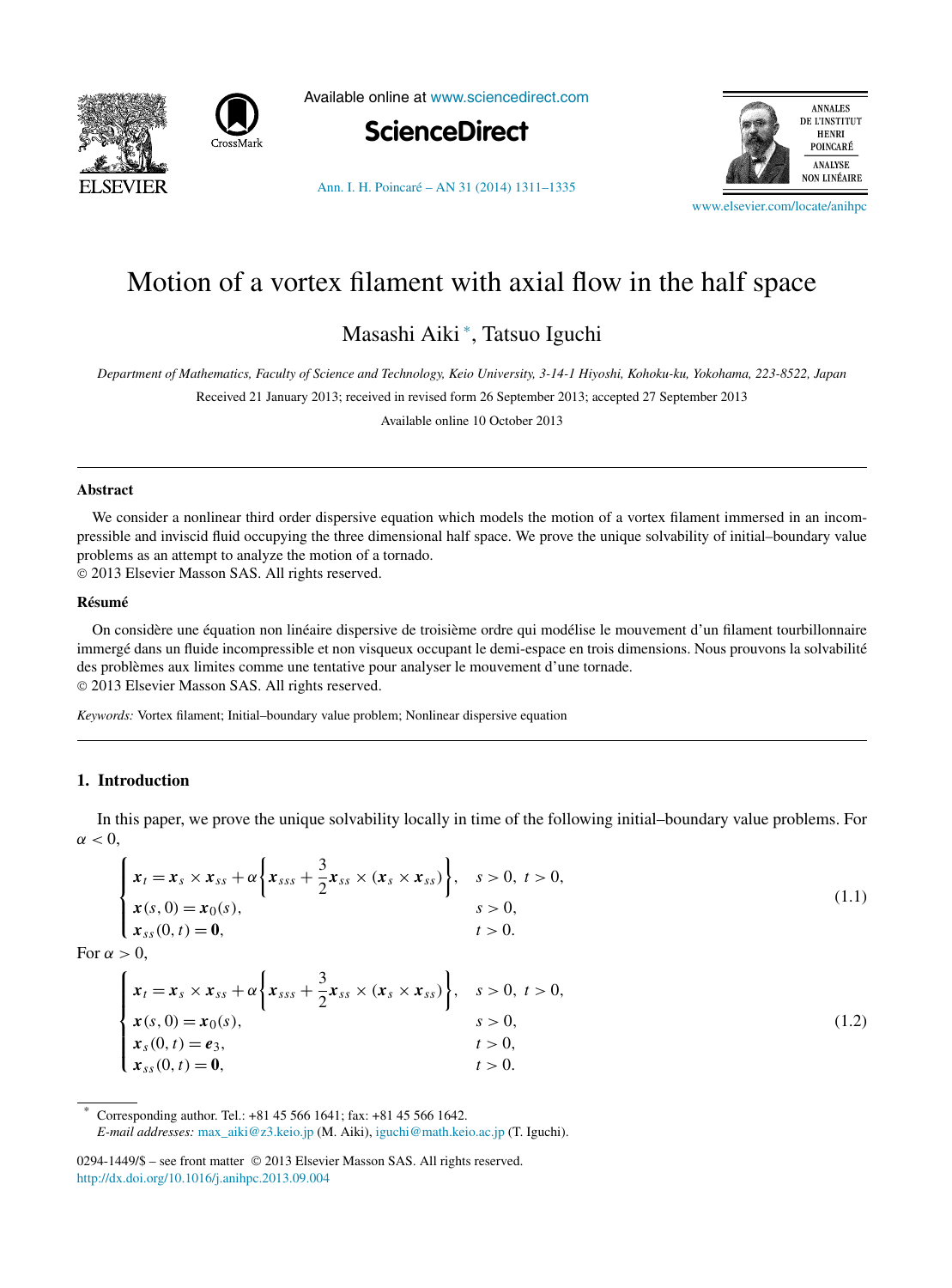<span id="page-1-0"></span>Here,  $\mathbf{x}(s,t) = (x^1(s,t), x^2(s,t), x^3(s,t))$  is the position vector of the vortex filament parameterized by its arc length *s* at time  $t$ ,  $\times$  is the exterior product in the three dimensional Euclidean space,  $\alpha$  is a non-zero constant that describes the magnitude of the effect of axial flow,  $e_3 = (0, 0, 1)$ , and subscripts denote derivatives with their respective variables. Later in this paper, we will also use *∂s* and *∂t* to denote partial derivatives as well. We will refer to the equation in  $(1.1)$  and  $(1.2)$  as the vortex filament equation. We note here that the number of boundary conditions imposed changes depending on the sign of  $\alpha$ . This is because the number of characteristic roots with a negative real part of the linearized equation,  $x_t = \alpha x_{ss}$ , changes depending on the sign of  $\alpha$ .

Our motivation for considering  $(1.1)$  and  $(1.2)$  comes from analyzing the motion of a tornado. This paper is our humble attempt to model the motion of a tornado. While it is obvious that a vortex filament is not the same as a tornado and such modeling is questionable, many aspects of tornadoes are still unknown and we hope that our research can serve as a small step towards the complete analysis of the motion of a tornado. The boundary conditions  $x_s(0, t) = e_3$ and  $\mathbf{x}_{ss}(0, t) = \mathbf{0}$  force the filament to be perpendicular to the ground and be straight near the ground respectively. In problem [\(1.2\),](#page-0-0) where both boundary conditions are imposed, it can be proved that if the end point of the initial vortex filament is on the ground, than the end point will stay on the ground, just as a tornado would move after it is formed.

To this end, in an earlier paper [\[1\],](#page-23-0) the authors proved the global solvability of an initial–boundary value problem for the vortex filament equation with  $\alpha = 0$ , which is called the Localized Induction Equation (LIE). The LIE is an equation modeling the motion of a vortex filament without axial flow and was first proposed by Da Rios [\[2\]](#page-23-0) in 1906 and was rediscovered by Arms and Hama [\[3\]](#page-23-0) in 1965. Many mathematical studies have been done on the LIE since then. Nishiyama and Tani [\[4\]](#page-23-0) proved the global solvability of the Cauchy problem. Koiso [\[5\]](#page-23-0) also considered the Cauchy problem in a more geometrically general setting, but instead of the LIE he transformed the equation into a nonlinear Schrödinger equation via the Hasimoto transformation and proved the global solvability. In more recent years, Gutiérrez, Rivas, and Vega [\[6\]](#page-23-0) constructed a one-parameter family of self-similar solutions of the LIE which form a corner in finite time. They further analyze the behavior of the solutions as the parameter is changed and conclude that the parameter affects the angle and shape of the final corner that is formed. Following their results, Banica and Vega [\[7,8\]](#page-23-0) showed some asymptotic properties and the stability of the self-similar solutions obtained in [\[6\].](#page-23-0) Gutiérrez and Vega [\[9\]](#page-24-0) proved the stability of self-similar solutions different from the ones treated in [\[7,8\].](#page-23-0)

When axial flow is present (i.e.  $\alpha$  is non-zero), many results are known for the Cauchy problem where the filament extends to spacial infinity or the filament is closed. For example, in Nishiyama and Tani [\[4\],](#page-23-0) they proved the unique solvability globally in time in Sobolev spaces. Onodera  $[10,11]$  proved the unique solvability for a geometrically generalized equation. Segata [\[12\]](#page-24-0) proved the unique solvability and showed the asymptotic behavior in time of the solution to the Hirota equation, given by

$$
iq_t = q_{xx} + \frac{1}{2}|q|^2 q + i\alpha (q_{xxx} + |q|^2 q_x),
$$
\n(1.3)

which can be obtained by applying the generalized Hasimoto transformation to the vortex filament equation. Since there are many results regarding the Cauchy problem for the Hirota equation and other Schrödinger type equations, it may feel more natural to see if the available theories from these results can be utilized to solve the initial–boundary value problem for (1.3), instead of considering [\(1.1\)](#page-0-0) and [\(1.2\)](#page-0-0) directly. Admittedly, problem [\(1.1\)](#page-0-0) and [\(1.2\)](#page-0-0) can be transformed into an initial–boundary value problem for the Hirota equation. But, in light of the possibility that a new boundary condition may be considered for the vortex filament equation in the future, we thought that it would be helpful to develop the analysis of the vortex filament equation itself because the Hasimoto transformation may not be applicable depending on the new boundary condition. For example,  $(1.1)$  and  $(1.2)$  model a vortex filament moving in the three dimensional half space, but if we consider a boundary that is not flat, it is nontrivial as to if we can apply the Hasimoto transformation or not, so we decided to work with the vortex filament equation directly.

For convenience, we introduce a new variable  $v(s, t) := x_s(s, t)$  and rewrite the problems in terms of **v**. Setting  $\mathbf{v}_0(s) := \mathbf{x}_{0s}(s)$ , we have for  $\alpha < 0$ ,

$$
\begin{cases}\n\mathbf{v}_t = \mathbf{v} \times \mathbf{v}_{ss} + \alpha \left\{ \mathbf{v}_{sss} + \frac{3}{2} \mathbf{v}_{ss} \times (\mathbf{v} \times \mathbf{v}_s) + \frac{3}{2} \mathbf{v}_s \times (\mathbf{v} \times \mathbf{v}_{ss}) \right\}, & s > 0, \ t > 0, \\
\mathbf{v}(s, 0) = \mathbf{v}_0(s), & s > 0, \\
\mathbf{v}_s(0, t) = \mathbf{0}, & t > 0.\n\end{cases}
$$
\n(1.4)

For  $\alpha > 0$ ,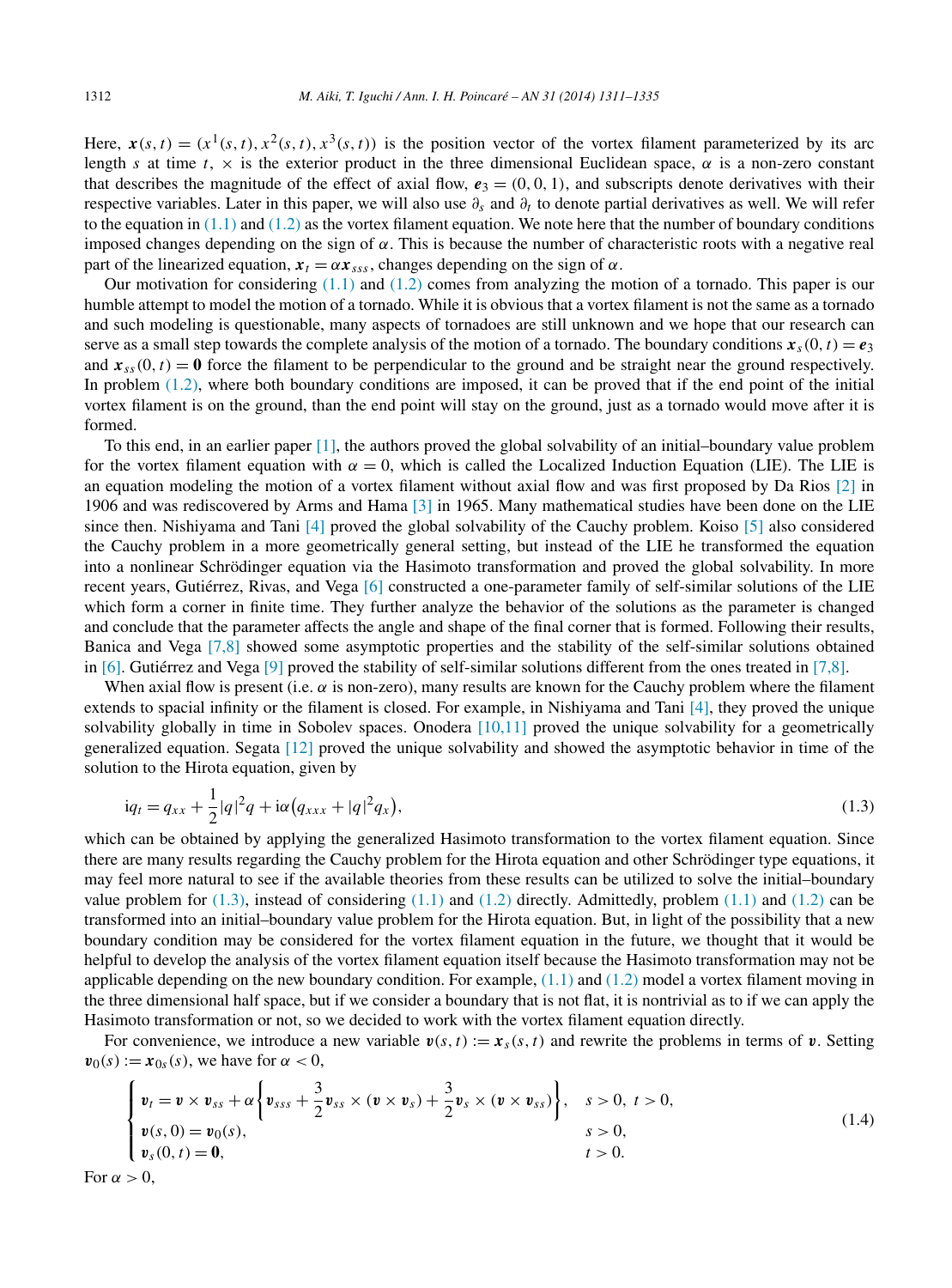$$
\begin{cases}\n\mathbf{v}_t = \mathbf{v} \times \mathbf{v}_{ss} + \alpha \left\{ \mathbf{v}_{sss} + \frac{3}{2} \mathbf{v}_{ss} \times (\mathbf{v} \times \mathbf{v}_s) + \frac{3}{2} \mathbf{v}_s \times (\mathbf{v} \times \mathbf{v}_{ss}) \right\}, & s > 0, t > 0, \\
\mathbf{v}(s, 0) = \mathbf{v}_0(s), & s > 0, \\
\mathbf{v}(0, t) = \mathbf{e}_3, & t > 0, \\
\mathbf{v}_s(0, t) = \mathbf{0}, & t > 0.\n\end{cases}
$$
\n(1.5)

Once we obtain a solution for  $(1.4)$  and  $(1.5)$ , we can reconstruct  $\mathbf{x}(s, t)$  from the formula

$$
\boldsymbol{x}(s,t) = \boldsymbol{x}_0(s) + \int\limits_0^t \left\{ \boldsymbol{v} \times \boldsymbol{v}_s + \alpha \boldsymbol{v}_{ss} + \frac{3}{2} \alpha \boldsymbol{v}_s \times (\boldsymbol{v} \times \boldsymbol{v}_s) \right\} (s,\tau) d\tau,
$$

and  $x(s, t)$  will satisfy [\(1.1\)](#page-0-0) and [\(1.2\)](#page-0-0) respectively, in other words, (1.1) is equivalent to [\(1.4\)](#page-1-0) and (1.2) is equivalent to  $(1.5)$ . Hence, we will concentrate on the solvability of  $(1.4)$  and  $(1.5)$  from now on. Our approach for solving  $(1.4)$ and  $(1.5)$  is to consider the associated linear problem. Linearizing the equation around a function  $\boldsymbol{w}$  and neglecting lower order terms yield

$$
\boldsymbol{v}_t = \boldsymbol{w} \times \boldsymbol{v}_{ss} + \alpha \left\{ \boldsymbol{v}_{sss} + \frac{3}{2} \boldsymbol{v}_{ss} \times (\boldsymbol{w} \times \boldsymbol{w}_s) + \frac{3}{2} \boldsymbol{w}_s \times (\boldsymbol{w} \times \boldsymbol{v}_{ss}) \right\}.
$$

Directly considering the initial–boundary value problem for the above equation seems hard. When we try to estimate the solution in Sobolev spaces, the term  $w_s \times (w \times v_{ss})$  causes a loss of regularity because of the form of the coefficient. We were able to overcome this by using the fact that if the initial datum is parameterized by its arc length, i.e.  $|\mathbf{v}_0| = 1$ , a sufficiently smooth solution of [\(1.4\)](#page-1-0) and (1.5) satisfies  $|\mathbf{v}| = 1$ , and this allows us to make the transformation

$$
\mathbf{v}_s\times(\mathbf{v}\times\mathbf{v}_{ss})=\mathbf{v}_{ss}\times(\mathbf{v}\times\mathbf{v}_s)-|\mathbf{v}_s|^2\mathbf{v}_s.
$$

Linearizing the equation in  $(1.4)$  and  $(1.5)$  after the above transformation yields

$$
\boldsymbol{v}_t = \boldsymbol{w} \times \boldsymbol{v}_{ss} + \alpha \big\{ \boldsymbol{v}_{sss} + 3 \boldsymbol{v}_{ss} \times (\boldsymbol{w} \times \boldsymbol{w}_s) \big\}.
$$
 (1.6)

The term that was causing the loss of regularity is gone, but still, the existence of a solution to the initial–boundary value problem of the above third order dispersive equation is not trivial.

One may wonder if we could treat the second order derivative terms as a perturbation of the linear KdV or the KdV–Burgers equation to avoid the above difficulties all together. This seems impossible, because as far as the authors know, the estimates obtained for the linear KdV and KdV–Burgers equations are insufficient to consider a second order term as a regular perturbation. See, for example, Hayashi and Kaikina [\[13\],](#page-24-0) Hayashi, Kaikina, and Ruiz Paredes [\[14\],](#page-24-0) or Bona, Sun, and Zhang [\[15\]](#page-24-0) for known results on the initial–boundary value problems for the KdV and KdV–Burgers equations. This was our motivation in a previous paper  $[16]$  to consider initial–boundary value problems for equations of the form

$$
\boldsymbol{u}_t = \alpha \boldsymbol{u}_{xxx} + A(\boldsymbol{w}, \partial_x) \boldsymbol{u} + \boldsymbol{f}, \tag{1.7}
$$

where  $u(x, t) = (u^1(x, t), u^2(x, t), \dots, u^m(x, t))$  is the unknown vector valued function,  $w(x, t) = (w^1(x, t), \dots, w^m(x, t))$  $w^{2}(x, t), \ldots, w^{k}(x, t)$  and  $f(x, t) = (f^{1}(x, t), f^{2}(x, t), \ldots, f^{m}(x, t))$  are known vector valued functions, and  $A(\mathbf{w}, \partial_x)$  is a second order differential operator of the form  $A(\mathbf{w}, \partial_x) = A_0(\mathbf{w})\partial_x^2 + A_1(\mathbf{w})\partial_x + A_2(\mathbf{w})$ .  $A_0$ ,  $A_1$ ,  $A_2$  are smooth matrices and  $A(w, \partial_x)$  is strongly elliptic in the sense that for any bounded domain *E* in  $\mathbb{R}^k$ , there is a positive constant  $\delta$  such that for any  $\mathbf{w} \in E$ 

$$
A_0(\boldsymbol{w}) + A_0(\boldsymbol{w})^* \geqslant \delta I,
$$

where I is the unit matrix and ∗ denotes the adjoint of a matrix. We proved the unique solvability of an initial–boundary value problem of the above equation in Sobolev spaces, and the precise statement we proved will be addressed in a later section. This result can be applied to (1.6) after we regularize it with a second order viscosity term  $\delta v_{ss}$  with  $\delta > 0$ .

The contents of this paper are as follows. In Section [2,](#page-3-0) we introduce function spaces and the associated notations. We also state the main results of this paper. In Section [3,](#page-3-0) we consider the compatibility conditions for regularized nonlinear problems and the necessary correction of the initial datum. In Section [4,](#page-8-0) we review the existence theorem for associated linear problems which will be applied to the nonlinear problems. In Section [5,](#page-10-0) we prove an existence theorem for the case  $\alpha < 0$ , and in Section [6,](#page-21-0) we prove an existence theorem for the case  $\alpha > 0$ .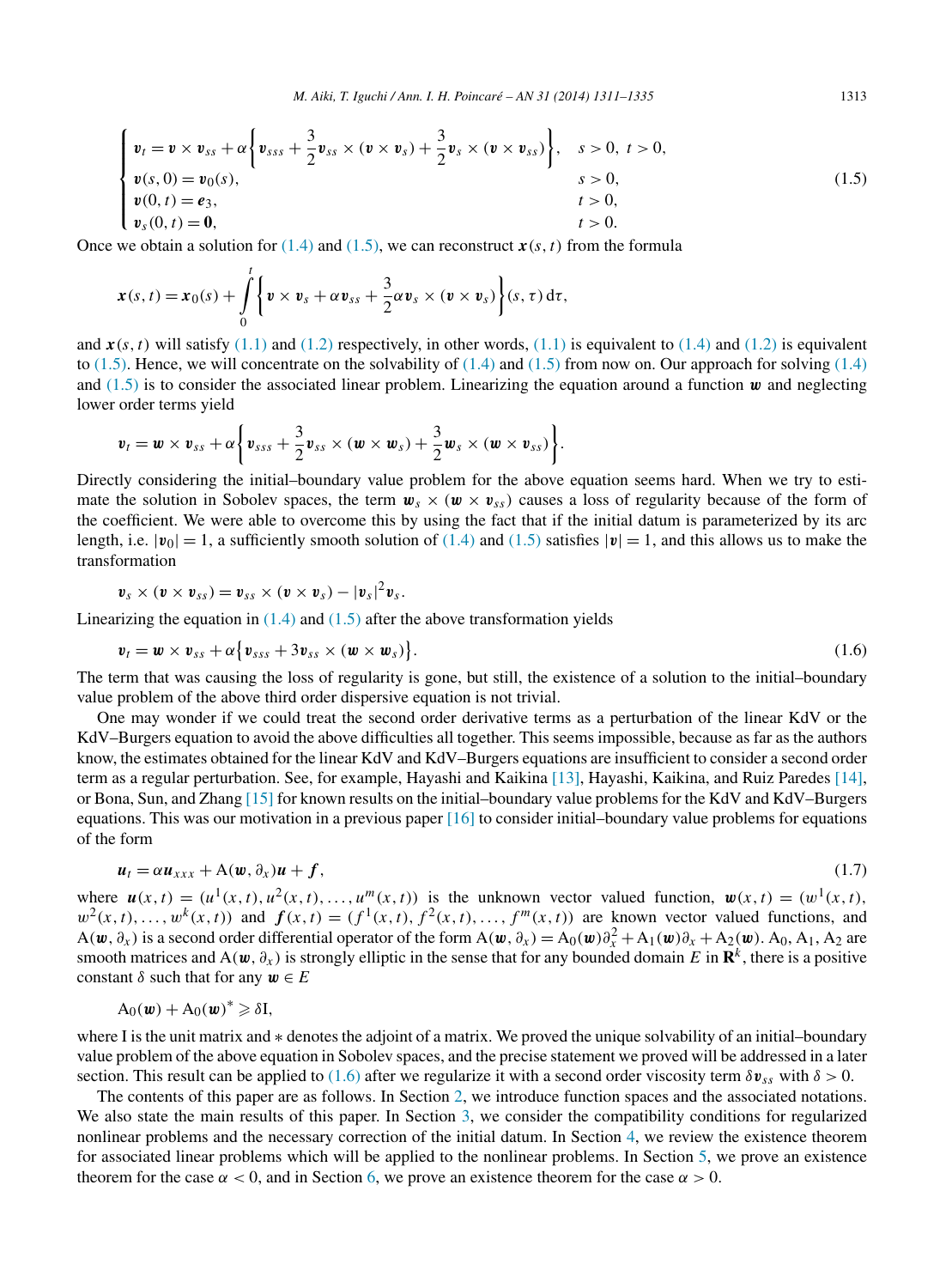### <span id="page-3-0"></span>**2. Function spaces, notations, and main theorems**

We define some function spaces that will be used throughout this paper, and notations associated with the spaces. For a non-negative integer *m*, and  $1 \leq p \leq \infty$ ,  $W^{m,p}(\mathbf{R}_+)$  is the Sobolev space containing all real-valued functions that have derivatives in the sense of distribution up to order *m* belonging to  $L^p(\mathbf{R}_+)$ . We set  $H^m(\mathbf{R}_+) := W^{m,2}(\mathbf{R}_+)$ as the Sobolev space equipped with the usual inner product. The norm in  $H^m(\mathbf{R}_+)$  is denoted by  $\|\cdot\|_m$  and we simply write  $\|\cdot\|$  for  $\|\cdot\|_0$ . Otherwise, for a Banach space *X*, the norm in *X* is written as  $\|\cdot\|_X$ . The inner product in  $L^2(\mathbf{R}_+)$ is denoted by  $(\cdot, \cdot)$ .

For  $0 < T < \infty$  and a Banach space *X*,  $C^m([0, T]; X)$  denotes the space of functions that are *m* times continuously differentiable in *t* with respect to the norm of *X*, and  $L^2(0, T; X)$  is the space of functions with  $\int_0^T \|u(t)\|_X^2 dt$  being finite.

For any function space described above, we say that a vector valued function belongs to the function space if each of its components does.

Finally, we state our main existence theorems here.

**Theorem 2.1** (The case  $\alpha > 0$ ). For a natural number k, if  $x_{0ss} \in H^{2+3k}(\mathbf{R}_{+})$ ,  $|x_{0s}| = 1$ , and  $x_{0s}$  satisfies the com*patibility conditions for* (3.2) *up to order k, then there exists*  $T > 0$  *such that* [\(1.2\)](#page-0-0) *has a unique solution x <i>satisfying* 

$$
\boldsymbol{x}_{ss} \in \bigcap_{j=0}^{k} W^{j,\infty}\big([0,T];\,^{2+3j}(\mathbf{R}_{+})\big)
$$

*and*  $|\mathbf{x}_s| = 1$ *. Here, T depends on*  $||\mathbf{x}_{0ss}||_2$ *.* 

**Theorem 2.2** (The case  $\alpha$  < 0). For a natural number k, if  $x_{0ss} \in H^{1+3k}(\mathbf{R}_{+})$ ,  $|x_{0s}| = 1$ , and  $x_{0s}$  satisfies the com*patibility conditions for* (3.1) *up to order k, then there exists*  $T > 0$  *such that* [\(1.1\)](#page-0-0) *has a unique solution x satisfying* 

$$
\mathbf{x}_{ss} \in \bigcap_{j=0}^{k} W^{j,\infty}\big([0,T]; H^{1+3j}(\mathbf{R}_{+})\big)
$$

*and*  $|\mathbf{x}_s| = 1$ *. Here, T depends on*  $||\mathbf{x}_{0ss}||_3$ *.* 

# **3. Regularized nonlinear problem and its compatibility conditions**

We construct the solution of

$$
\begin{cases}\n v_t = v \times v_{ss} + \alpha \left\{ v_{sss} + 3v_{ss} \times (v \times v_s) - \frac{3}{2} |v_s|^2 v_s \right\}, & s > 0, \ t > 0, \\
 v(s, 0) = v_0(s), & s > 0, \\
 v_s(0, t) = 0, & t > 0,\n\end{cases}
$$
\n(3.1)

and

$$
\begin{cases}\n v_t = v \times v_{ss} + \alpha \left\{ v_{sss} + 3v_{ss} \times (v \times v_s) - \frac{3}{2} |v_s|^2 v_s \right\}, & s > 0, \ t > 0, \\
 v(s, 0) = v_0(s), & s > 0, \\
 v(0, t) = e_3, & t > 0, \\
 v_s(0, t) = 0, & t > 0,\n\end{cases}
$$
\n(3.2)

which are equivalent to [\(1.1\)](#page-0-0) and [\(1.2\)](#page-0-0) respectively, by taking the limit  $\delta \rightarrow +0$  in the following regularized problems.

$$
\begin{cases}\n\mathbf{v}_{t}^{\delta} = \mathbf{v}^{\delta} \times \mathbf{v}_{ss}^{\delta} + \alpha \left\{ \mathbf{v}_{sss}^{\delta} + 3 \mathbf{v}_{ss}^{\delta} \times (\mathbf{v}^{\delta} \times \mathbf{v}_{s}^{\delta}) - \frac{3}{2} |\mathbf{v}_{s}^{\delta}|^{2} \mathbf{v}_{s}^{\delta} \right\} + \delta (\mathbf{v}_{ss}^{\delta} + |\mathbf{v}_{s}^{\delta}|^{2} \mathbf{v}^{\delta}), \quad s > 0, \ t > 0, \\
\mathbf{v}_{s}^{\delta}(s, 0) = \mathbf{v}_{0}^{\delta}(s), \quad s > 0, \ t > 0, \\
\mathbf{v}_{s}^{\delta}(0, t) = \mathbf{0}, \quad t > 0, \ t > 0,\n\end{cases}
$$
\n(3.3)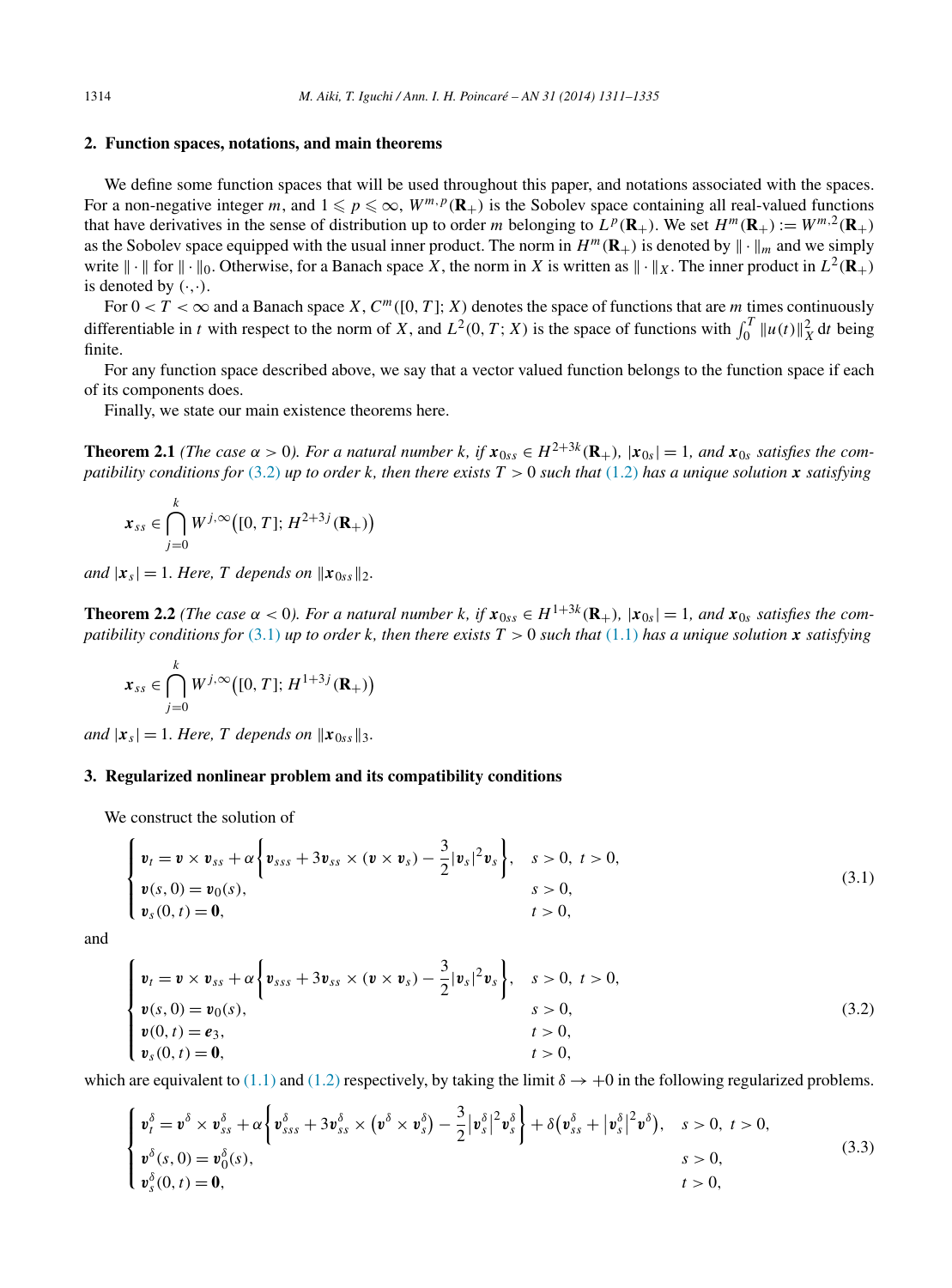<span id="page-4-0"></span>and

$$
\begin{cases}\n\mathbf{v}_{t}^{\delta} = \mathbf{v}^{\delta} \times \mathbf{v}_{ss}^{\delta} + \alpha \left\{ \mathbf{v}_{sss}^{\delta} + 3 \mathbf{v}_{ss}^{\delta} \times (\mathbf{v}^{\delta} \times \mathbf{v}_{s}^{\delta}) - \frac{3}{2} |\mathbf{v}_{s}^{\delta}|^{2} \mathbf{v}_{s}^{\delta} \right\} + \delta (\mathbf{v}_{ss}^{\delta} + |\mathbf{v}_{s}^{\delta}|^{2} \mathbf{v}^{\delta}), \quad s > 0, \ t > 0, \\
\mathbf{v}^{\delta}(s, 0) = \mathbf{v}_{0}^{\delta}(s), & s > 0, \ t > 0, \\
\mathbf{v}^{\delta}(0, t) = \mathbf{e}_{3}, & t > 0, \\
\mathbf{v}_{s}^{\delta}(0, t) = \mathbf{0}, & t > 0, \\
\mathbf{v}_{s}^{\delta}(0, t) = \mathbf{0}, & t > 0.\n\end{cases}
$$
\n(3.4)

From here on in, it is assumed that  $|v_0| = 1$  holds, i.e. the initial datum is parameterized by its arc length. The particular form of regularization shown above is chosen for two main reasons. Firstly, the term  $\delta v_{ss}^{\delta}$  is added so that the linearized problem can be treated with the existence theorems obtained in Aiki and Iguchi [\[16\].](#page-24-0) Secondly, the term  $\delta |\nu_s^{\delta}|^2 v^{\delta}$  is added to preserve the property  $|\nu^{\delta}| = 1$ . As mentioned in the introduction, if  $|\nu_0^{\delta}| = 1$ , than the solution also satisfies  $|\mathbf{v}^{\delta}| = 1$  when  $\delta = 0$ . By adding the extra regularizing term, this property continues to hold for  $\delta > 0$ .

Since we modified the equation, we must make corrections to the initial datum to insure the compatibility conditions continue to hold for each problem.

#### *3.1. Compatibility conditions for [\(3.1\)](#page-3-0) and [\(3.2\)](#page-3-0)*

First, we derive the compatibility conditions for [\(3.1\)](#page-3-0) and [\(3.2\).](#page-3-0) We set  $Q_{(0)}(v) = v$  and we denote the right-hand side of the equation in  $(3.1)$  and  $(3.2)$  as

$$
\boldsymbol{Q}_{(1)}(\boldsymbol{v}) = \boldsymbol{v} \times \boldsymbol{v}_{ss} + \alpha \bigg\{ \boldsymbol{v}_{sss} + 3 \boldsymbol{v}_{ss} \times (\boldsymbol{v} \times \boldsymbol{v}_s) - \frac{3}{2} |\boldsymbol{v}_s|^2 \boldsymbol{v}_s \bigg\}.
$$

We will also use the notation  $Q_{(1)}(s, t)$  and  $Q_{(1)}$  instead of  $Q_{(1)}(v)$  for convenience. For  $n \ge 2$ , we successively define  $\mathbf{Q}_{(n)}$  by

$$
\mathbf{Q}_{(n)} = \sum_{j=0}^{n-1} {n-1 \choose j} \mathbf{Q}_{(j)} \times \mathbf{Q}_{(n-1-j)ss} + \alpha \mathbf{Q}_{(n-1)sss} \n+ 3\alpha \left\{ \sum_{j=0}^{n-1} \sum_{k=0}^{n-1-j} {n-1 \choose j} {n-1-j \choose k} \mathbf{Q}_{(j)ss} \times (\mathbf{Q}_{(k)} \times \mathbf{Q}_{(n-1-j-k)s}) \right\} \n- \frac{3}{2}\alpha \left\{ \sum_{j=0}^{n-1} \sum_{k=0}^{n-1-j} {n-1 \choose j} {n-1-j \choose k} (\mathbf{Q}_{(j)s} \cdot \mathbf{Q}_{(k)s}) \mathbf{Q}_{(n-1-j-k)s} \right\}.
$$

The above definition of  $Q(n)(v)$  corresponds to giving an expression for  $\partial_t^n v$  in terms of  $v$  and its *s* derivatives only. It is obvious from the definition that the term with the highest order derivative in  $Q_{(n)}$  is  $\alpha^n \partial_s^3 n v$ . By differ-entiating the boundary conditions of [\(3.1\)](#page-3-0) and [\(3.2\)](#page-3-0) with respect to *t*, we see that  $(\partial_t^n \mathbf{v})(0, t) = \mathbf{Q}_{(n)}(0, t) = \mathbf{0}$  and  $(\partial_t^n v_s)(0, t) = (\partial_s \mathcal{Q}_{(n)})(0, t) = \mathbf{0}$  for any natural number *n*. Lastly, by taking the limit  $t \to +0$ , we arrive at the following compatibility conditions.

**Definition 3.1** *(Compatibility conditions for* [\(3.1\)\)](#page-3-0)*. For*  $n \in \mathbb{N} \cup \{0\}$ *, we say that*  $v_0$  *satisfies the n*-th compatibility *condition for* [\(3.1\)](#page-3-0) *if*  $v_{0s} \in H^{1+3n}(\mathbf{R}_+)$  *and* 

$$
\big(\partial_s \mathbf{Q}_{(n)}(\mathbf{v}_0)\big)(0) = \mathbf{0}.
$$

*We also say that*  $v_0$  *satisfies the compatibility conditions for* [\(3.1\)](#page-3-0) *up to order n if it satisfies the k-th compatibility condition for all*  $k$  *with*  $0 \le k \le n$ *.* 

**Definition 3.2** *(Compatibility conditions for* [\(3.2\)\)](#page-3-0)*. For*  $n \in \mathbb{N} \cup \{0\}$ *, we say that*  $v_0$  *satisfies the n-th compatibility condition for* [\(3.2\)](#page-3-0) *if*  $v_{0s} \in H^{2+3n}(\mathbf{R}_+)$  *and* 

$$
\mathbf{v}_0(0) = \mathbf{e}_3, \qquad \mathbf{v}_{0s}(0) = \mathbf{0},
$$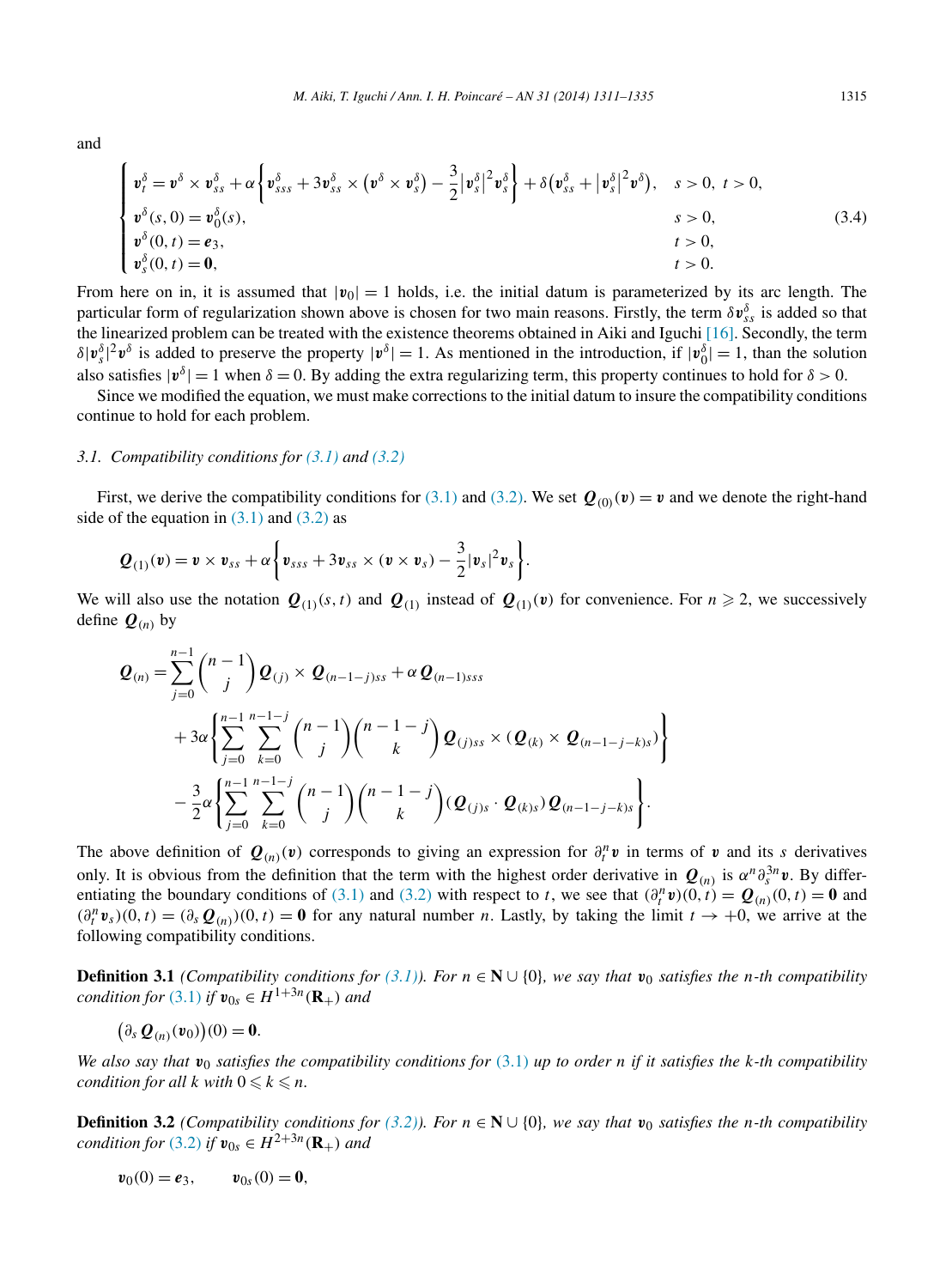*when*  $n = 0$ *, and* 

$$
(Q_{(n)}(v_0))(0) = 0,
$$
  $(\partial_s Q_{(n)}(v_0))(0) = 0,$ 

when  $n \ge 1$ . We also say that  $v_0$  satisfies the compatibility conditions for  $(3.2)$  up to order n if it satisfies the k-th *compatibility condition for all*  $k$  *with*  $0 \le k \le n$ *.* 

Note that the regularity imposed on  $v_{0s}$  in [Definition 3.2](#page-4-0) is not the minimal regularity required for the trace at  $s = 0$  to have meaning, but we defined it as above so that it corresponds to the regularity assumption in the existence theorem that we obtain later. Also note that the regularity assumption is made on  $v_{0s}$  instead of  $v_0$  because  $|v_0| = 1$ and so  $v_0$  is not square integrable.

#### *3.2. Compatibility conditions for [\(3.3\)](#page-3-0) and [\(3.4\)](#page-4-0)*

We derive the compatibility conditions for  $(3.3)$  and  $(3.4)$  in the same way as we derived the conditions for  $(3.1)$ and [\(3.2\).](#page-3-0) Set  $P_{(0)}(v) = v$  and define  $P_{(1)}(v)$  by

$$
\boldsymbol{P}_{(1)}(\boldsymbol{v}) = \boldsymbol{v} \times \boldsymbol{v}_{ss} + \alpha \bigg\{ \boldsymbol{v}_{sss} + 3 \boldsymbol{v}_{ss} \times (\boldsymbol{v} \times \boldsymbol{v}_s) - \frac{3}{2} |\boldsymbol{v}_s|^2 \boldsymbol{v}_s \bigg\} + \delta (\boldsymbol{v}_{ss} + |\boldsymbol{v}_s|^2 \boldsymbol{v}).
$$

We successively define  $P(n)$  for  $n \ge 2$  by

$$
\mathbf{P}_{(n)} = \sum_{j=0}^{n-1} {n-1 \choose j} \mathbf{P}_{(j)} \times \mathbf{P}_{(n-1-j)ss} + \alpha \mathbf{P}_{(n-1)sss} \n+ 3\alpha \left\{ \sum_{j=0}^{n-1} \sum_{k=0}^{n-1-j} {n-1 \choose j} {n-1-j \choose k} \mathbf{P}_{(j)ss} \times (\mathbf{P}_{(k)} \times \mathbf{P}_{(n-1-j-k)s}) \right\} \n- \frac{3}{2}\alpha \left\{ \sum_{j=0}^{n-1} \sum_{k=0}^{n-1-j} {n-1 \choose j} {n-1-j \choose k} (\mathbf{P}_{(j)s} \cdot \mathbf{P}_{(k)s}) \mathbf{P}_{(n-1-j-k)s} \right\} \n+ \delta \left\{ \mathbf{P}_{(n-1)ss} + \sum_{j=0}^{n-1} \sum_{k=0}^{n-1-j} {n-1 \choose j} {n-1-j \choose k} (\mathbf{P}_{(j)s} \cdot \mathbf{P}_{(k)s}) \mathbf{P}_{(n-1-j-k)} \right\}.
$$

We arrive at the following compatibility conditions.

**Definition 3.3** *(Compatibility conditions for* [\(3.3\)\)](#page-3-0). For  $n \in \mathbb{N} \cup \{0\}$ , we say that  $v_0^{\delta}$  satisfies the *n*-th compatibility *condition for* [\(3.3\)](#page-3-0) *if*  $v_{0s}^{\delta} \in H^{1+3n}(\mathbf{R}_+)$  *and* 

$$
(\partial_s \boldsymbol{P}_{(n)}(\boldsymbol{v}_0^{\delta}))(0) = \mathbf{0}.
$$

*We also say that*  $v_0^{\delta}$  *satisfies the compatibility conditions for* [\(3.3\)](#page-3-0) *up to order n if it satisfies the k*-th compatibility *condition for all*  $k$  *with*  $0 \le k \le n$ *.* 

**Definition 3.4** *(Compatibility conditions for* [\(3.4\)\)](#page-4-0). For  $n \in \mathbb{N} \cup \{0\}$ , we say that  $v_0^{\delta}$  satisfies the *n*-th compatibility *condition for* [\(3.4\)](#page-4-0) *if*  $v_{0s}^{\delta} \in H^{2+3n}(\mathbf{R}_+)$  *and* 

$$
\pmb{v}_0^{\delta}(0) = \pmb{e}_3, \qquad \pmb{v}_{0s}^{\delta}(0) = \pmb{0},
$$

*when*  $n = 0$ *, and* 

$$
\big(P_{(n)}\big(v_0^{\delta}\big)\big)(0) = \mathbf{0}, \qquad \big(\partial_s P_{(n)}\big(v_0^{\delta}\big)\big)(0) = \mathbf{0},
$$

*when*  $n \ge 1$ . We also say that  $v_0^{\delta}$  satisfies the compatibility conditions for [\(3.4\)](#page-4-0) up to order *n* if it satisfies the *k*-th *compatibility condition for all*  $k$  *with*  $0 \le k \le n$ *.*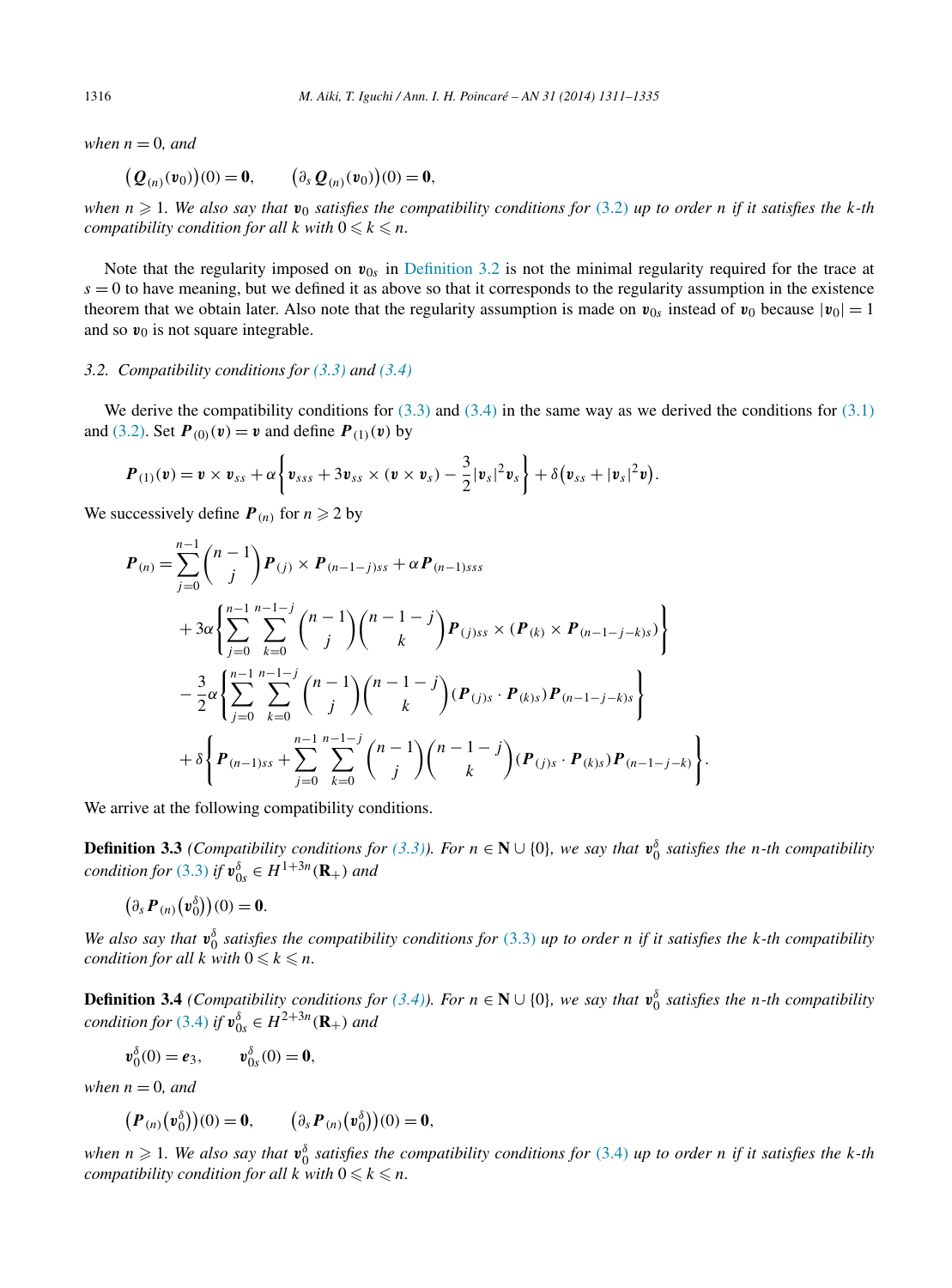#### <span id="page-6-0"></span>*3.3. Corrections to the initial datum*

We construct a corrected initial datum  $v_0^{\delta}$  such that given an initial datum  $v_0$  that satisfies the compatibility con-ditions for [\(3.1\)](#page-3-0) or [\(3.2\),](#page-3-0)  $v_0^{\delta}$  satisfies the compatibility conditions of [\(3.3\)](#page-3-0) or [\(3.4\)](#page-4-0) respectively, and  $v_0^{\delta} \to v_0$  in the appropriate function space. As it will be shown later, a sufficiently smooth solution of [\(3.3\)](#page-3-0) or [\(3.4\)](#page-4-0) with  $\delta \geqslant 0$  satisfies  $|v^{\delta}| = 1$  if  $|v^{\delta}_{0}| = 1$ . Thus, the correction of the initial datum must be done in a way that preserves this property. Since the argument for the construction of  $v_0^{\delta}$  is the same for the cases  $\alpha > 0$  and  $\alpha < 0$ , we show the details for the case  $\alpha$  < 0 only.

Suppose that we have an initial datum  $v_0$  such that  $v_{0s} \in H^{1+3m}(\mathbf{R}_+)$  satisfying the compatibility conditions for  $(3.1)$  up to order *m*. We will construct  $\mathbf{v}_0^{\delta}$  in the form

$$
\mathbf{v}_0^{\delta} = \frac{\mathbf{v}_0 + \mathbf{h}_{\delta}}{|\mathbf{v}_0 + \mathbf{h}_{\delta}|},\tag{3.5}
$$

where  $h_\delta$  is constructed so that  $h_\delta \to 0$  as  $\delta \to +0$ . The method we use to construct  $h_\delta$  is standard, i.e. we substi-tute (3.5) into the compatibility conditions for [\(3.3\)](#page-3-0) to determine the differential coefficients of  $h_\delta$  at  $s = 0$  and then extend it to  $s > 0$  so that  $h_\delta$  belongs to the appropriate Sobolev space and its differential coefficients have the desired value.

We introduce some notations. We set

$$
\begin{aligned} \mathbf{g}_{0}^{\delta}(V) &:= V, \\ \mathbf{g}_{1}^{\delta}(V) &:= V \times V_{ss} + \alpha \bigg\{ V_{sss} + 3V_{ss} \times (V \times V_{s}) - \frac{3}{2} |V_{s}|^{2} V_{s} \bigg\} + \delta (V_{ss} + |V_{s}|^{2} V), \\ \mathbf{g}_{m+1}^{\delta}(V) &:= D \mathbf{g}_{m}^{\delta}(V) [\mathbf{g}_{1}^{\delta}(V)], \end{aligned}
$$

where  $m \ge 1$  and D is the derivative with respect to V, i.e.  $Dg_m^{\delta}(V)[W] = \frac{d}{d\epsilon} g_m^{\delta}(V + \epsilon W)|_{\epsilon=0}$ . Note that under these notations, the *m*-th order compatibility condition for [\(3.3\)](#page-3-0) can be expressed as  $g_m^{\delta}(\mathbf{v}_0^{\delta})_s(0) = \mathbf{0}$ , because  $P_{(m)}(V) =$  $g_m^{\delta}(V)$ . We gave a different notation because it is more convenient for the upcoming calculations.

First we prove that if  $|V| \equiv 1$ , then for any  $m \ge 1$ 

$$
\sum_{k=0}^{m} \binom{m}{k} \mathbf{g}_k^{\delta}(V) \cdot \mathbf{g}_{m-k}^{\delta}(V) \equiv 0. \tag{3.6}
$$

We show this by induction. From direct calculation, we can prove that

$$
\mathbf{g}_1^{\delta}(V) \cdot V = \frac{\alpha}{2} (|V|^2)_{sss} - 3\alpha (V \cdot V_{ss}) (|V|^2)_{s} - \frac{3}{2} |V_s|^2 (|V|^2)_{s} + \frac{\delta}{2} (|V|^2)_{ss} = 0,
$$

which proves (3.6) with  $m = 1$ . Suppose that (3.6) holds up to some  $m$  with  $m \ge 1$ . From the assumption of induction we have for any vector *W* and  $t \in \mathbf{R}$ ,

$$
\sum_{k=0}^{m} {m \choose k} \mathbf{g}_{k}^{\delta} \left( \frac{\mathbf{V} + t \mathbf{W}}{|\mathbf{V} + t \mathbf{W}|} \right) \cdot \mathbf{g}_{m-k}^{\delta} \left( \frac{\mathbf{V} + t \mathbf{W}}{|\mathbf{V} + t \mathbf{W}|} \right) \equiv 0.
$$

Taking the *t* derivative and setting  $t = 0$  yield

$$
\sum_{k=0}^{m} {m \choose k} \left\{ Dg_k^{\delta}(V) \left[ W - (V \cdot W)V \right] \cdot g_{m-k}^{\delta}(V) + g_k^{\delta}(V) \cdot Dg_{m-k}^{\delta}(V) \left[ W - (V \cdot W)V \right] \right\} \equiv 0.
$$

By choosing  $W = g_1^{\delta}(V)$  we have

$$
0 \equiv \sum_{k=0}^{m} {m \choose k} \left\{ g_{k+1}^{\delta}(V) \cdot g_{m-k}^{\delta}(V) + g_{k}^{\delta}(V) \cdot g_{m-k+1}^{\delta}(V) \right\}
$$
  

$$
= \sum_{k=0}^{m+1} {m+1 \choose k} g_{k}^{\delta}(V) \cdot g_{m+1-k}^{\delta}(V),
$$

which proves  $(3.6)$  for the case  $m + 1$ , and this finishes the proof.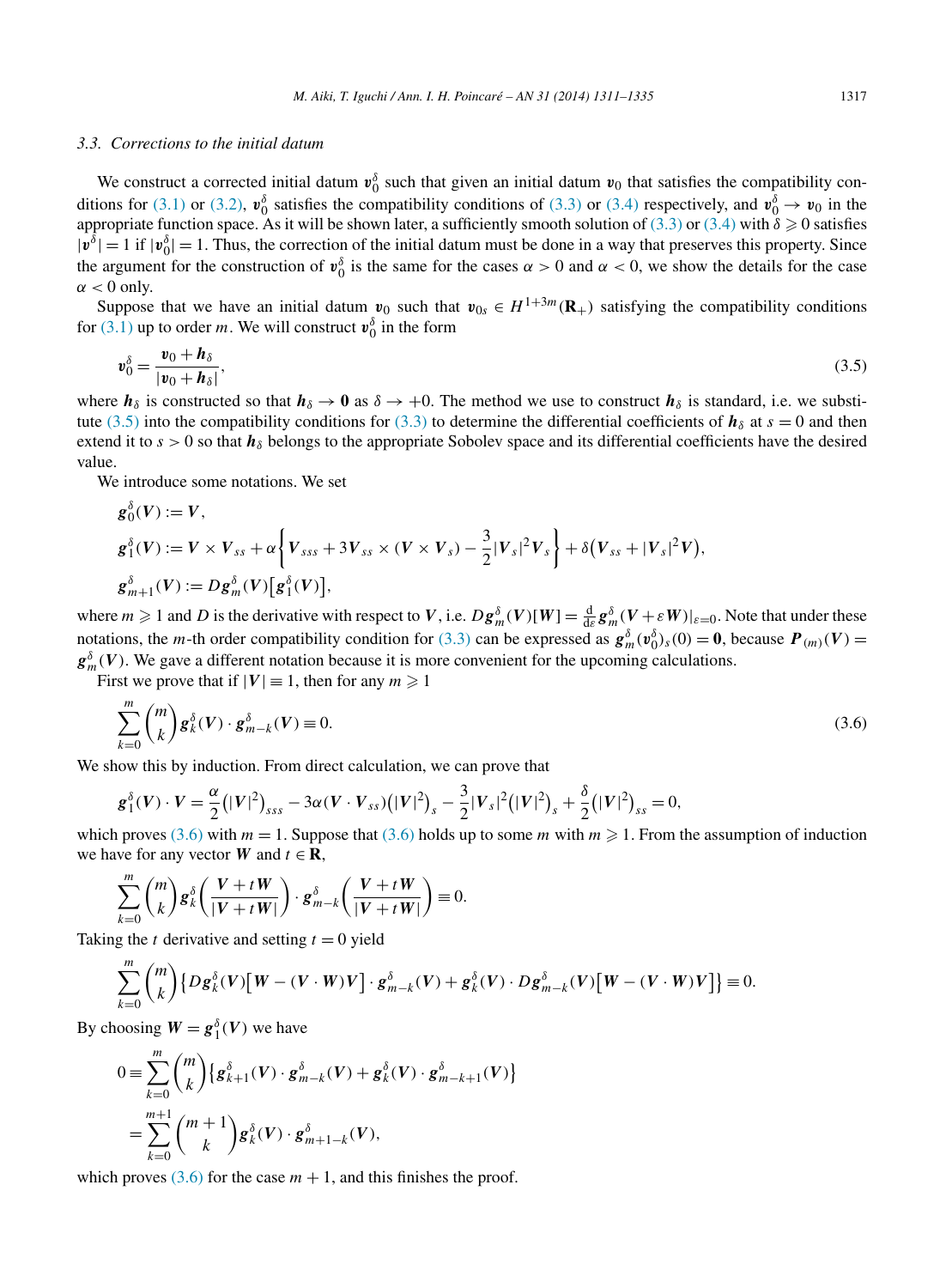<span id="page-7-0"></span>Next we make the following notations.

$$
f_0(V) := V,
$$
  
\n
$$
f_1(V) := V \times V_{ss} + \alpha \left\{ V_{sss} + 3V_{ss} \times (V \times V_s) - \frac{3}{2} |V_s|^2 V_s \right\},
$$
  
\n
$$
f_{m+1}(V) := Df_m(V)[f_1(V)],
$$

which is equivalent to taking  $\delta = 0$  in  $g_m^{\delta}(V)$ , so that  $\sum_{k=0}^{m} {m \choose k} f_k(V) \cdot f_{m-k}(V) \equiv 0$  if  $|V| = 1$ , and the *m*-th order compatibility condition for [\(3.1\)](#page-3-0) can be expressed as  $f_m(v_0)_s(0) = 0$  because  $Q_{(m)}(v_0) = f_m(v_0)$ .

Next, we show that

$$
\mathbf{g}_m^{\delta}(V) = \mathbf{f}_m(V) + \delta \mathbf{r}_m^{\delta}(V),\tag{3.7}
$$

where  $r_1^{\delta}(V) := V_{ss} + |V_s|^2 V$  and  $r_m^{\delta}(V) := Dr_{m-1}^{\delta}(V)[g_1^{\delta}(V)] + Df_{m-1}(V)[r_1^{\delta}(V)]$  for  $m \ge 2$ . From the definition,  $r_m^{\delta}(V)$  contains derivatives up to order  $3m - 1$ .

It is obvious that (3.7) holds for  $m = 1$  from the definition of  $g_1^{\delta}$  and  $f_1$ . Suppose that it holds up to  $m - 1$  for some  $m \ge 2$ . Thus, for any vector *W* and  $t \in \mathbf{R}$ , we have

$$
g_{m-1}^{\delta}(V + tW) = f_{m-1}(V + tW) + \delta r_{m-1}^{\delta}(V + tW).
$$

Taking the *t* derivative of the above equation and setting  $t = 0$  yield

$$
Dg_{m-1}^{\delta}(V)[W] = Df_{m-1}(V)[W] + \delta D\mathbf{r}_{m-1}^{\delta}(V)[W].
$$

Finally, choosing  $W = g_1^{\delta}(V)$  yields

$$
g_m^{\delta}(V) = Df_{m-1}(V)[g_1^{\delta}(V)] + \delta Dr_{m-1}^{\delta}(V)[g_1^{\delta}(V)]
$$
  
=  $Df_{m-1}(V)[f_1(V)] + \delta Df_{m-1}(V)[r_1^{\delta}(V)] + \delta Dr_{m-1}^{\delta}(V)[g_1^{\delta}(V)]$   
=  $f_m(V) + \delta r_m^{\delta}(V)$ ,

which shows that  $(3.7)$  holds.

Next we prove that if we choose  $h_\delta(0) = 0$  and  $|v_0| = 1$ ,

$$
f_m(\mathbf{v}_0^{\delta})\big|_{s=0} = f_m(\mathbf{v}_0) + \alpha^m \partial_s^{3m} \mathbf{h}_{\delta} - \alpha^m (\mathbf{v}_0 \cdot \partial_s^{3m} \mathbf{h}_{\delta}) \mathbf{v}_0 + F_m(\mathbf{v}_0, \mathbf{h}_{\delta})\big|_{s=0},\tag{3.8}
$$

where  $\mathbf{F}_m(\mathbf{v}_0, \mathbf{h}_\delta)$  satisfies

$$
|F_m(v_0,h_\delta)|\leqslant C\big(|h_{\delta s}|+|h_{\delta s s}|+\cdots+|\partial_s^{3m-1}h_\delta|\big),
$$

if  $|h_{\delta s}|+|h_{\delta s s}|+\cdots+|\partial_s^{3m-1}h_{\delta}|\leq M$ , where *C* depends on *M* and *v*<sub>0</sub>. We see from the explicit form [\(3.5\)](#page-6-0) of  $v_0^{\delta}$ that for a natural number *n*,  $\partial_s^n \mathbf{v}_0^{\delta}$  has the form

$$
\left.\partial_s^n \boldsymbol{v}_0^\delta\right|_{s=0} = \left.\partial_s^n \boldsymbol{v}_0 + \left.\partial_s^n \boldsymbol{h}_\delta - \left(\boldsymbol{v}_0 \cdot \partial_s^n \boldsymbol{h}_\delta\right) \boldsymbol{v}_0 + \boldsymbol{q}_n(\boldsymbol{v}_0, \boldsymbol{h}_\delta)\right|_{s=0}.\tag{3.9}
$$

Here, we have used  $h_\delta(0) = 0$  and  $q_n(v_0, h_\delta)$  are terms containing derivatives of  $v_0$  and  $h_\delta$  up to order  $n - 1$ , and satisfying

$$
|\boldsymbol{q}_n(\boldsymbol{v}_0,\boldsymbol{h}_\delta)|\leqslant C\big(|\boldsymbol{h}_{\delta s}|+|\boldsymbol{h}_{\delta s s}|+\cdots+|\partial_s^{n-1}\boldsymbol{h}_\delta|\big),
$$

if  $|\boldsymbol{h}_{\delta s}| + |\boldsymbol{h}_{\delta s s}| + \cdots + |\partial_s^{n-1} \boldsymbol{h}_{\delta}| \le M$ , where C depends on M and  $v_0$ . From the definition of  $f_m(\boldsymbol{v}_0^{\delta})$ , we see that the term with the highest order of derivative is  $\alpha^m \partial_s^3 m v_0^{\delta}$ , so combining this with (3.9) yields (3.8).

Finally, we prove by induction that the differential coefficients of  $h_\delta$  can be chosen so that  $v_0^\delta$  satisfies the com-patibility conditions for [\(3.3\),](#page-3-0) and all the coefficients are  $O(\delta)$ . First, we choose  $h_{\delta}(0) = \partial_{s}h_{\delta}(0) = 0$ . This insures that  $v_0^{\delta}$  satisfies the 0-th order compatibility condition. Suppose that the differential coefficients of  $h_{\delta}$  up to order  $1 + 3(m - 1)$  are chosen so that they are  $O(\delta)$  and the compatibility conditions for [\(3.3\)](#page-3-0) up to order  $m - 1$  are satisfied, i.e.  $g_k^{\delta}(\mathbf{v}_0^{\delta})_s(0) = \mathbf{0}$  for all  $0 \le k \le m - 1$ . By choosing  $V = \mathbf{v}_0^{\delta}$ , we have from [\(3.6\)](#page-6-0)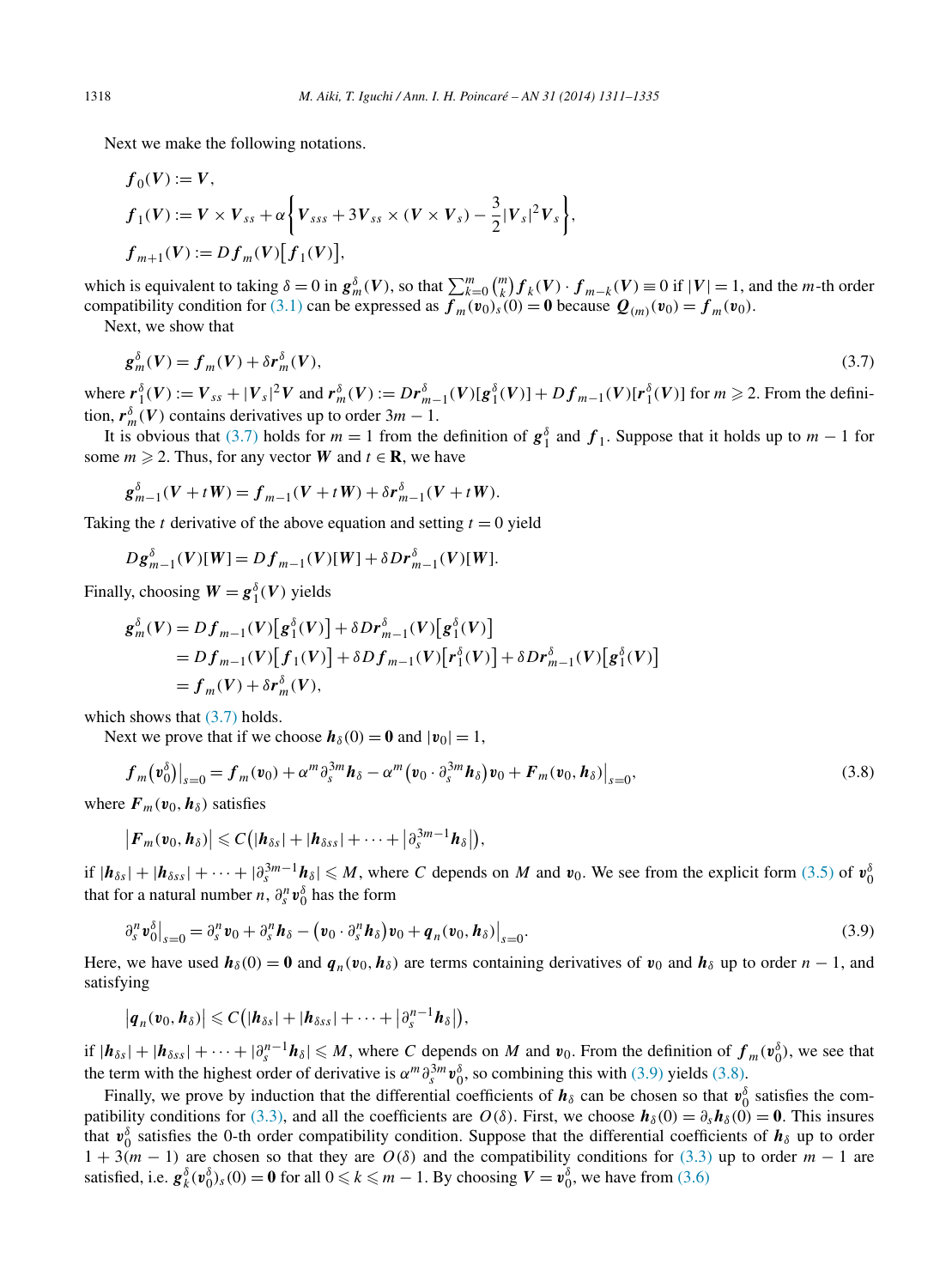<span id="page-8-0"></span>
$$
\sum_{k=0}^m \binom{m}{k} \mathbf{g}_k^{\delta}(\mathbf{v}_0^{\delta}) \cdot \mathbf{g}_{m-k}^{\delta}(\mathbf{v}_0^{\delta}) \equiv 0.
$$

Taking the *s* derivative of the above and using the assumption of induction yield

$$
\boldsymbol{v}_0^{\delta}(0) \cdot \boldsymbol{g}_m^{\delta}(\boldsymbol{v}_0^{\delta})_s(0) = \boldsymbol{v}_0(0) \cdot \boldsymbol{g}_m^{\delta}(\boldsymbol{v}_0^{\delta})_s(0) = \mathbf{0}.\tag{3.10}
$$

Now, from  $(3.7)$  and  $(3.8)$  we have at  $s = 0$ 

$$
g_m^{\delta}(\mathbf{v}_0^{\delta})_s = f_m(\mathbf{v}_0^{\delta})_s + \delta \mathbf{r}_m^{\delta}(\mathbf{v}_0^{\delta})_s
$$
  
=  $f_m(\mathbf{v}_0)_s + \alpha^m \partial_s^{3m+1} \mathbf{h}_{\delta} - \alpha^m (\mathbf{v}_0 \cdot \partial_s^{3m+1} \mathbf{h}_{\delta}) \mathbf{v}_0 + \mathbf{F}_m(\mathbf{v}_0, \mathbf{h}_{\delta})_s + \delta \mathbf{r}_m^{\delta}(\mathbf{v}_0^{\delta})_s$   
=  $\alpha^m \partial_s^{3m+1} \mathbf{h}_{\delta} - \alpha^m (\mathbf{v}_0 \cdot \partial_s^{3m+1} \mathbf{h}_{\delta}) \mathbf{v}_0 + \mathbf{F}_m(\mathbf{v}_0, \mathbf{h}_{\delta})_s + \delta \mathbf{r}_m^{\delta}(\mathbf{v}_0^{\delta})_s.$ 

From  $(3.10)$ , we see that

$$
\left(F_m(\mathbf{v}_0,\mathbf{h}_\delta)_s+\delta r_m^\delta(\mathbf{v}_0^\delta)_s\right)\cdot\mathbf{v}_0|_{s=0}=\mathbf{0}.
$$

From the assumption of induction we have

$$
\boldsymbol{F}_m(\boldsymbol{v}_0,\boldsymbol{h}_\delta)_s+\delta \boldsymbol{r}_m^\delta(\boldsymbol{v}_0^\delta)\big|_{s=0}=O(\delta).
$$

So if we choose  $\partial_s^{3m-1} h_\delta(0) = \partial_s^{3m} h_\delta(0) = 0$  and  $\partial_s^{3m+1} h_\delta(0) = -\frac{1}{\alpha^m} (F_m(v_0, h_\delta)_s + \delta r_m^\delta(v_0^\delta)_s)|_{s=0}$ , they are all  $O(\delta)$  and  $g^{\delta}(\mathbf{v}_{0}^{\delta})_{s}(0) = \mathbf{0}$ , i.e. the *m*-th order compatibility condition is satisfied. The differential coefficients are then used to define  $\boldsymbol{h}_{\delta}(s)$  as

$$
\boldsymbol{h}_{\delta}(s) = \phi(s) \Bigg( \sum_{j=0}^{m} \frac{\partial_{s}^{3j+1} \boldsymbol{h}_{\delta}(0)}{(3j+1)!} s^{3j+1} \Bigg),
$$

where  $\phi(s)$  is a smooth cut-off function that is 1 near  $s = 0$ . We summarize the arguments so far in the following statement.

**Lemma 3.5.** For initial datum  $v_0$  with  $|v_0| = 1$ ,  $v_{0s} \in H^{1+3m}(\mathbf{R}_+)$ , and satisfying the compatibility conditions for [\(3.1\)](#page-3-0) up to order m, we can construct a corrected initial datum  $\mathbf{v}_0^{\delta}$  such that  $|\mathbf{v}_0^{\delta}| = 1$ ,  $\mathbf{v}_{0s}^{\delta} \in H^{1+3m}(\mathbf{R}_{+})$ , sat*isfies the compatibility conditions of* [\(3.3\)](#page-3-0) *up to order m, and*

$$
\mathbf{v}_0^{\delta} \to \mathbf{v}_0 \quad \text{in } L^{\infty}(\mathbf{R}_+), \qquad \mathbf{v}_{0s}^{\delta} \to \mathbf{v}_{0s} \quad \text{in } H^{1+3m}(\mathbf{R}_+)
$$

 $as \delta \rightarrow +0$ .

Similar arguments can be used to prove that we can approximate  $v_0$  by a smoother function while satisfying the necessary compatibility conditions by following the method used in Rauch and Massey [\[17\].](#page-24-0)

#### **4. Existence theorems for associated linear problems**

We consider the linear problem associated to the regularized nonlinear problem. If we linearize the nonlinear problem around a function *w* and neglect lower order terms, we obtain the following problems. For *α <* 0,

$$
\begin{cases}\n\mathbf{v}_t = \alpha \mathbf{v}_{sss} + \delta \mathbf{v}_{ss} + \mathbf{w} \times \mathbf{v}_{ss} + 3\alpha \mathbf{v}_{ss} \times (\mathbf{w} \times \mathbf{w}_s) + f, & s > 0, \ t > 0, \\
\mathbf{v}(s, 0) = \mathbf{v}_0(s), & s > 0, \\
\mathbf{v}_s(0, t) = \mathbf{0}, & t > 0,\n\end{cases}
$$
\n(4.1)

and for  $\alpha > 0$ ,

$$
\begin{cases}\n v_t = \alpha v_{sss} + \delta v_{ss} + w \times v_{ss} + 3\alpha v_{ss} \times (w \times w_s) + f, & s > 0, t > 0, \\
 v(s, 0) = v_0(s), & s > 0, \\
 v(0, t) = e_3, & t > 0, \\
 v_s(0, t) = 0, & t > 0.\n\end{cases}
$$
\n(4.2)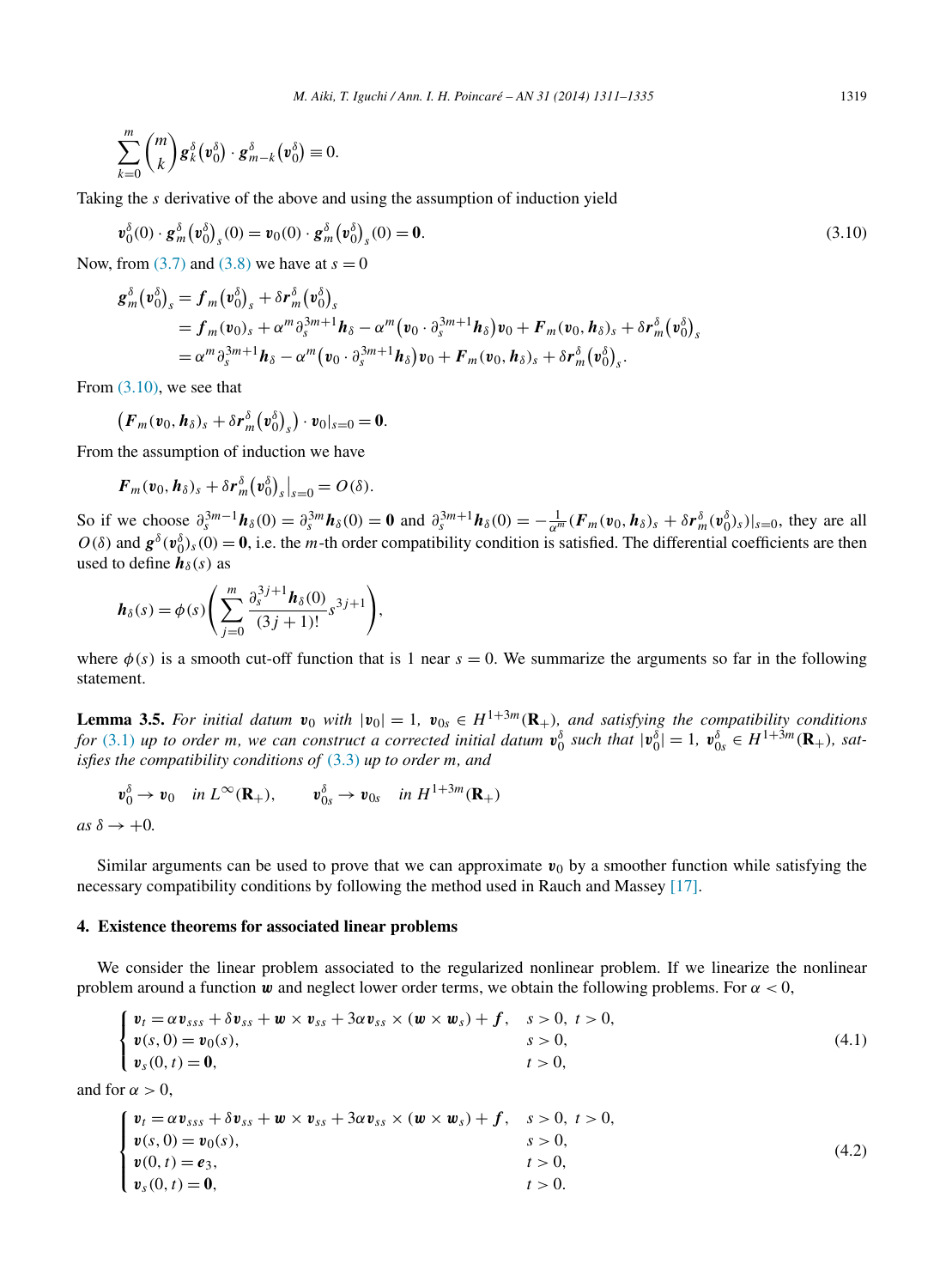<span id="page-9-0"></span>The existence and uniqueness of solution to  $(4.1)$  and  $(4.2)$  can be shown as an application of existence theorems for a more general equation obtained in Aiki and Iguchi [\[16\].](#page-24-0) In [\[16\],](#page-24-0) we obtained existence theorems for a linear second order parabolic system with a third order dispersive term. The problems considered there are as follows. For *α <* 0,

$$
\begin{cases}\n\mathbf{u}_t = \alpha \mathbf{u}_{xxx} + A(\mathbf{w}, \partial_x) \mathbf{u} + f, & x > 0, \ t > 0, \\
\mathbf{u}(x, 0) = \mathbf{u}_0(x), & x > 0, \\
\mathbf{u}_x(0, t) = \mathbf{0}, & t > 0.\n\end{cases} \tag{4.3}
$$

For  $\alpha > 0$ ,

$$
\begin{cases}\n u_t = \alpha u_{xxx} + A(w, \partial_x)u + f, & x > 0, t > 0, \\
 u(x, 0) = u_0(x), & x > 0, \\
 u(0, t) = e, & t > 0, \\
 u_x(0, t) = 0, & t > 0.\n\end{cases}
$$
\n(4.4)

Here,  $u(x, t) = (u^1(x, t), u^2(x, t), \ldots, u^m(x, t))$  is the unknown vector valued function,  $u_0(x), w(x, t) = (w^1(x, t),$  $w^{2}(x, t), \ldots, w^{k}(x, t)$ , and  $f(x, t) = (f^{1}(x, t), f^{2}(x, t), \ldots, f^{m}(x, t))$  are known vector valued functions, *e* is an arbitrary constant vector, subscripts denote derivatives with the respective variables,  $A(w, \partial_x)$  is a second order differential operator of the form  $A(\mathbf{w}, \partial_x) = A_0(\mathbf{w})\partial_x^2 + A_1(\mathbf{w})\partial_x + A_2(\mathbf{w})$ . A<sub>0</sub>, A<sub>1</sub>, A<sub>2</sub> are smooth matrices and  $A(\mathbf{w}, \partial_x)$  is strongly elliptic in the sense that for any bounded domain *E* in  $\mathbf{R}^k$ , there is a positive constant  $\delta$  such that for any  $w \in E$ 

$$
A_0(\boldsymbol{w}) + A_0(\boldsymbol{w})^* \geqslant \delta I,
$$

where I is the unit matrix and ∗ denotes the adjoint of a matrix. We first define the compatibility conditions associated to problems (4.3) and (4.4) and then state the existence theorems.

We first give a few notations to define the compatibility conditions. We denote the right-hand side of the equation in (4.3) and (4.4) as  $Q_1(u, f, w)$ , i.e.

$$
Q_1(u, f, w) = \alpha u_{xxx} + A(w, \partial_x)u + f,
$$
\n(4.5)

and we also use the notation  $Q_1(x, t) := Q_1(u, f, w)$  and sometimes omit the  $(x, t)$  for simplicity. We successively define

$$
\mathbf{Q}_n := \alpha \partial_x^3 \mathbf{Q}_{n-1} + \sum_{j=0}^{n-1} {n-1 \choose j} B_j \mathbf{Q}_{n-1-j} + \partial_t^{n-1} f,
$$
\n(4.6)

where  $B_j = (\partial_t^j A_0(\boldsymbol{w})) \partial_x^2 + (\partial_t^j A_1(\boldsymbol{w})) \partial_x + \partial_t^j A_2(\boldsymbol{w})$ . The above definition (4.6) gives the formula for the expression of  $\partial_t^n u$  which only contains *x* derivatives of *u* and mixed derivatives of *w* and *f*. From the boundary conditions in (4.3) and (4.4), we arrive at the following definitions for the compatibility conditions.

**Definition 4.1** *(Compatibility conditions for*  $(4.3)$ *). For*  $n \in \mathbb{N} \cup \{0\}$ *, we say that*  $u_0$ *,*  $f$ *, and*  $w$  *satisfy the n*-th order *compatibility condition for* (4.3) *if*

$$
\boldsymbol{u}_{0x}(0,0)=\mathbf{0}
$$

*when*  $n = 0$ *, and* 

$$
(\partial_x \mathbf{Q}_n)(0,0) = \mathbf{0}
$$

*when n* - 1*. We also say that the data satisfy the compatibility conditions for* (4.3) *up to order n if they satisfy the k-th order compatibility condition for all*  $k$  *with*  $0 \le k \le n$ *.* 

**Definition 4.2** *(Compatibility conditions for*  $(4.4)$ *). For*  $n \in \mathbb{N} \cup \{0\}$ *, we say that*  $u_0$ *,*  $f$ *, and*  $w$  *satisfy the n*-th order *compatibility condition for* (4.4) *if*

$$
u(0, 0) = e, \qquad u_{0x}(0, 0) = 0
$$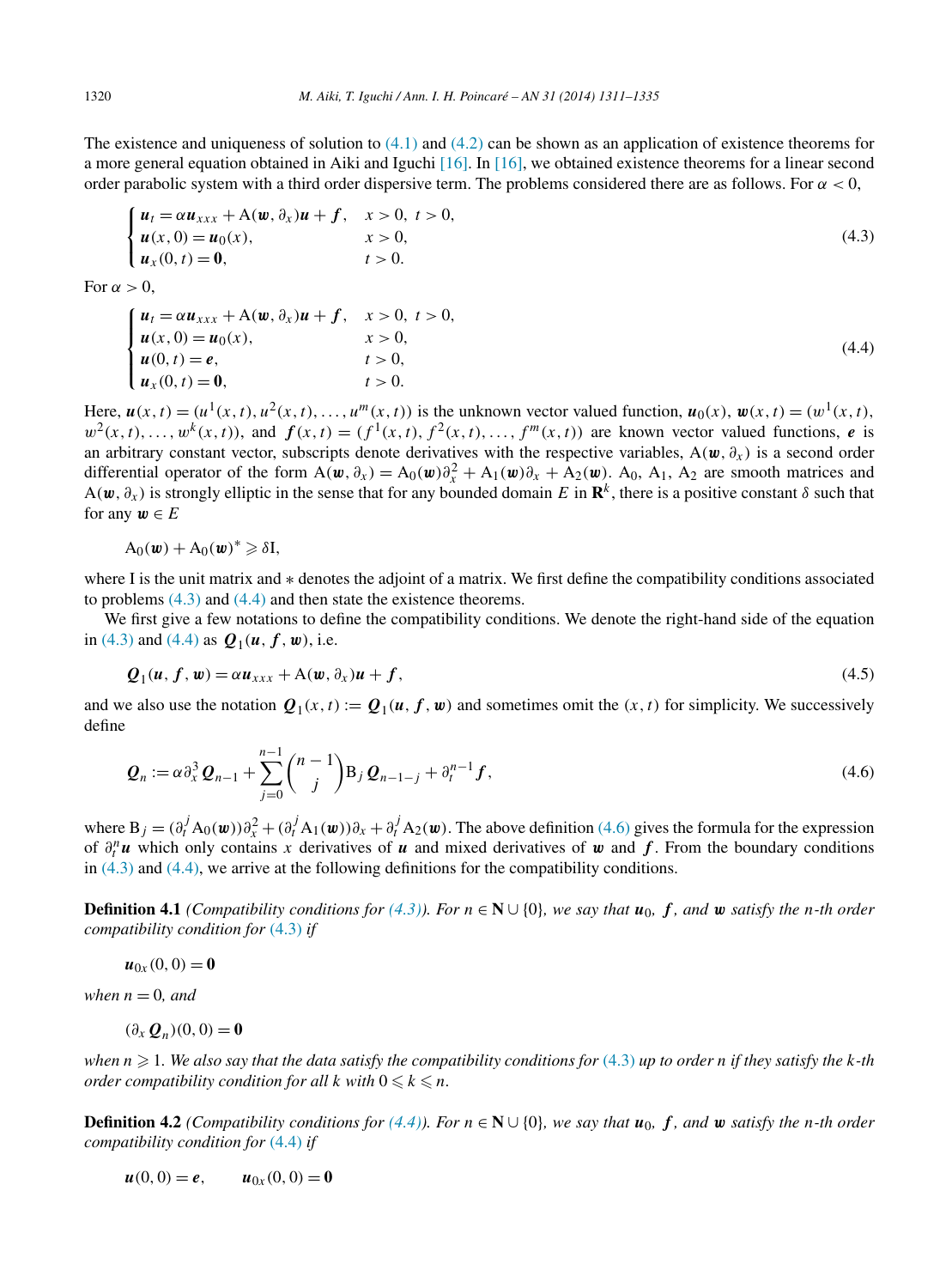<span id="page-10-0"></span>*when*  $n = 0$ *, and* 

$$
(Q_n)(0,0) = 0,
$$
  $(\partial_x Q_n)(0,0) = 0$ 

*when n* - 1*. We also say that the data satisfy the compatibility conditions for* [\(4.4\)](#page-9-0) *up to order n if they satisfy the k-th order compatibility condition for all*  $k$  *with*  $0 \le k \le n$ *.* 

We now state the existence theorems that we obtained for problems  $(4.3)$  and  $(4.4)$ .

**Theorem 4.3.** *(See Aiki and Iguchi* [\[16\].](#page-24-0)) Let  $\alpha < 0$ *. For any*  $T > 0$  *and an arbitrary non-negative integer l, if*  $u_0 \in H^{2+3l}(\mathbf{R}_+)$ ,  $f \in Y_T^l$ , and  $w \in Z_T^l$  satisfy the compatibility conditions up to order l, a unique solution  $u$  of [\(4.3\)](#page-9-0) *exists such that*  $u \in X_T^l$ *. Furthermore,*  $u$  *satisfies* 

$$
\|u\|_{X_T^l} \leqslant C\big(\|u_0\|_{2+3l} + \|f\|_{Y_T^l}\big),
$$

*where C depends on*  $\alpha$ *, T, and*  $\|\boldsymbol{w}\|_{Z_T^l}$ *.* 

**Theorem 4.4.** *(See Aiki and Iguchi* [\[16\].](#page-24-0)) Let  $\alpha > 0$ *. For any*  $T > 0$  *and an arbitrary non-negative integer l, if*  $u_0 \in H^{2+3l}(\mathbf{R}_+)$ ,  $f \in Y_T^l$ , and  $w \in Z_T^l$  satisfy the compatibility conditions up to order l, a unique solution  $u$  of [\(4.4\)](#page-9-0) *exists such that*  $u \in X_T^l$ *. Furthermore,*  $u$  *satisfies* 

 $||u||_{X_T^l} \leqslant C(||u_0||_{2+3l} + ||f||_{Y_T^l}),$ 

*where C depends on*  $\alpha$ *, T, and*  $\|\boldsymbol{w}\|_{Z^l_T}$ *.* 

Here,

$$
X_T^l := \bigcap_{j=0}^l (C^j([0, T]; H^{2+3(l-j)}(\mathbf{R}_+)) \cap H^j(0, T; H^{3+3(l-j)}(\mathbf{R}_+))),
$$
  
\n
$$
Y_T^l := \left\{ f; \ f \in \bigcap_{j=0}^{l-1} C^j([0, T]; H^{2+3(l-1-j)}(\mathbf{R}_+)), \ \partial_t^l f \in L^2(0, T; H^1(\mathbf{R}_+)) \right\},
$$
  
\n
$$
Z_T^l := \left\{ w; \ w \in \bigcap_{j=0}^{l-1} C^j([0, T]; H^{2+3(l-1-j)}(\mathbf{R}_+)), \ \partial_t^l w \in L^\infty(0, T; H^1(\mathbf{R}_+)) \right\}.
$$

We apply these theorems with

$$
A(\boldsymbol{w},\partial_x)\boldsymbol{v}=\delta\boldsymbol{v}_{xx}+\boldsymbol{w}\times\boldsymbol{v}_{xx}+3\alpha\boldsymbol{v}_{xx}\times(\boldsymbol{w}\times\boldsymbol{w}_x),
$$
\n(4.7)

which obviously satisfies the assumptions on the elliptic operator. Thus we have existence and uniqueness of the solution to  $(4.1)$  and  $(4.2)$ . Based on this linear existence theorem, we construct the solution to  $(3.3)$  and  $(3.4)$ .

## **5.** Construction of the solution in the case  $\alpha < 0$

#### *5.1. Existence of solution*

We construct the solution by the following iteration scheme. For  $n \ge 2$  and  $R \ge 1$ , we define  $v^{(n),R}$  as the solution of

$$
\begin{cases}\n\boldsymbol{v}_{t}^{(n),R} = \alpha \boldsymbol{v}_{sss}^{(n),R} + A(\boldsymbol{v}^{(n-1),R}, \partial_{s}) \boldsymbol{v}^{(n),R} - \frac{3}{2} \alpha |\boldsymbol{v}_{s}^{(n-1),R}|^{2} \boldsymbol{v}_{s}^{(n-1),R} + \delta |\boldsymbol{v}_{s}^{(n-1),R}|^{2} \boldsymbol{v}^{(n-1),R}, & s > 0, \ t > 0, \\
\boldsymbol{v}_{s}^{(n),R}(s,0) = \boldsymbol{v}_{0}^{\delta,R}(s), & s > 0, \ t > 0, \\
\boldsymbol{v}_{s}^{(n),R}(0,t) = \mathbf{0}, & t > 0,\end{cases}
$$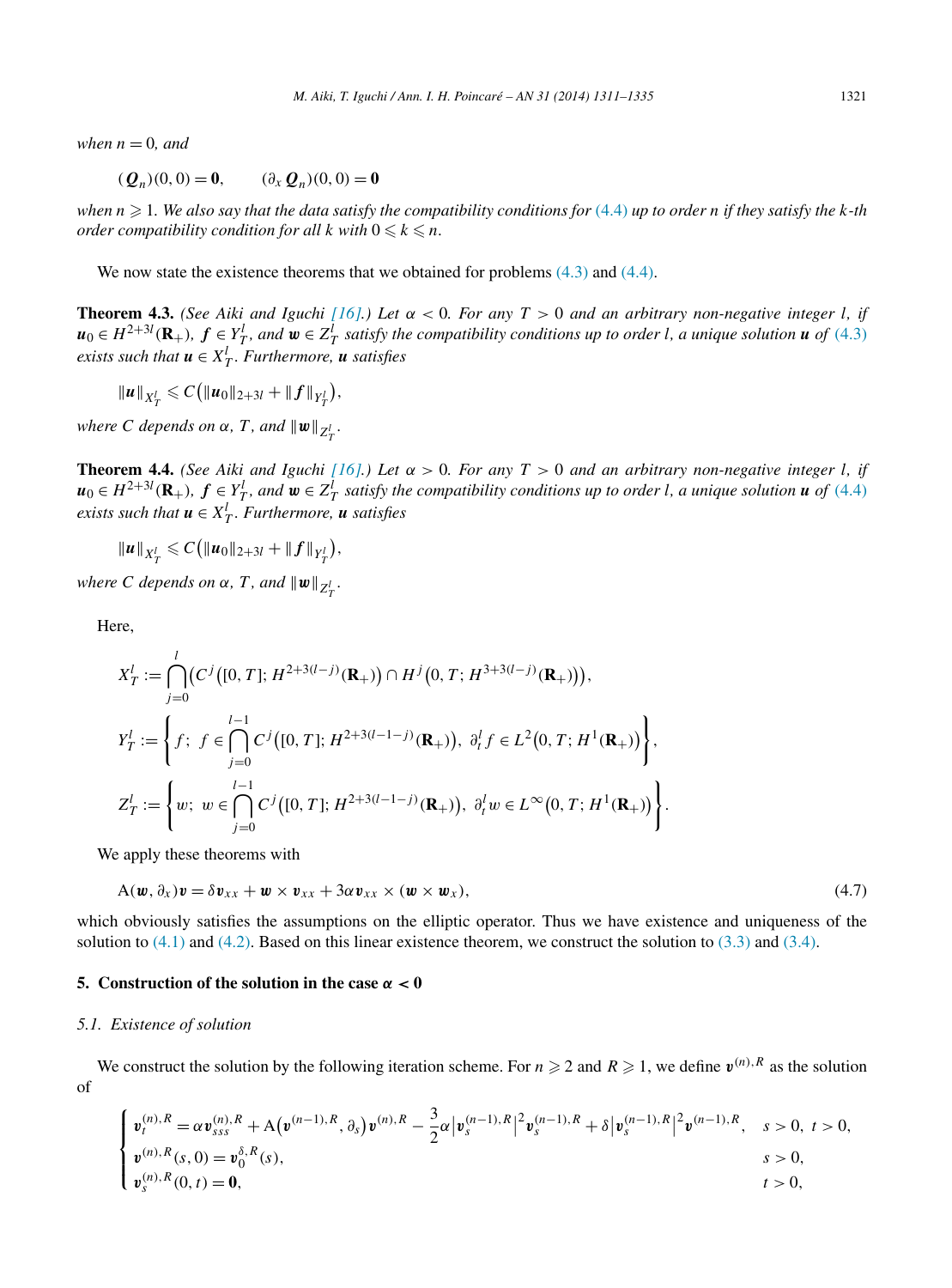where  $A(\mathbf{v}^{(n-1),R}, \partial_s)$  is the operator [\(4.7\)](#page-10-0) in the last section and  $\mathbf{v}_0^{\delta,R}(s) = \phi(\frac{s}{R}) \mathbf{v}_0^{\delta}(s)$ . Here,  $\mathbf{v}_0^{\delta}$  is the modified initial datum constructed in Section [3](#page-3-0) and  $\phi(s)$  is a smooth cut-off function satisfying  $0 \le \phi \le 1$ ,  $\phi(s) = 1$  for  $0 \le s \le 1$ , and  $\phi(s) = 0$  for  $s > 2$ . Now, we must choose  $v^{(1),R}$  appropriately so that the necessary compatibility conditions are satisfied at each iteration step. This is accomplished by choosing

$$
\boldsymbol{v}^{(1),R}(s,t)=\boldsymbol{v}_0^{\delta,R}(s)+\sum_{j=1}^m\frac{t^j}{j!}\boldsymbol{P}_{(j)}(\boldsymbol{v}_0^{\delta,R}(s)),
$$

where *m* is a fixed natural number and  $P(j)$  is defined in Section [3.](#page-3-0) Note that multiplying the initial datum by  $\phi$  does not change the fact that  $v_0^{\delta}$ , *R* satisfies the compatibility conditions for [\(3.3\).](#page-3-0) Recall that we are assuming that  $v_0^{\delta}$  is smooth, satisfies the compatibility conditions up to an arbitrary fixed order, and  $v_0^{\delta} \to v_0$  in the appropriate function space. More specifically, we assume that  $v_0^{\delta}$  is smooth enough so that  $v^{(1),R} \in X_T^N$  for a large  $N > m$  which will be determined later. For each  $R \ge 1$  and natural number *n*,  $v^{(n),R}$  is well-defined by [Theorem 4.3](#page-10-0) and  $v^{(n),R} \in X_T^m$ . We define the function space  $\tilde{X}_T^m$  as

$$
\tilde{X}_T^m := \left\{ \boldsymbol{v}; \ \boldsymbol{v}_s \in C\big( [0,T]; H^{1+3m}(\mathbf{R}_+) \big) \right\} \cap \left\{ \bigcap_{j=1}^m C^j \big( [0,T]; H^{2+3j}(\mathbf{R}_+) \big) \right\} \cap C\big( [0,T]; L^{\infty}(\mathbf{R}_+) \big).
$$

The above function space is the space we construct the solution to the nonlinear problem. Note that from the definition, we have

$$
\|\mathbf{v}^{(1),R}\|_{\tilde{X}_T^m}\leq 1+C\|\mathbf{v}_{0s}^{\delta,R}\|_{2+\delta m}(1+\|\mathbf{v}_{0s}^{\delta,R}\|_{2+\delta m})^{1+2m}=:M_0.
$$

Here, *C* depends on  $\alpha$  and *T*, but not on  $v_0^{\delta,R}$ . Note that  $v_0^{\delta,R} \to v_0^{\delta}$  in  $\tilde{X}_T^m$  as  $R \to +\infty$ , and there is a positive constant *C* independent of  $R \ge 1$  such that

$$
\|\mathbf{v}_{0s}^{\delta,R}\|_{1+3m} \leq C \|\mathbf{v}_{0s}^{\delta}\|_{1+3m}.
$$
\n(5.1)

This uniform estimate does not hold for  $\|\mathbf{v}_0^{\delta,R}\|$  because  $\mathbf{v}_0^{\delta}$  does not belong to  $L^2(\mathbf{R}_+)$ . We show the uniform boundedness of  $\{v^{(n),R}\}\)$  with respect to *n* and *R* on some time interval [0, *T*<sub>0</sub>] by induction. Suppose that for any *j* with  $1 \leq j \leq n-1$ ,  $\|\mathbf{v}^{(j),R}\|_{\tilde{X}_T^m} \leq M$ . Then, by a standard energy estimate, we have

$$
\frac{1}{2}\frac{\mathrm{d}}{\mathrm{d}t}\|\mathbf{v}_{s}^{(n),R}\|^{2} \leqslant -\frac{|\alpha|}{2}\big|\mathbf{v}_{ss}^{(n),R}(0)\big|^{2}+C\big\|\mathbf{v}_{ss}^{(n),R}\big\|^{2}-\delta\big\|\mathbf{v}_{ss}^{(n),R}\big\|^{2}+CM^{3},
$$
\n
$$
\frac{1}{2}\frac{\mathrm{d}}{\mathrm{d}t}\|\mathbf{v}_{ss}^{(n),R}\|^{2} \leqslant -\frac{|\alpha|}{2}\big|\mathbf{v}_{sss}^{(n),R}(0)\big|^{2}-\frac{\delta}{4}\big\|\mathbf{v}_{sss}^{(n),R}\big\|^{2}+CM^{2}\big\|\mathbf{v}_{ss}^{(n),R}\big\|^{2}+CM^{3},
$$

where *C* is independent of *M* and *n*. Combining the above estimates yields for any  $0 \le t \le T$ ,

$$
\|\mathbf{v}_{s}^{(n),R}(t)\|_{1}^{2}+\int_{0}^{t}\|\mathbf{v}_{s}^{(n),R}(\tau)\|_{2}^{2}\,\mathrm{d}\tau\leqslant Ce^{M^{2}T}\big(\|\mathbf{v}_{0s}^{\delta,R}\|_{1}^{2}+M^{3}T\big),
$$

where *C* is independent of *T*, *M*, and *n*. For a natural number *k* with  $1 \le k \le m$ , we set  $v^{(n),k} := \partial_t^k v^{(n),R}$ , and then  $v^{(n),k}$  satisfies

$$
\mathbf{v}_{t}^{(n),k} = \alpha \mathbf{v}_{sss}^{(n),k} + \sum_{j=0}^{k} {k \choose j} (\mathbf{v}^{(n-1),j} \times \mathbf{v}_{ss}^{(n),k-j})
$$
  
+ 
$$
3\alpha \left\{ \sum_{j=0}^{k} \sum_{i=0}^{j} {k \choose j} {j \choose i} \mathbf{v}_{ss}^{(n),k-j} \times (\mathbf{v}^{(n-1),i} \times \mathbf{v}_{s}^{(n-1),j-i}) \right\}
$$
  
- 
$$
\frac{3}{2} \alpha \left\{ \sum_{j=0}^{k} \sum_{i=0}^{j} {k \choose j} {j \choose i} (\mathbf{v}_{s}^{(n-1),i} \cdot \mathbf{v}_{s}^{(n-1),j-i}) \mathbf{v}_{s}^{(n-1),k-j} \right\}
$$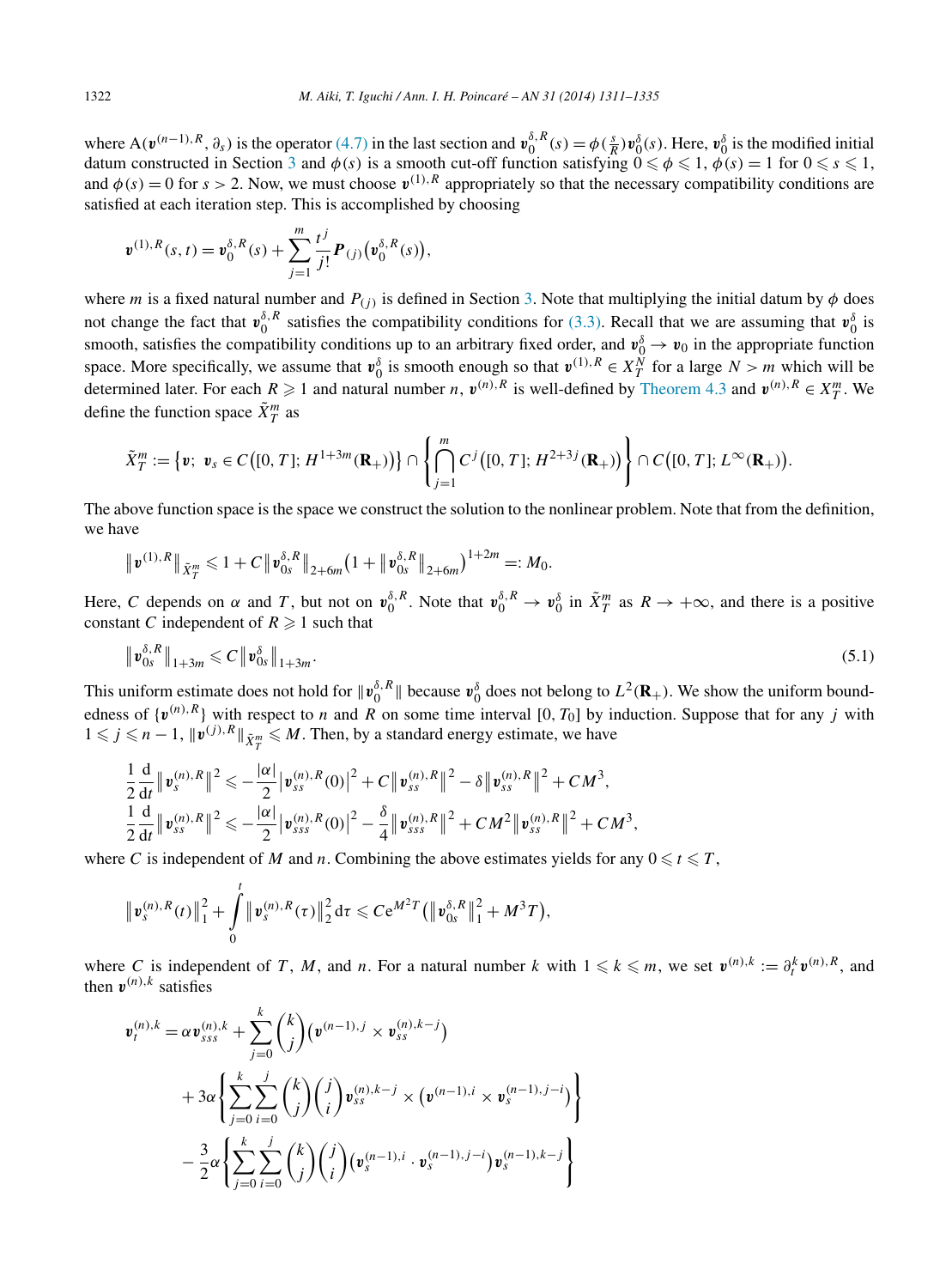$$
+ \delta \mathbf{v}_{ss}^{(n),k} + \delta \left\{ \sum_{j=0}^{k} \sum_{i=0}^{j} {k \choose j} {j \choose i} (\mathbf{v}_{s}^{(n-1),i} \cdot \mathbf{v}_{s}^{(n-1),j-i}) \mathbf{v}^{(n-1),k-j} \right\}
$$
  
=:  $\alpha \mathbf{v}_{sss}^{(n),k} + \mathbf{v}^{(n-1)} \times \mathbf{v}_{ss}^{(n),k} + 3\alpha \mathbf{v}_{ss}^{(n),k} \times (\mathbf{v}^{(n-1)} \times \mathbf{v}_{s}^{(n-1)}) + \delta \mathbf{v}_{ss}^{(n),k} + \mathbf{F}^{k}.$ 

By a similar energy estimate, we have

$$
\frac{1}{2}\frac{\mathrm{d}}{\mathrm{d}t} \|v^{(n),k}\|_2^2 \leq C M^2 \big(1+M^2\big) \{ \|v^{(n),k}\|_2^2 + \big(1+M^2\big)^5 + \|F^k\|_1^2 \} \leq C M^2 \big(1+M^2\big) \{ \|v^{(n),k}\|_2^2 + \big(1+M^2\big)^5 \},\
$$

where we have used  $\|\mathbf{v}^{(j)}\|_{\tilde{X}_T^m} \le M$  for  $1 \le j \le n - 1$  to estimate  $F^k$ . Thus we have

$$
\|\mathbf{v}^{(n),k}\|_2^2 \leqslant Ce^{CM^2(1+M^2)T}\{\|\mathbf{v}^{(n),k}(\cdot,0)\|_2^2 + (1+M^2)^5T\}.
$$

By using the equation, we obtain

$$
\|\mathbf{v}^{(n),k}(\cdot,0)\|_2^2 \leq C \|\mathbf{v}_{0s}^{\delta,R}\|_{1+3k}^2 \big(1+\|\mathbf{v}_{0s}^{\delta,R}\|_{1+3k}\big)^{2+4m},
$$

and we have

$$
\|\mathbf{v}^{(n),k}\|_2^2 \leqslant Ce^{CM^2(1+M^2)T}\{\|\mathbf{v}_{0s}^{\delta,R}\|_{1+3k}^2(1+\|\mathbf{v}_{0s}^{\delta,R}\|_{1+3k})^{2+4m}+(1+M^2)^5T\}.
$$

Finally, by using the equation and the above estimates, we can convert the regularity in *t* into the regularity in *s* and obtain for  $1 \leq j \leq m$ ,

$$
\|\mathbf{v}^{(n),j}\|_{1+3(m-j)}^2 \leqslant C\mathrm{e}^{CM^2(1+M^2)T}\{\|\mathbf{v}_{0s}^{\delta,R}\|_{1+3m}^2(1+\|\mathbf{v}_{0s}^{\delta,R}\|_{1+3m})^{2+4m}+(1+M^2)^5T\}.
$$

Thus, by choosing  $M := C_0M_0$ , with a sufficiently large  $C_0 > 0$  independent of *n* and *R*, there is a  $T_0 > 0$  such that

$$
\|\mathbf{v}_s^{(n),R}(t)\|_{1+3m}^2+\sum_{j=1}^m\|\partial_t^j\mathbf{v}^{(n),R}(t)\|_{2+3(m-j)}^2\leq \frac{C_0M_0}{2}.
$$

Next, we estimate the solution in  $C([0, T]; L^{\infty}(\mathbb{R}_+))$ . To do this, we introduce a new variable  $W^{(n), R} :=$  $v^{(n),R} - v_0^{\delta,R}$ . Then,  $W^{(n),R}$  satisfies

$$
\begin{cases}\nW_t^{(n),R} = \alpha W_{sss}^{(n),R} + \mathbf{v}^{(n-1),R} \times W_{ss}^{(n),R} + 3\alpha W_{ss}^{(n),R} \times (\mathbf{v}^{(n-1),R} \times \mathbf{v}^{(n-1),R}) + \delta W_{ss}^{(n),R} \\
- \frac{3}{2} \alpha |\mathbf{v}_s^{(n-1),R}|^2 \mathbf{v}_s^{(n-1),R} + \delta |\mathbf{v}_s^{(n-1),R}|^2 \mathbf{v}^{(n-1),R} + \alpha \mathbf{v}_{0sss}^{\delta,R} + \mathbf{v}^{(n-1),R} \times \mathbf{v}_{0ss}^{\delta,R} \\
+ 3\alpha \mathbf{v}_{0ss}^{\delta,R} \times (\mathbf{v}^{(n-1),R} \times \mathbf{v}_s^{(n-1),R}) + \delta \mathbf{v}_{0ss}^{\delta,R}, & s > 0, t > 0, \\
W_t^{(n),R}(s,0) = \mathbf{0}, & s > 0, \\
W_s^{(n),R}(0,t) = \mathbf{0}, & t > 0.\n\end{cases}
$$

We have by a direct calculation,

$$
\frac{1}{2}\frac{\mathrm{d}}{\mathrm{d}t}\|\mathbf{W}^{(n),R}\|^2 \leqslant -\frac{\delta}{2}\|\mathbf{W}_s^{(n),R}\|^2 + C(\|\mathbf{W}^{(n),R}\|^2 + (1+M)^3).
$$

Thus we have

$$
\|v^{(n),R}\|_{L^{\infty}(\mathbf{R}_{+})} \leq \|W^{(n),R}\|_{L^{\infty}(\mathbf{R}_{+})} + \|\nu_0^{\delta,R}\|_{L^{\infty}(\mathbf{R}_{+})}
$$
  
\n
$$
\leq C \|W^{(n),R}\|_{1} + 1
$$
  
\n
$$
\leq C (1 + M^{2})^{5} T + 1.
$$

Thus, by choosing  $T_0$  smaller if necessary, we have a uniform estimate of the form  $\|\boldsymbol{v}^{(n),R}\|_{\tilde{X}^m_{T_0}}^2 \leqslant C_0M_0^2$ .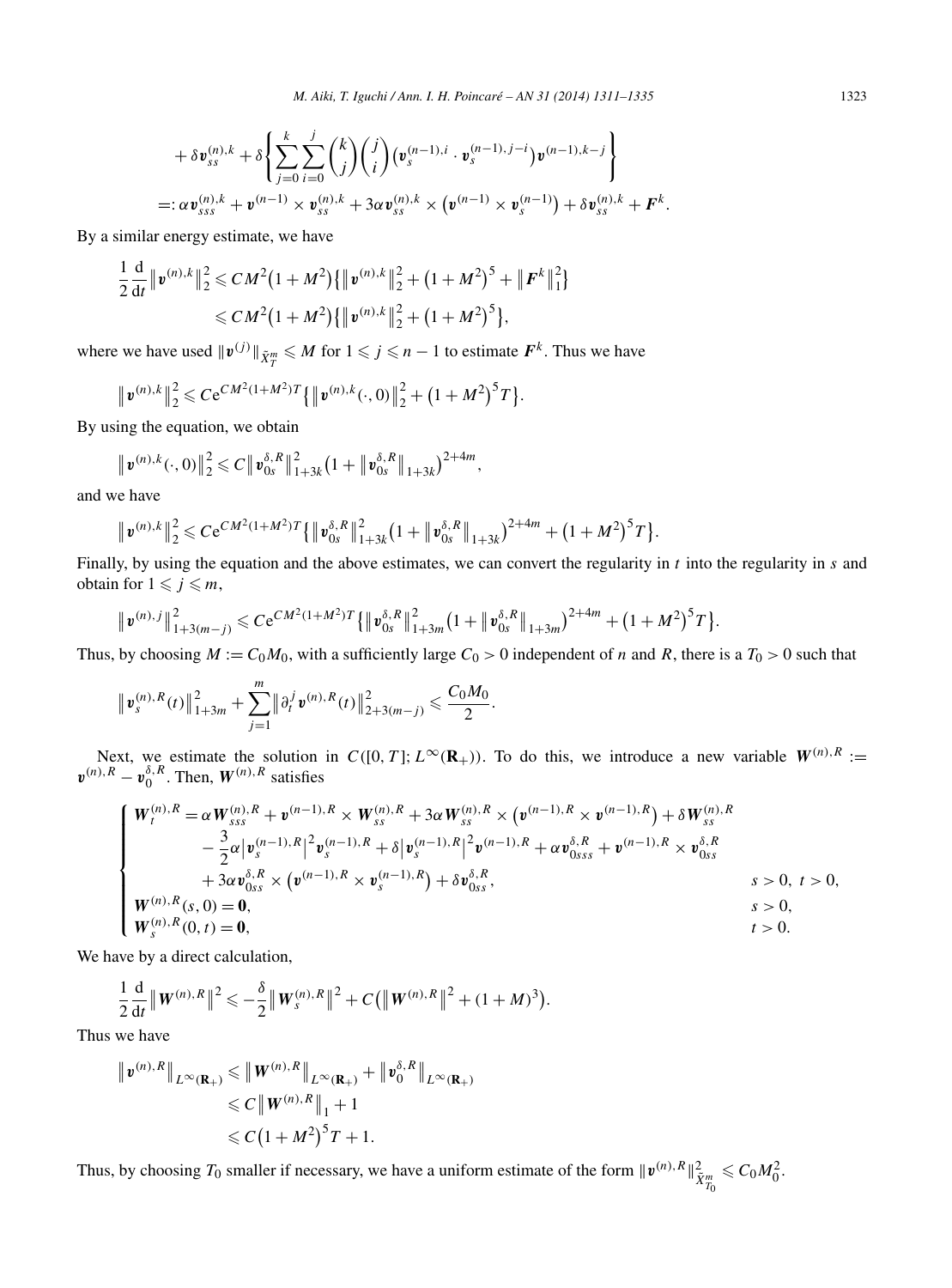<span id="page-13-0"></span>Next we show that  $\{v^{(n)}, R\}_{n\geq 1}$  converges. Set  $V^{(n),R} := v^{(n),R} - v^{(n-1),R}$  for  $n \geq 2$ . Then,  $V^{(n),R}$  satisfies

$$
\begin{cases}\nV_t^{(n),R} = \alpha V_{sss}^{(n),R} + \mathbf{v}^{(n-1),R} \times V_{ss}^{(n),R} + 3\alpha V_{ss}^{(n),R} \times (\mathbf{v}^{(n-1),R} \times \mathbf{v}_s^{(n-1),R}) + \delta V_{ss}^{(n),R} + G_n^R, & s > 0, t > 0, \\
V_t^{(n),R}(s,0) = \mathbf{0}, & s > 0, \\
V_s^{(n),R}(0,t) = \mathbf{0}, & t > 0, \\
& t > 0,\n\end{cases}
$$

where  $G_n^R$  are terms depending linearly on  $V^{(n-1),R}$ . In the same way we estimated  $v^{(n),R}$ , we have

$$
\|V^{(n),R}(t)\|_{2}^{2} + \int_{0}^{t} \|V_{s}^{(n),R}(\tau)\|_{2}^{2} d\tau \leq C \int_{0}^{t} \|V^{(n-1),R}(\tau)\|_{2}^{2} d\tau
$$
  

$$
\leq \frac{(CT_{0})^{n-1}}{(n-1)!} M_{0},
$$

which implies that  $v^{(n),R}$  converges to some  $v^R$  in  $\tilde{X}^0_{T_0}$ . Combining this convergence, uniform estimate, and the interpolation inequality, we see that  $v^{(n),R}$  converges to  $v^R$  in  $\tilde{X}_{T_0}^{m-1}$ . Since we have approximated the initial datum as smooth as we desire, the above argument implies that for any natural number  $m$ , we can construct a solution  $v<sup>R</sup>$ to [\(3.3\)](#page-3-0) in  $\tilde{X}_{T_0}^m$  with the initial datum  $\mathbf{v}_0^{\delta,R}$ .

Finally, we take the limit  $R \to +\infty$ . First, from the estimate uniform in R, we have

$$
\sum_{j=0}^{2} \sum_{k=0}^{2(2-j)} \sup_{t} \left\| \partial_t^j \partial_s^k \mathbf{v}^R(t) \right\|_{L^{\infty}(\mathbf{R}_+)} \leqslant C
$$

with  $C > 0$  independent of R. Therefore, by a standard compactness argument, we see that there is a subsequence  $\{v^{R_j}\}_j$  and v such that for  $l = 0, 1$  and  $0 \le k \le 2(1-l)$ ,  $\partial_t^l \partial_s^k v^{R_j} \to \partial_t^l \partial_s^k v$  uniformly in any compact subset of  $[0, T_0] \times \mathbf{R}_+$ .

On the other hand, from the uniform estimate, we see that there is a subsequence of  $\{v^{R_j}\}_j$ , which we also denote by  $\{v^{R_j}\}_j$ , such that  $v^{R_j}$  converges to v weakly\* in  $\tilde{X}_{T_0}^m := \{v; v_s \in L^\infty([0, T_0]; H^{1+3m}(\mathbf{R}_+))\}$  ${\left\{\bigcap_{j=1}^{m} W^{j,\infty}([0, T_0]; H^{2+3j}(\mathbf{R}_+))\right\}} \cap L^{\infty}([0, T_0] \times \mathbf{R}_+).$  Combining these convergences, we see that we have a solution *v* of [\(3.3\)](#page-3-0) with  $v \in \tilde{X}_{T_0}^m$ . By taking *N*, which was mentioned in the beginning of this subsection, large enough, we can construct a solution  $v \in \tilde{X}_{T_0}^l$  for any fixed *l*. By taking  $l > m + 1$ , this solution belongs to  $\tilde{X}_{T_0}^m$ , which follows from Sobolev's embedding with respect to *t*.

We summarize the conclusion of this subsection.

**Proposition 5.1.** For a natural number m and  $\delta > 0$ , there exists a  $T_0 > 0$  such that a unique solution  $\mathbf{v}^{\delta} \in \tilde{X}_{T_0}^m$  to [\(3.3\)](#page-3-0)  $e$ *xists with smooth initial datum*  $v_0^{\delta}$ .

#### *5.2. Uniform estimate of the solution with respect to δ*

To take the limit  $\delta \to +0$ , we need to obtain uniform estimate of the solution. To do this, we first show a property of the solution to [\(3.3\)](#page-3-0) that is very important in the upcoming analysis. In the following, we omit the superscript  $\delta$  on the solution to shorten the notation.

**Lemma 5.2.** If **v** is a solution of [\(3.3\)](#page-3-0) with  $v_s \in C([0, T], H^2(\mathbf{R}_+))$ ,  $v \in C([0, T]; L^{\infty}(\mathbf{R}_+))$ , and  $|v_0^{\delta}| = 1$ , then  $|\mathbf{v}| = 1$  *in*  $\mathbf{R}_{+} \times [0, T]$ *.* 

**Proof.** Following Nishiyama and Tani [\[4\],](#page-23-0) we set  $h(s, t) = |v(s, t)|^2 - 1$ . From direct calculation and from the fact that  $v$  is a solution of  $(3.3)$ , we have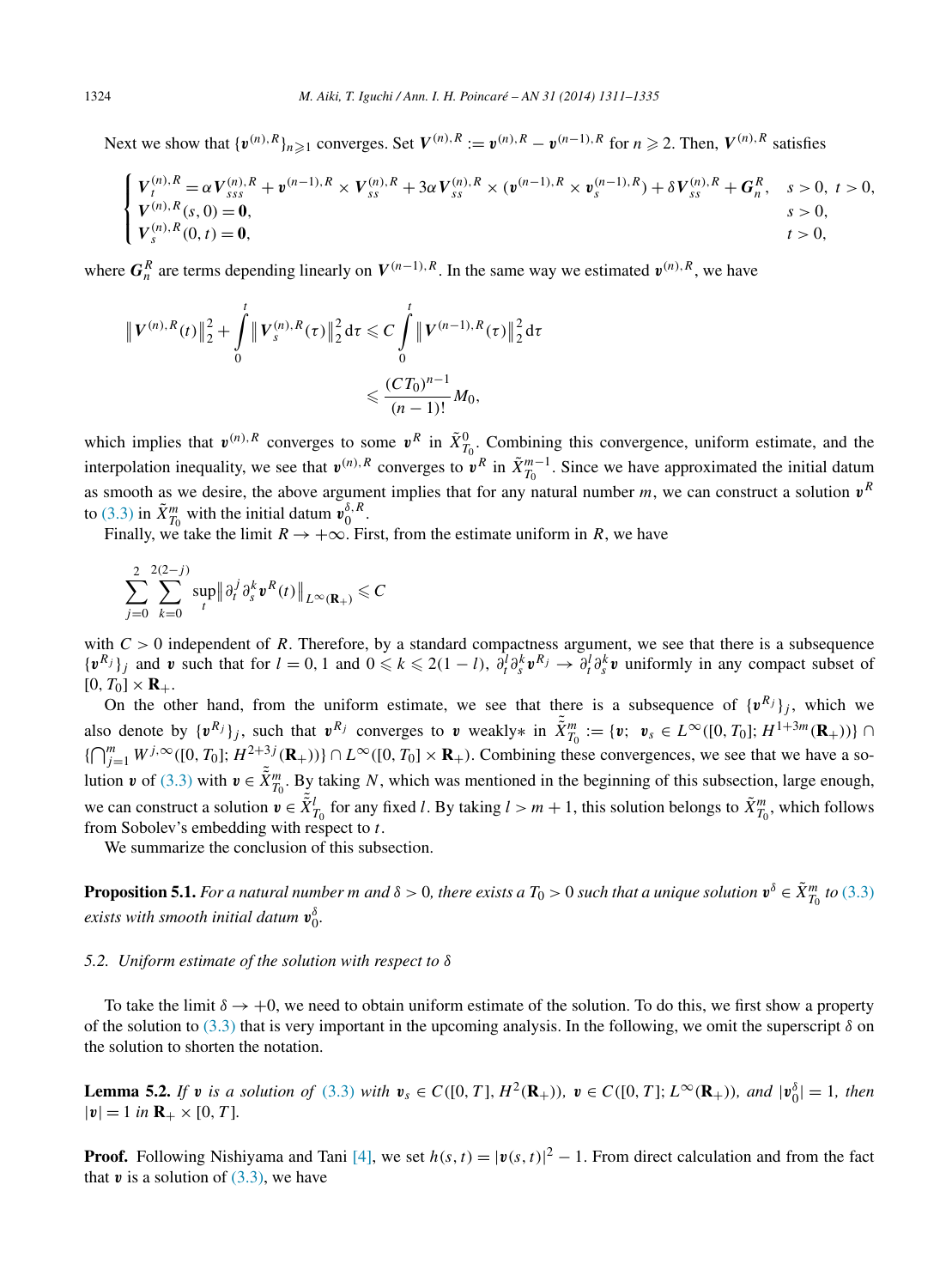<span id="page-14-0"></span>
$$
h_t = 2\mathbf{v} \cdot \mathbf{v}_t
$$
  
=  $2\left\{\alpha \mathbf{v} \cdot \mathbf{v}_{sss} + 3\alpha \mathbf{v} \cdot (\mathbf{v}_{ss} \times (\mathbf{v} \times \mathbf{v}_s)) - \frac{3}{2}\alpha |\mathbf{v}_s|^2 (\mathbf{v} \cdot \mathbf{v}_s) + \delta (\mathbf{v} \cdot \mathbf{v}_{ss}) + \delta |\mathbf{v}_s|^2 |\mathbf{v}|^2 \right\}$   
=  $\alpha h_{sss} + \delta h_{ss} + (2\delta |\mathbf{v}_s|^2 + 3\alpha (\mathbf{v}_s \cdot \mathbf{v}_{ss}))h.$ 

Thus, *h* satisfies

$$
\begin{cases}\nh_t = \alpha h_{sss} + \delta h_{ss} + [2\delta |\mathbf{v}_s|^2 + 3\alpha (\mathbf{v}_s \cdot \mathbf{v}_{ss})]h, & s > 0, \ t > 0, \\
h(s, 0) = 0, & s > 0, \\
h_s(0, t) = 0, & t > 0.\n\end{cases}
$$

By a standard energy method, we have

$$
\frac{1}{2} \frac{d}{dt} ||h||^2 \leq -\alpha h(0) \cdot h_{ss}(0) - \delta ||h_s||^2 + C ||h||_1^2,
$$
  
\n
$$
\frac{1}{2} \frac{d}{dt} ||h_s||^2 = -(h_{ss}, h_t)
$$
  
\n
$$
\leq -\frac{|\alpha|}{2} |h_{ss}(0)|^2 - \frac{\delta}{2} ||h_{ss}||^2 + C ||h||_1^2,
$$

where *C* depends on  $\sup_{0 \le t \le T} ||v_s(t)||_2$ . Combining the two estimates and applying Gronwall's inequality, we obtain  $h \equiv 0$ , which finishes the proof of the lemma.  $\Box$ 

Now that we have established that  $|v| = 1$ , we rewrite the nonlinear terms in [\(3.3\)](#page-3-0) into its original form.

$$
\begin{cases}\n\mathbf{v}_t = \mathbf{v} \times \mathbf{v}_{ss} + \alpha \left\{ \mathbf{v}_{sss} + \frac{3}{2} \mathbf{v}_{ss} \times (\mathbf{v} \times \mathbf{v}_s) + \frac{3}{2} \mathbf{v}_s \times (\mathbf{v} \times \mathbf{v}_{ss}) \right\} + \delta (\mathbf{v}_{ss} + |\mathbf{v}_s|^2 \mathbf{v}), \quad s > 0, \ t > 0, \\
\mathbf{v}(s, 0) = \mathbf{v}_0^{\delta}(s), & s > 0, \\
\mathbf{v}_s(0, t) = \mathbf{0}, & t > 0.\n\end{cases}
$$
\n(5.2)

We will refer to this form of the problem when estimating the solution.

The following two equalities were derived from the property  $|v|=1$  in Nishiyama and Tani [\[4\]](#page-23-0) which will be used to derive the uniform estimate.

$$
\mathbf{v} \cdot \partial_s^n \mathbf{v} = -\frac{1}{2} \sum_{j=1}^{n-1} {n \choose j} \partial_s^j \mathbf{v} \cdot \partial_s^{n-j} \mathbf{v},
$$
\n
$$
\mathbf{v}_s \times \partial_s^n \mathbf{v} = -[\mathbf{v} \cdot \partial_s^n \mathbf{v}](\mathbf{v} \times \mathbf{v}_s) + [(\mathbf{v} \times \mathbf{v}_s) \cdot \partial_s^n \mathbf{v}]\mathbf{v} \quad \text{for } n \ge 2.
$$
\n(5.4)

(5.3) is derived by differentiating the equality  $|v|^2 = 1$  with respect to *s*. We show (5.4) in a little more detail for the convenience of the reader. Suppose  $v_s \neq 0$ . Then, since  $|v| = 1$  and  $v \cdot v_s = 0$ ,  $\{v, \frac{v_s}{|v_s|}, \frac{v \times v_s}{|v_s|}\}$  form an orthonormal frame of  $\mathbb{R}^3$ . Thus for  $n \ge 2$ , we have

$$
\partial_s^n \mathbf{v} = \left[ \mathbf{v} \cdot \partial_s^n \mathbf{v} \right] \mathbf{v} + \left[ \frac{\mathbf{v}_s}{|\mathbf{v}_s|} \cdot \partial_s^n \mathbf{v} \right] \frac{\mathbf{v}_s}{|\mathbf{v}_s|} + \left[ \frac{(\mathbf{v} \times \mathbf{v}_s)}{|\mathbf{v}_s|} \cdot \partial_s^n \mathbf{v} \right] \frac{\mathbf{v} \times \mathbf{v}_s}{|\mathbf{v}_s|}.
$$

Taking the exterior product with  $v_s$  from the left yields

$$
\boldsymbol{v}_s \times \partial_s^n \boldsymbol{v} = -[\boldsymbol{v} \cdot \partial_s^n \boldsymbol{v}](\boldsymbol{v} \times \boldsymbol{v}_s) + \left[\frac{(\boldsymbol{v} \times \boldsymbol{v}_s)}{|\boldsymbol{v}_s|} \cdot \partial_s^n \boldsymbol{v}\right] \frac{[\boldsymbol{v}_s \times (\boldsymbol{v} \times \boldsymbol{v}_s)]}{|\boldsymbol{v}_s|}
$$
  
= -[\boldsymbol{v} \cdot \partial\_s^n \boldsymbol{v}](\boldsymbol{v} \times \boldsymbol{v}\_s) + [(\boldsymbol{v} \times \boldsymbol{v}\_s) \cdot \partial\_s^n \boldsymbol{v}] \boldsymbol{v}.

When  $v_s = 0$ , each term in (5.4) is zero, so that (5.4) holds in either case.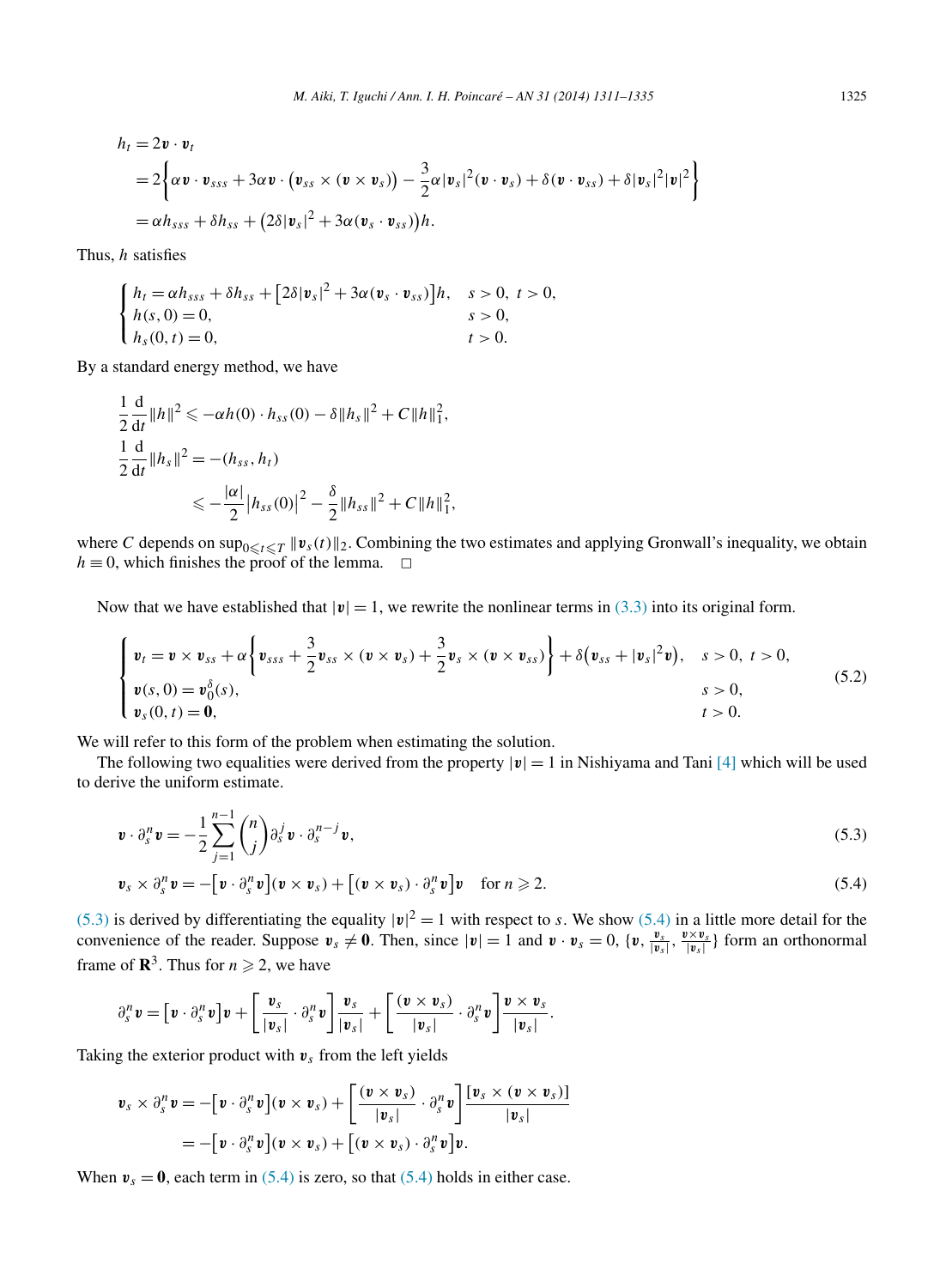<span id="page-15-0"></span>Now we estimate the solution. We first derive the basic estimate.

**Proposition 5.3.** Let M, T > 0. Suppose that **v** is a solution of [\(5.2\)](#page-14-0) with  $\mathbf{v}_{0s}^{\delta} \in H^4(\mathbf{R}_+)$ ,  $|\mathbf{v}_0^{\delta}| = 1$ , and  $|\mathbf{v}_{0s}^{\delta}|_1 \leq M$ satisfying  $v_s \in C([0, T]; H^4(\mathbf{R}_+))$  and  $v \in C([0, T]; L^{\infty}(\mathbf{R}_+))$ . Then, there exist  $\delta_* > 0$  and  $C_* > 0$  such that for  $\delta \in (0, \delta_*]$ *, the following estimate holds.* 

$$
\sup_{0\leq t\leq T}\big\|\mathbf{v}_s(t)\big\|_1\leqslant C_*
$$

*We emphasize that*  $C_*$  *depends on*  $M$  *and*  $T$ *, but not on*  $\delta \in (0, \delta_*]$ *.* 

**Proof.** From [Lemma](#page-13-0) 5.2, we have  $|v| = 1$ . We make use of quantities which are conserved for the initial value problem in **R** with  $\delta = 0$ . First we estimate

$$
\frac{d}{dt} ||\mathbf{v}_{s}||^{2} = -(\mathbf{v}_{t}, \mathbf{v}_{ss})
$$
\n
$$
= -\alpha \left\{ (\mathbf{v}_{sss}, \mathbf{v}_{ss}) + \frac{3}{2} (\mathbf{v}_{s} \times (\mathbf{v} \times \mathbf{v}_{ss}), \mathbf{v}_{ss}) \right\} - \delta \{ ||\mathbf{v}_{ss}||^{2} + (|\mathbf{v}_{s}|^{2} \mathbf{v}, \mathbf{v}_{ss}) \}
$$
\n
$$
= -\frac{|\alpha|}{2} |\mathbf{v}_{ss}(0)|^{2} - \delta ||\mathbf{v}_{ss}||^{2} + \delta ||\mathbf{v}_{s}||_{L^{4}(\mathbf{R}_{+})}^{4}
$$
\n
$$
\leq -\frac{|\alpha|}{2} |\mathbf{v}_{ss}(0)|^{2} - \frac{\delta}{2} ||\mathbf{v}_{ss}||^{2} + C\delta ||\mathbf{v}_{s}||^{6}.
$$

Here, *C* is independent of *δ* and is determined from the interpolation inequality  $\|\mathbf{v}_s\|_{L^4(\mathbf{R}_+)} \leq C \|\mathbf{v}_s\|^{3/4} \|\mathbf{v}_{ss}\|^{1/4}$ . Thus, we have  $\frac{d}{dt} ||v_s||^2 \leq C\delta ||v_s||^6$ . On the other hand, the ordinary differential equation

$$
\begin{cases} r_t = C \delta r^3, & t > 0, \\ r(0) = ||\mathbf{v}_{0s}^{\delta}||^2 \end{cases}
$$

has the explicit solution  $r(t) = (\|\mathbf{v}_{0s}^{\delta}\|^{-4} - C\delta t)^{-1/2}$  as long as  $\|\mathbf{v}_{0s}^{\delta}\|^{-4} > C\delta t$ . So, if we choose  $\delta_* > 0$  such that  $M^{-4} > C\delta_* T$  holds,  $r(t)$  is well-defined on [0, T] and from the comparison principle,

$$
\|\mathbf{v}_s(t)\| \le r(t)^{1/2} = (\|\mathbf{v}_{0s}^{\delta}\|^{-4} - C\delta t)^{-1/4}
$$
  

$$
\le (M^{-4} - C\delta_* T)^{-1/4} =: C_1,
$$

which is a uniform estimate for  $\|\mathbf{v}_s\|$ . Next we derive a uniform estimate for  $\|\mathbf{v}_{ss}\|$ . For the initial value problem with  $\delta = 0$ , this was achieved by fully utilizing the conserved quantity  $\|\mathbf{v}_{ss}\|^2 - \frac{5}{4}\|\mathbf{v}_s\|^2$ . In our case, we also use this quantity but we have to take care of boundary terms.

$$
\frac{\mathrm{d}}{\mathrm{d}t}\left\{\|\mathbf{v}_{ss}\|^2-\frac{5}{4}\||\mathbf{v}_s|^2\|^2\right\}=2(\mathbf{v}_{ss},\mathbf{v}_{sst})-5(|\mathbf{v}_s|^2\mathbf{v}_s,\mathbf{v}_{st})=-2(\mathbf{v}_{sss},\mathbf{v}_{st})-5(|\mathbf{v}_s|^2\mathbf{v}_s,\mathbf{v}_{st})=:I_1+\alpha I_2+\delta I_3.
$$

We estimate each term separately.

$$
I_1 = -2(\mathbf{v}_{sss}, \mathbf{v}_s \times \mathbf{v}_{ss}) - 5(|\mathbf{v}_s|^2 \mathbf{v}_s, \mathbf{v} \times \mathbf{v}_{sss})
$$
  
\n
$$
= -2 \int (\mathbf{v}_s \cdot \mathbf{v}_{ss}) [\mathbf{v}_s \cdot (\mathbf{v} \times \mathbf{v}_{ss})] ds + 4 \int (\mathbf{v} \cdot \mathbf{v}_{ss}) [\mathbf{v}_{sss} \cdot (\mathbf{v} \times \mathbf{v}_s)] ds - 5 \int |\mathbf{v}_s|^2 \mathbf{v}_s \cdot (\mathbf{v} \times \mathbf{v}_{sss}) ds
$$
  
\n
$$
= -2 \int (\mathbf{v}_s \cdot \mathbf{v}_{ss}) [\mathbf{v}_s \cdot (\mathbf{v} \times \mathbf{v}_{ss})] ds - \int |\mathbf{v}_s|^2 [\mathbf{v}_s \times (\mathbf{v} \times \mathbf{v}_{sss})] ds
$$
  
\n
$$
= -2 \int |\mathbf{v}_s|^2 \mathbf{v}_s \cdot (\mathbf{v} \times \mathbf{v}_{ss})|_s ds = 0.
$$
  
\n
$$
= -2 \int |\mathbf{v}_s|^2 \mathbf{v}_s \cdot (\mathbf{v} \times \mathbf{v}_{ss})|_s ds = 0.
$$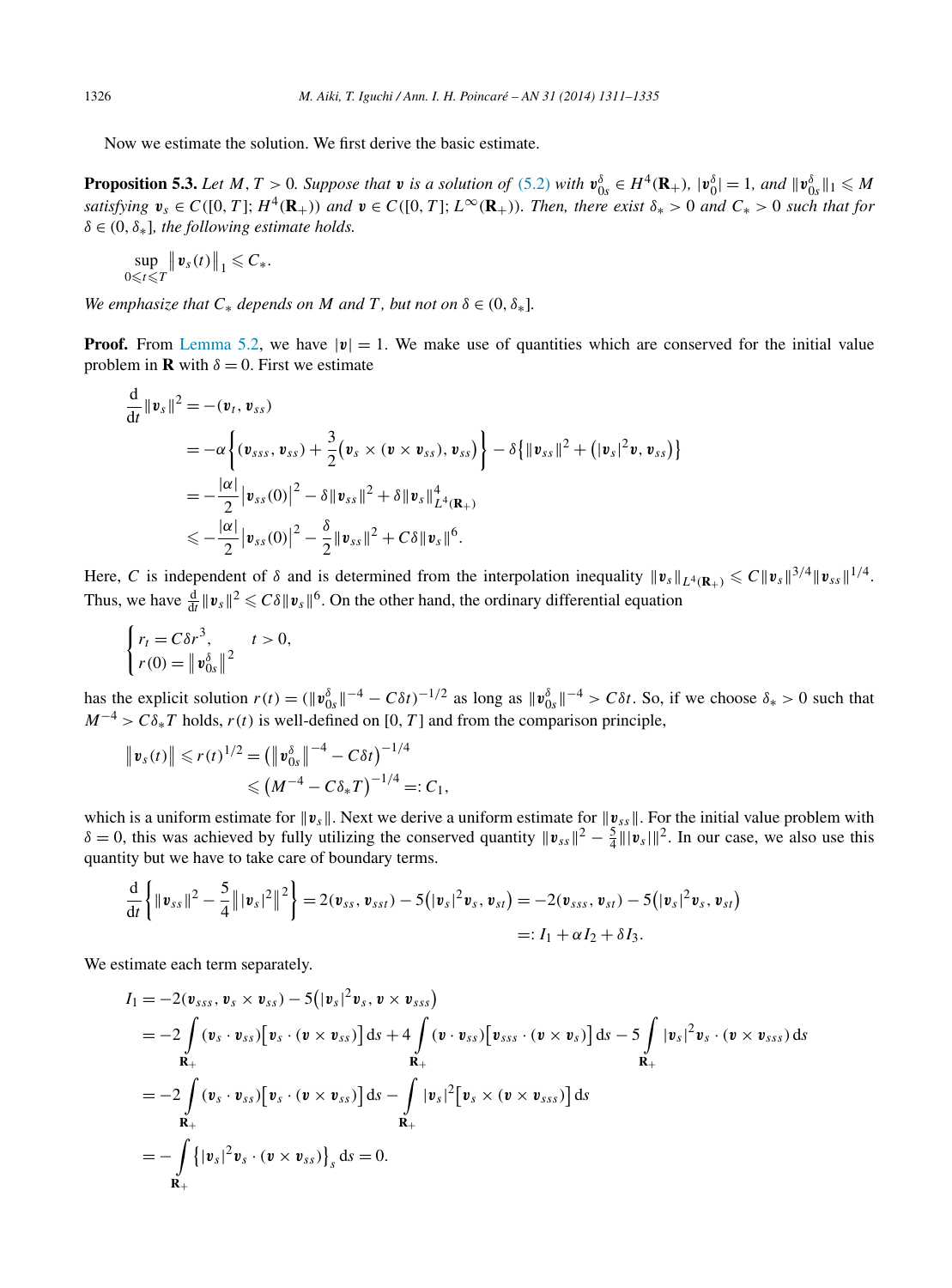Here, we have used integration by parts, [\(5.3\),](#page-14-0) and [\(5.4\).](#page-14-0) From here on, integration with respect to *s* is assumed to be taken over  $\mathbf{R}_{+}$ . Next we have

$$
I_{2} = -2 \int \mathbf{v}_{sss} \cdot \mathbf{v}_{ssss} ds - 6 \int \mathbf{v}_{sss} \cdot [\mathbf{v}_{ss} \times (\mathbf{v} \times \mathbf{v}_{ss})] ds - 3 \int \mathbf{v}_{sss} \cdot [\mathbf{v}_{s} \times (\mathbf{v}_{s} \times \mathbf{v}_{ss})] ds - 3 \int \mathbf{v}_{sss} \cdot [\mathbf{v}_{s} \times (\mathbf{v} \times \mathbf{v}_{sss})] ds - 5 \int |\mathbf{v}_{s}|^{2} \mathbf{v}_{s} \cdot \mathbf{v}_{ssss} ds - \frac{15}{2} \int |\mathbf{v}_{s}|^{2} \mathbf{v}_{s} \cdot [\mathbf{v}_{sss} \times (\mathbf{v} \times \mathbf{v}_{s})] ds - 15 \int |\mathbf{v}_{s}|^{2} \mathbf{v}_{s} \cdot [\mathbf{v}_{ss} \times (\mathbf{v} \times \mathbf{v}_{ss})] ds = |\mathbf{v}_{sss}(0)|^{2} + 9 \int (|\mathbf{v}_{s}|^{2})_{s} |\mathbf{v}_{ss}|^{2} ds - 3 \int |\mathbf{v}_{s}|^{2} (|\mathbf{v}_{ss}|^{2})_{s} ds - \frac{3}{2} \int (\mathbf{v}_{s} \cdot \mathbf{v}_{sss}) (|\mathbf{v}_{s}|^{2})_{s} ds + \frac{3}{2} \int |\mathbf{v}_{s}|^{2} (|\mathbf{v}_{ss}|^{2})_{s} ds - \frac{9}{2} \int (|\mathbf{v}_{s}|^{2})_{s} |\mathbf{v}_{ss}|^{2} ds - 5 \int |\mathbf{v}_{s}|^{2} \mathbf{v}_{s} \cdot \mathbf{v}_{ssss} ds - \frac{45}{4} \int |\mathbf{v}_{s}|^{4} (|\mathbf{v}_{s}|^{2})_{s} ds - \frac{15}{2} \int |\mathbf{v}_{s}|^{4} (|\mathbf{v}_{s}|^{2})_{s} ds = |\mathbf{v}_{sss}(0)|^{2} + \frac{9}{2} \int (|\mathbf{v}_{s}|^{2})_{s} |\mathbf{v}_{ss}|^{2} ds - \frac{3}{2} \int |\mathbf{v}_{s}|^{2} (|\mathbf{v}_{ss}|^{2})_{s} ds - \frac{25}{4} \int {\{\mathbf{v}_{s}|^{6}\}}_{s} ds - \frac{3}{2} \int
$$

Again, we have used integration by parts, [\(5.3\),](#page-14-0) and [\(5.4\).](#page-14-0) Finally, we calculate

$$
I_3 = -\|\mathbf{v}_{sss}\|^2 - 2(\mathbf{v}_{sss}, |\mathbf{v}_s|^2 \mathbf{v}_s) - 4(\mathbf{v}_{sss}, (\mathbf{v}_s \cdot \mathbf{v}_{ss}) \mathbf{v}) - 5(|\mathbf{v}_s|^2 \mathbf{v}_s, \mathbf{v}_{sss})
$$
  
- 5(|\mathbf{v}\_s|^2 \mathbf{v}\_s, |\mathbf{v}\_s|^2 \mathbf{v}\_s) - 10(|\mathbf{v}\_s|^2 \mathbf{v}\_s, (\mathbf{v}\_s \cdot \mathbf{v}\_{ss}) \mathbf{v})  

$$
\leq -\frac{1}{2} \|\mathbf{v}_{sss}\|^2 + C(\|\mathbf{v}_s\|_{L^6(\mathbf{R}_+)}^6 + \|\mathbf{v}_s \cdot \mathbf{v}_{ss}\|^2)
$$
  

$$
\leq -\frac{1}{4} \|\mathbf{v}_{sss}\|^2 + C_2.
$$

Here,  $C_2$  is a constant depending on  $C_1$ . We also used the interpolation inequalities  $\|\mathbf{v}_s\|_{L^6(\mathbf{R}_+)} \leq C \|\mathbf{v}_s\|^{2/3} \|\mathbf{v}_{ss}\|^{1/3}$ ,  $||\mathbf{v}_s||_{L^{\infty}(\mathbf{R}_+)} \leq C||\mathbf{v}_s||^{1/2}||\mathbf{v}_{ss}||^{1/2}$ , and  $||\mathbf{v}_{ss}|| \leq C||\mathbf{v}_s||^{1/2}||\mathbf{v}_{sss}||^{1/2}$ . By combining the three estimates, we arrive at

$$
\frac{\mathrm{d}}{\mathrm{d}t}\bigg\{\|\bm{v}_{ss}\|^2-\frac{5}{4}\||\bm{v}_s|^2\|^2\bigg\}\leq -|\alpha|\big|\bm{v}_{sss}(0)\big|^2-\frac{\delta}{4}\|\bm{v}_{sss}\|^2+C_2.
$$

Integrating over [0*,t*] yields

$$
\|\mathbf{v}_{ss}(t)\|^2 + \int_0^t \left( |\alpha| |\mathbf{v}_{sss}(0,\tau)|^2 + \frac{\delta}{4} \|\mathbf{v}_{sss}(\tau)\|^2 \right) d\tau \leqslant \|\mathbf{v}_{0ss}^{\delta}\|^2 + \frac{5}{4} \|\mathbf{v}_s(t)\|^2 \|^2 + C_2 t
$$
  

$$
\leqslant C \|\mathbf{v}_{0s}^{\delta}\|_1^2 + \frac{1}{2} \|\mathbf{v}_{ss}(t)\|^2 + C \|\mathbf{v}_s(t)\|^6 + C_2 t,
$$

where we have used  $||v_s||_{L^4(\mathbf{R}_+)} \le C ||v_s||^{3/4} ||v_{ss}||^{1/4}$  again. Thus we have

$$
\sup_{0\leqslant t\leqslant T}\left\|\mathbf{v}_{ss}(t)\right\|^2+\int\limits_0^T\bigl(|\alpha|\bigl|\mathbf{v}_{sss}(0,t)\bigr|^2+\delta\bigl\|\mathbf{v}_{sss}(t)\bigr\|^2\bigr)\,\mathrm{d} t\leqslant C\bigl\|\mathbf{v}_{0s}^{\delta}\bigr\|_1^2+C_3+C_2T,
$$

where  $C_3$  is a constant depending on  $C_1$ . Thus if we choose  $C_*^2 := CM^2 + C_1^2 + C_3 + C_2T$ , we see that the proposition holds.  $\square$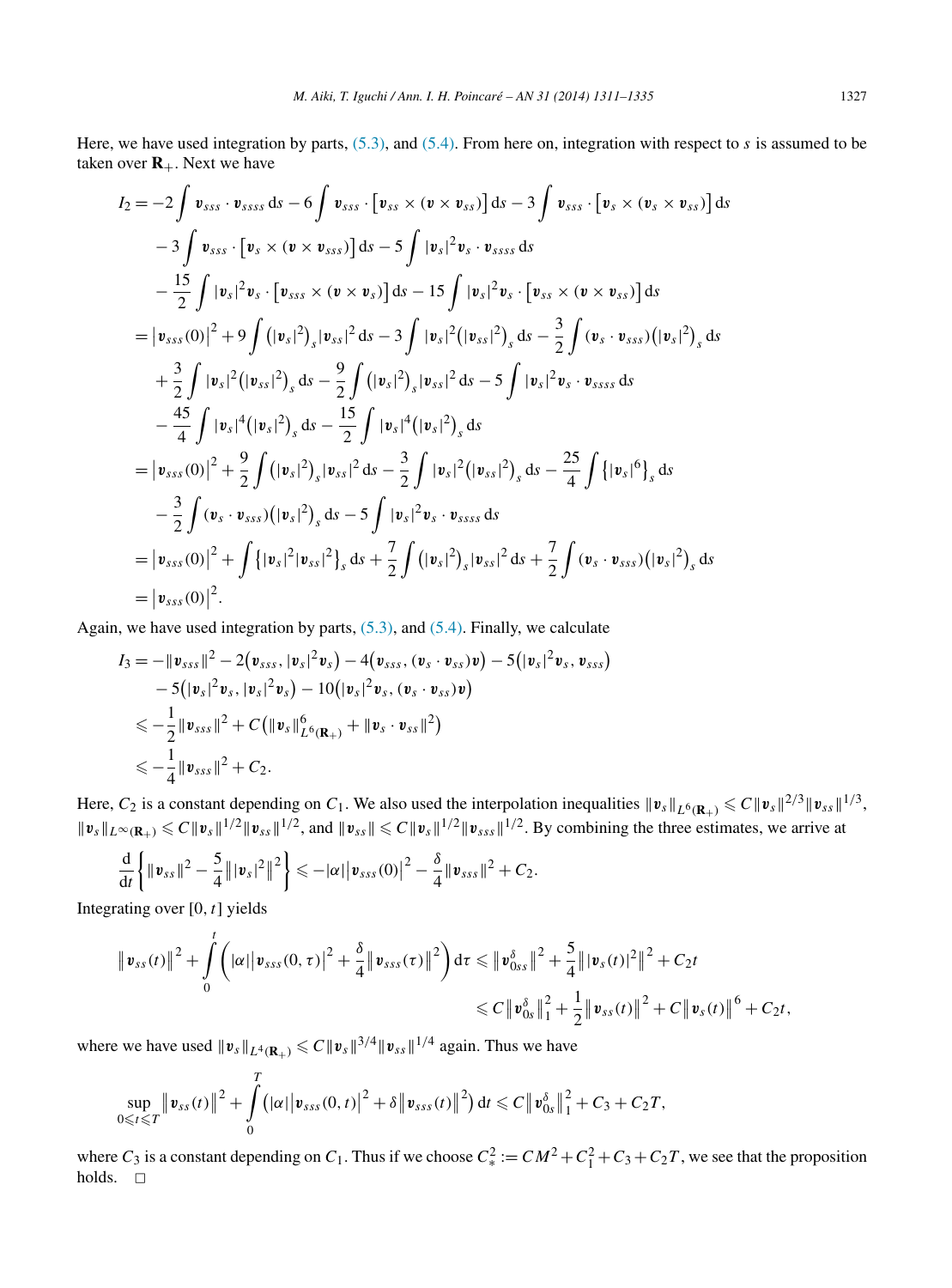Based on the estimate derived in [Proposition 5.3,](#page-15-0) we derive the higher order estimate.

**Proposition 5.4.** For a natural number k and  $M > 0$ , let v be a solution of [\(5.2\)](#page-14-0) with  $|v_0^{\delta}| = 1$ ,  $v_{0s}^{\delta} \in H^{1+3k}(\mathbf{R}_{+})$ , and  $||\mathbf{v}_{0s}^{\delta}||_{H^{1+3k}(\mathbf{R}_{+})} \leqslant M$  satisfying  $\mathbf{v}_{s} \in C([0, T]; H^{1+3k}(\mathbf{R}_{+}))$  and  $\mathbf{v} \in C([0, T]; L^{\infty}(\mathbf{R}_{+}))$ . Then, there is a  $C_{**} > 0$ *and*  $T_1 \in (0, T]$  *such that for*  $0 < \delta \leq \delta_*$ *, v satisfies* 

$$
\sup_{0\leqslant t\leqslant T_1}\left\|\boldsymbol{v}_s(t)\right\|_{1+3k}\leqslant C_{**}.
$$

Here,  $T_1$  depends on  $||\mathbf{v}_{0s}||_3$  and  $C_{**}$  depends on  $C_*$  and  $\delta_*$ , but not on  $\delta \in (0, \delta_*]$ .  $C_*$  and  $\delta_*$  are defined in [Proposi](#page-15-0)*[tion](#page-15-0)* 5.3*.*

**Proof.** From [Proposition](#page-15-0) 5.3, we have a  $C_* > 0$  and  $\delta_* > 0$  such that

sup 0*tT*  $\left\| \boldsymbol{v}_s(t) \right\|_1$  ≤  $C_*$ 

holds for  $\delta \in (0, \delta_*]$ . We also know from [Lemma 5.2](#page-13-0) that  $|\mathbf{v}| = 1$ .

Now, we take the derivative with respect to *s* of the equation *m* times with  $4 \le m \le 1 + 3k$  to obtain

$$
\partial_s^m \mathbf{v}_t = \mathbf{v} \times \partial_s^{m+2} \mathbf{v} + m \mathbf{v}_s \times \partial_s^{m+1} \mathbf{v} + \alpha \left\{ \partial_s^{m+3} \mathbf{v} + \frac{3}{2} (\partial_s^{m+2} \mathbf{v}) \times (\mathbf{v} \times \mathbf{v}_s) + \frac{3}{2} (m+1) (\partial_s^{m+1} \mathbf{v}) \times (\mathbf{v} \times \mathbf{v}_{ss}) \right. \\ \left. + \frac{3}{2} (m+1) \mathbf{v}_{ss} \times (\mathbf{v} \times \partial_s^{m+1} \mathbf{v}) + \frac{3}{2} \mathbf{v}_s \times (\mathbf{v} \times \partial_s^{m+2} \mathbf{v}) + \frac{3m}{2} \mathbf{v}_s \times (\mathbf{v}_s \times \partial_s^{m+1} \mathbf{v}) \right\} \\ + \delta \left\{ \partial_s^{m+2} \mathbf{v} + 2 (\mathbf{v}_s \cdot \partial_s^{m+1} \mathbf{v}) \mathbf{v} + z_m \right\} + \mathbf{w}_m,
$$

where *z<sup>m</sup>* and *w<sup>m</sup>* are terms that contain derivatives of *v* up to order *m* and are independent of *δ*. We estimate the solution in the following way.

$$
\frac{1}{2} \frac{d}{dt} ||\partial_s^{m+1} \mathbf{v}||^2 = -(\partial_s^m \mathbf{v}_t, \partial_s^{m+2} \mathbf{v}) - (\partial_s^m \mathbf{v}_t \cdot \partial_s^{m+1} \mathbf{v})(0)
$$
\n
$$
= -m(\mathbf{v}_s \times \partial_s^{m+1} \mathbf{v}, \partial_s^{m+2} \mathbf{v}) - (\partial_s^m \mathbf{v}_t \cdot \partial_s^{m+1} \mathbf{v})(0) - \alpha \left\{ (\partial_s^{m+3} \mathbf{v}, \partial_s^{m+2} \mathbf{v}) + \frac{3}{2} (m+1) (\partial_s^{m+1} \mathbf{v} \times (\mathbf{v} \times \mathbf{v}_{ss}), \partial_s^{m+2} \mathbf{v}) + \frac{3}{2} (m+1) (\mathbf{v}_{ss} \times (\mathbf{v} \times \partial_s^{m+1} \mathbf{v}), \partial_s^{m+2} \mathbf{v}) + \frac{3}{2} (\mathbf{v}_s \times (\mathbf{v} \times \partial_s^{m+2} \mathbf{v}), \partial_s^{m+2} \mathbf{v}) + \frac{3m}{2} (\mathbf{v}_s \times (\mathbf{v}_s \times \partial_s^{m+1} \mathbf{v}), \partial_s^{m+2} \mathbf{v}) \right\} - \delta \left\{ (\partial_s^{m+2} \mathbf{v}, \partial_s^{m+2} \mathbf{v}) + 2 ((\mathbf{v}_s \cdot \partial_s^{m+1} \mathbf{v}) \mathbf{v}, \partial_s^{m+2} \mathbf{v}) + (\mathbf{z}_m, \partial_s^{m+2} \mathbf{v}) \right\} - (\mathbf{w}_m, \partial_s^{m+2} \mathbf{v}).
$$

Each term is estimated by using the fact that  $|\mathbf{v}| = 1$ , [\(5.3\),](#page-14-0) and [\(5.4\).](#page-14-0) The usage of these properties is sometimes hard to notice and somewhat complicated, so we give a detailed calculation for such term even though the calculus itself is elementary. Set  $m_* := \max\{3, m-3\}$ . First we have

$$
-m(\mathbf{v}_s \times \partial_s^{m+1} \mathbf{v}, \partial_s^{m+2} \mathbf{v}) = m(\mathbf{v}_s \times \partial_s^{m+2} \mathbf{v}, \partial_s^{m+1} \mathbf{v})
$$
  
\n
$$
= -m((\mathbf{v} \cdot \partial_s^{m+2} \mathbf{v}) \mathbf{v} \times \mathbf{v}_s, \partial_s^{m+1} \mathbf{v}) + m((\mathbf{v} \times \mathbf{v}_s) \cdot \partial_s^{m+2} \mathbf{v} \mathbf{v}, \partial_s^{m+1} \mathbf{v})
$$
  
\n
$$
= \frac{1}{2}m \sum_{j=1}^{m+1} {m+2 \choose j} ((\partial_s^j \mathbf{v} \cdot \partial_s^{m+2-j} \mathbf{v}) \mathbf{v} \times \mathbf{v}_s, \partial_s^{m+1} \mathbf{v})
$$
  
\n
$$
-m((\mathbf{v} \times \mathbf{v}_{ss}) \cdot \partial_s^{m+1} \mathbf{v} \mathbf{v}) \cdot \partial_s^{m+1} \mathbf{v}) - m((\mathbf{v} \times \mathbf{v}_s) \cdot \partial_s^{m+1} \mathbf{v} \mathbf{v}) \cdot \partial_s^{m+1} \mathbf{v})
$$
  
\n
$$
+ \frac{m}{2} \sum_{j=1}^{m+1} {m+2 \choose j} ((\mathbf{v} \times \mathbf{v}_s) \cdot \partial_s^{m+1} \mathbf{v} \mathbf{v}) \partial_s^j \mathbf{v}, \partial_s^{m+2-j} \mathbf{v})
$$
  
\n
$$
\leq C \|\mathbf{v}_s\|_m^2,
$$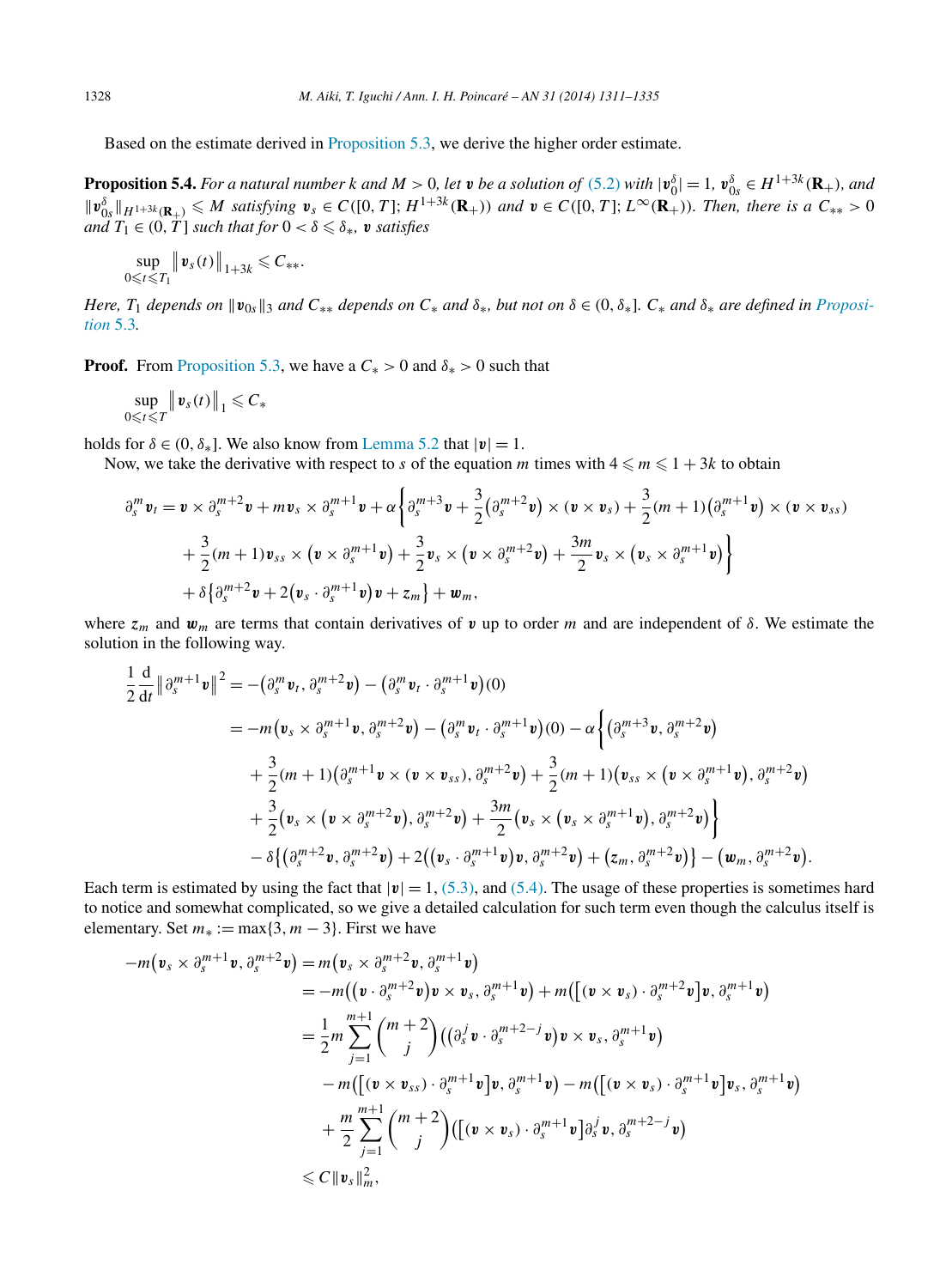where *C* depends on  $\|\mathbf{v}_s\|_{m_*}$ . Next we have

$$
\frac{3}{2}(m+1)\left(\partial_{s}^{m+1} \mathbf{v} \times (\mathbf{v} \times \mathbf{v}_{ss}), \partial_{s}^{m+2} \mathbf{v}\right) \n= \frac{3}{2}(m+1)\left\{\left((\mathbf{v}_{ss} \cdot \partial_{s}^{m+1} \mathbf{v})\mathbf{v}, \partial_{s}^{m+2} \mathbf{v}\right) - \left((\mathbf{v} \cdot \partial_{s}^{m+1} \mathbf{v})\mathbf{v}_{ss}, \partial_{s}^{m+2} \mathbf{v}\right)\right\} \n= \frac{3}{2}(m+1)\left\{-\frac{1}{2}\sum_{j=1}^{m+1} {m+2 \choose j} \left((\mathbf{v}_{ss} \cdot \partial_{s}^{m+1} \mathbf{v})\partial_{s}^{j} \mathbf{v}, \partial_{s}^{m+2-j} \mathbf{v}\right) + \left((\mathbf{v}_{s} \cdot \partial_{s}^{m+1} \mathbf{v})\mathbf{v}_{ss}, \partial_{s}^{m+1} \mathbf{v}\right) \n+ \left((\mathbf{v} \cdot \partial_{s}^{m+2} \mathbf{v})\mathbf{v}_{ss}, \partial_{s}^{m+1} \mathbf{v}\right) + \left((\mathbf{v} \cdot \partial_{s}^{m+1} \mathbf{v})\mathbf{v}_{ss}, \partial_{s}^{m+1} \mathbf{v}\right) + \left((\mathbf{v} \cdot \partial_{s}^{m+1} \mathbf{v})\mathbf{v}_{ss} \cdot \partial_{s}^{m+1} \mathbf{v}\right)(0)\right\} \n\leq C\left(\|\mathbf{v}_{s}\|_{m}^{2} + \left|\partial_{s}^{m+1} \mathbf{v}(0)\right|^{2}\right),
$$

where *C* depends on  $\|\mathbf{v}_s\|_{m_*}$ . We continue with

$$
\frac{3}{2}(m+1)(\mathbf{v}_{ss} \times (\mathbf{v} \times \partial_s^{m+1}), \partial_s^{m+2} \mathbf{v})
$$
\n
$$
= \frac{3}{2}(m+1)\{((\mathbf{v}_{ss} \cdot \partial_s^{m+1} \mathbf{v})\mathbf{v}, \partial_s^{m+2} \mathbf{v}) - ((\mathbf{v} \cdot \mathbf{v}_{ss})\partial_s^{m+1} \mathbf{v}, \partial_s^{m+2} \mathbf{v})\}
$$
\n
$$
= \frac{3}{2}(m+1)\left\{-\frac{1}{2}\sum_{j=0}^{m+1} {m+2 \choose j} ((\mathbf{v}_{ss} \cdot \partial_s^{m+1} \mathbf{v})\partial_s^j \mathbf{v}, \partial_s^{m+2-j} \mathbf{v})
$$
\n
$$
+ ((\mathbf{v} \cdot \mathbf{v}_{ss})_s \partial_s^{m+1} \mathbf{v}, \partial_s^{m+1} \mathbf{v}) - ((\mathbf{v} \cdot \mathbf{v}_{ss})|\partial_s^{m+1} \mathbf{v}|^2)(0)\right\}
$$
\n
$$
\leq C \|\mathbf{v}_s\|_m^2,
$$

where, again, *C* depends on  $\|\mathbf{v}_s\|_{m_*}$ . From here on, it will be assumed that generic constants *C* depend on  $\|\mathbf{v}_s\|_{m_*}$ unless explicitly mentioned otherwise. We calculate furthermore

 $\mathbf{I}$ 

$$
\frac{3}{2}(\mathbf{v}_{s} \times (\mathbf{v} \times \partial_{s}^{m+2}\mathbf{v}), \partial_{s}^{m+2}\mathbf{v})
$$
\n
$$
= \frac{3}{2}((\mathbf{v}_{s} \cdot \partial_{s}^{m+2})\mathbf{v}, \partial_{s}^{m+2}\mathbf{v})
$$
\n
$$
= \frac{3}{2}\Biggl\{-\frac{1}{2}((\mathbf{v}_{s} \cdot \partial_{s}^{m+2}\mathbf{v})\mathbf{v}_{s}, \partial_{s}^{m+1}\mathbf{v}) - \frac{1}{2}\sum_{j=2}^{m} {m+2 \choose j}((\mathbf{v}_{s} \cdot \partial_{s}^{m+2}\mathbf{v})\partial_{s}^{j}\mathbf{v}, \partial_{s}^{m+2-j}\mathbf{v})
$$
\n
$$
= \frac{3}{4}\Biggl\{\big((\mathbf{v}_{ss} \cdot \partial_{s}^{m+1}\mathbf{v})\mathbf{v}_{s}, \partial_{s}^{m+1}\mathbf{v}\big) + \sum_{j=2}^{m} {m+2 \choose j} [((\mathbf{v}_{ss} \cdot \partial_{s}^{m+1}\mathbf{v})\partial_{s}^{j}\mathbf{v}, \partial_{s}^{m+2-j}\mathbf{v}) + ((\mathbf{v}_{s} \cdot \partial_{s}^{m+1}\mathbf{v})\partial_{s}^{j}\mathbf{v}, \partial_{s}^{m+2-j}\mathbf{v})] \Biggr\}
$$
\n
$$
\leq C \|\mathbf{v}_{s}\|_{m}^{2},
$$
\n
$$
\frac{3m}{2}(\mathbf{v}_{s} \times (\mathbf{v}_{s} \times \partial_{s}^{m+1}\mathbf{v}), \partial_{s}^{m+2}\mathbf{v})
$$
\n
$$
= \frac{3m}{2}\biggl\{\big((\mathbf{v}_{s} \cdot \partial_{s}^{m+1}\mathbf{v})\mathbf{v}_{s}, \partial_{s}^{m+2}\mathbf{v}\big) - ((\mathbf{v}_{s} \cdot \mathbf{v}_{s})\partial_{s}^{m+1}\mathbf{v}, \partial_{s}^{m+2}\mathbf{v})\biggr\}
$$
\n
$$
= \frac{3m}{2}\Biggl\{-\big((\mathbf{v}_{ss} \cdot \partial_{s}^{m+1}\mathbf{v})\
$$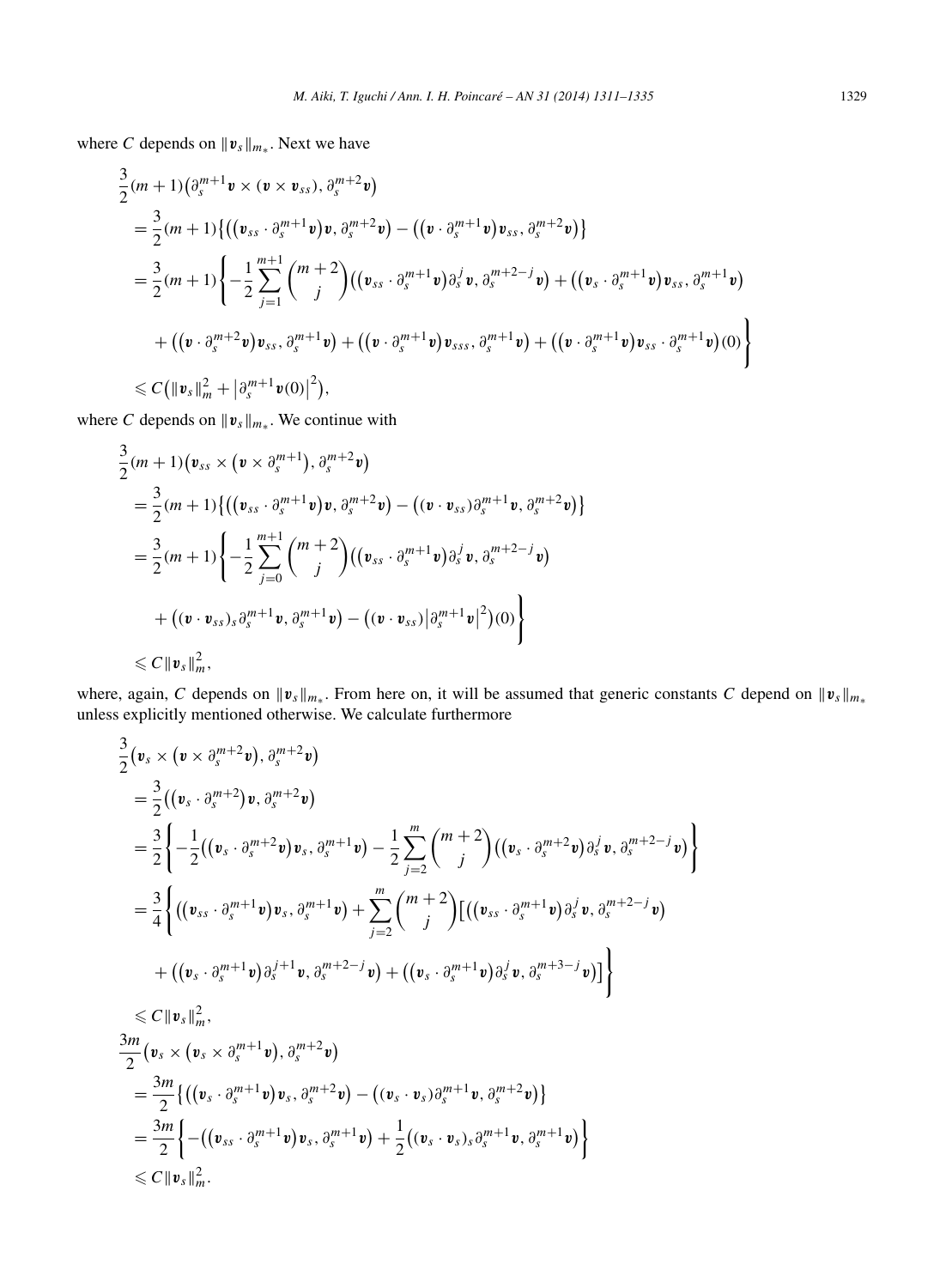<span id="page-19-0"></span>Next, we estimate the boundary terms.

$$
\partial_s^m \mathbf{v}_t \cdot \partial_s^{m+1} \mathbf{v} = (\mathbf{v} \times \partial_s^{m+2} \mathbf{v}) \cdot \partial_s^{m+1} \mathbf{v} + \alpha \left\{ \partial_s^{m+3} \mathbf{v} \cdot \partial_s^{m+1} \mathbf{v} + \frac{3}{2} \left[ \partial_s^{m+2} \mathbf{v} \times (\mathbf{v} \times \mathbf{v}_s) \right] \cdot \partial_s^{m+1} \mathbf{v} \right. \\ \left. + \frac{3}{2} (m+1) \left[ \mathbf{v}_{ss} \times (\mathbf{v} \times \partial_s^{m+1} \mathbf{v}) \right] \cdot \partial_s^{m+1} \mathbf{v} + \frac{3}{2} \left[ \mathbf{v}_s \times (\mathbf{v} \times \partial_s^{m+2} \mathbf{v}) \right] \cdot \partial_s^{m+1} \mathbf{v} \right. \\ \left. + \frac{3m}{2} \left[ \mathbf{v}_s \times (\mathbf{v}_s \times \partial_s^{m+1} \mathbf{v}) \right] \cdot \partial_s^{m+1} \mathbf{v} \right\} + \delta \left\{ \partial_s^{m+2} \mathbf{v} \cdot \partial_s^{m+1} \mathbf{v} \right. \\ \left. + 2 (\mathbf{v}_s \cdot \partial_s^{m+1} \mathbf{v}) (\mathbf{v} \cdot \partial_s^{m+1} \mathbf{v}) + z_m \cdot \partial_s^{m+1} \mathbf{v} \right\} + \mathbf{w}_m \cdot \partial_s^{m+1} \mathbf{v},
$$

thus we have

$$
\begin{split} \left(\partial_s^m \mathbf{v}_t \cdot \partial_s^{m+1} \mathbf{v}\right)(0) &= \left[ \left(\mathbf{v} \times \partial_s^{m+2} \mathbf{v}\right) \cdot \partial_s^{m+1} \mathbf{v} \right](0) \\ &+ \alpha \left\{ \partial_s^{m+3} \mathbf{v} \cdot \partial_s^{m+1} \mathbf{v} + \frac{3}{2} (m+1) \left[ \mathbf{v}_{ss} \times \left(\mathbf{v} \times \partial_s^{m+1} \mathbf{v}\right) \right] \cdot \partial_s^{m+1} \mathbf{v} \right\}(0) \\ &+ \delta \left\{ \partial_s^{m+2} \mathbf{v} \cdot \partial_s^{m+1} \mathbf{v} + z_m \cdot \partial_s^{m+1} \mathbf{v} \right\}(0) + \left(\mathbf{w}_m \cdot \partial_s^{m+1} \mathbf{v}\right)(0). \end{split}
$$

Again, we estimate each term separately.

$$
\begin{aligned} \left\{ \left[ \boldsymbol{v}_{ss} \times (\boldsymbol{v} \times \partial_{s}^{m+1} \boldsymbol{v}) \right] \cdot \partial_{s}^{m+1} \boldsymbol{v} \right\}(0) &= \left\{ \left( \boldsymbol{v}_{ss} \cdot \partial_{s}^{m+1} \boldsymbol{v} \right) \boldsymbol{v} - (\boldsymbol{v} \cdot \boldsymbol{v}_{ss}) \partial_{s}^{m+1} \boldsymbol{v} \right\} \cdot \partial_{s}^{m+1} \boldsymbol{v} \right\}_{s=0} \\ &= -\frac{1}{2} \sum_{j=1}^{m} \binom{m+1}{j} \left( \boldsymbol{v}_{ss} \cdot \partial_{s}^{m+1} \boldsymbol{v} \right) \left( \partial_{s}^{j} \boldsymbol{v} \cdot \partial_{s}^{m+1-j} \boldsymbol{v} \right) \Big|_{s=0} \\ &\leq C \left( \|\boldsymbol{v}_{s}\|_{m}^{2} + \left| \partial_{s}^{m+1} \boldsymbol{v}(0) \right|^{2} \right) \end{aligned}
$$

holds. Combining the estimates yields

$$
\frac{1}{2}\frac{\mathrm{d}}{\mathrm{d}t}\left\|\partial_{s}^{m+1} \mathbf{v}\right\|^{2}+\frac{1}{2}|\alpha|\left|\partial_{s}^{m+2} \mathbf{v}(0)\right|^{2} \leqslant C\big(\left\|\mathbf{v}_{s}\right\|_{m}^{2}+\left|\partial_{s}^{m+1} \mathbf{v}(0)\right|^{2}\big)+\left(\mathbf{v}\times\partial_{s}^{m+2} \mathbf{v}\right)\cdot\partial_{s}^{m+1} \mathbf{v}\right\|_{s=0}+\alpha \partial_{s}^{m+3} \mathbf{v}\cdot\partial_{s}^{m+1} \mathbf{v}\left\|_{s=0}+\delta\big(\partial_{s}^{m+2} \mathbf{v}\cdot\partial_{s}^{m+1} \mathbf{v}\big)\right\|_{s=0}.
$$

On the other hand, from the boundary condition we see that the solution satisfies  $\partial_t^j v_s(0,t) = 0$  for any *j* with  $0 \leqslant j \leqslant k$ . Substituting the equation to convert all *t* derivatives into *s* derivatives yields  $\alpha^{j}(\partial_{s}^{3j+1}v)(0, t) =$  $F(v, v_s, \ldots, \partial_s^{3j}v)(0, t)$ , i.e. boundary terms with  $(3j + 1)$ -th order derivative can be expressed in terms of boundary terms with derivatives up to order  $3j$ . By choosing  $m = 3j + 1$ , we have

$$
\frac{1}{2}\frac{d}{dt}\|\partial_s^{3j+2}v\|^2 + \frac{|\alpha|}{2}\|\partial_s^{3j+3}v(0)\|^2 \leq C\big(\|v_s\|_{1+3j}^2 + \|\partial_s^{3j+2}v(0)\|^2\big) + \big(v \times \partial_s^{3j+3}v\big) \cdot \partial_s^{3j+2}v\big|_{s=0}
$$
  
+  $\alpha \partial_s^{3(j+1)+1}v \cdot \partial_s^{3j+2}v\big|_{s=0} + \delta\big(\partial_s^{3j+3}v \cdot \partial_s^{3j+2}v\big)\big|_{s=0}$   
 $\leq C\big(\|v_s\|_{1+3j}^2 + \|\partial_s^{3j+2}v(0)\|^2\big) + \big(v \times \partial_s^{3j+3}v\big) \cdot \partial_s^{3j+2}v\big|_{s=0}$   
+  $|\alpha|\big|\partial_s^{3j+3}v\big|\big|\partial_s^{3j+2}v\big|\big|_{s=0} + \delta\big|\partial_s^{3j+3}v\big|\big|\partial_s^{3j+2}v\big|\big|_{s=0}.$  (5.5)

By a similar estimate, we can show that

$$
\frac{1}{2}\frac{d}{dt}\|\partial_s^{j+1} \mathbf{v}\|^2 + \frac{|\alpha|}{2}|\partial_s^{j+2} \mathbf{v}(0)|^2 \leq C\big(\|\mathbf{v}_s\|_3^3 + |\partial_s^{j+1} \mathbf{v}(0)|^2\big) + \big(\mathbf{v} \times \partial_s^{j+2} \mathbf{v}\big) \cdot \partial_s^{j+1} \mathbf{v}\big|_{s=0} + |\alpha| |\partial_s^{j+3} \mathbf{v}||\partial_s^{j+1} \mathbf{v}\big|\big|_{s=0} + \delta |\partial_s^{j+1} \mathbf{v}||\partial_s^{j+2} \mathbf{v}\big|\big|_{s=0}
$$

holds for  $j = 0, 1, 2, 3$ . Thus, for  $\eta > 0$  we have

$$
\frac{1}{2}\frac{\mathrm{d}}{\mathrm{d}t}\left\|\partial_{s}^{j+1} \mathbf{v}\right\|^{2}+\frac{|\alpha|}{4}\left|\partial_{s}^{j+2} \mathbf{v}(0)\right|^{2} \leqslant C\big(\|\mathbf{v}_{s}\|_{3}^{2}+\left|\partial_{s}^{j+1} \mathbf{v}(0)\right|^{2}\big)+\eta\big|\partial_{s}^{j+3} \mathbf{v}(0)\big|^{2}
$$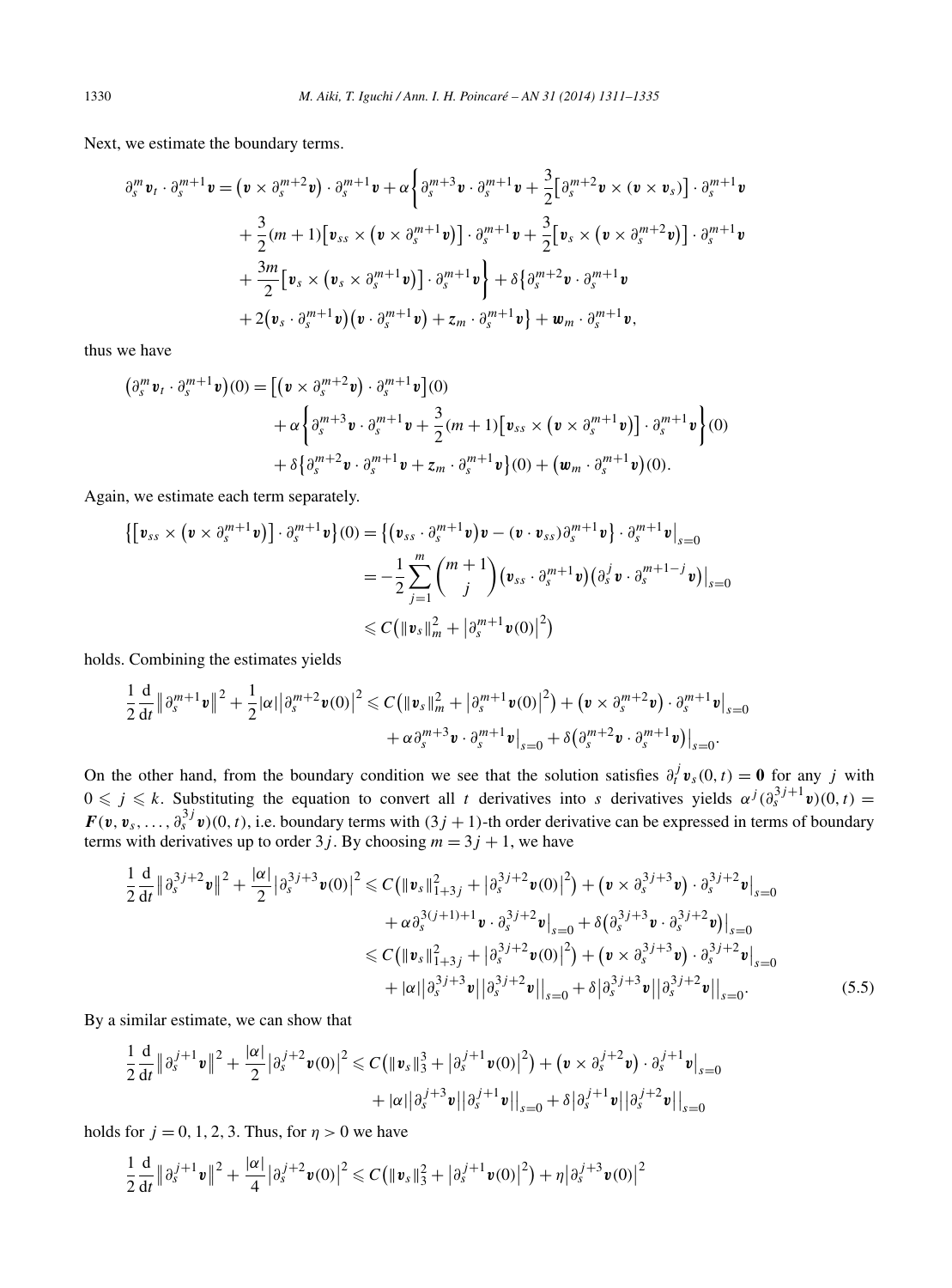for  $j = 1, 2$ , and

$$
\frac{1}{2}\frac{d}{dt}\|\partial_s^4\mathbf{v}\|^2 + \frac{|\alpha|}{4}\|\partial_s^5\mathbf{v}(0)\|^2 \leq C\|\mathbf{v}_s\|_3^3 + C\|\partial_s^4\mathbf{v}(0)\|^2,
$$
  

$$
\frac{1}{2}\frac{d}{dt}\|\mathbf{v}_s\|^2 + \frac{|\alpha|}{4}\|\partial_s^2\mathbf{v}(0)\|^2 \leq C\|\mathbf{v}_s\|_3^3.
$$

Here, *C* depends on *η* and *C*∗. By taking a linear combination of the above estimates, we arrive at

$$
\frac{1}{2}\frac{\mathrm{d}}{\mathrm{d}t}\|\mathbf{v}_s\|_3^2\leqslant C\|\mathbf{v}_s\|_3^3,
$$

where *C* depends on  $C_*$  but not on  $\delta \in (0, \delta_*]$ . Utilizing the comparison principle as before, the above estimate gives a time-local uniform estimate in  $C([0, T_1]; H^3(\mathbf{R}_+))$  for some  $T_1 \in (0, T]$ . From the  $H^3$  estimate and [\(5.5\),](#page-19-0) we can derive the uniform estimate in  $C([0, T_1]; H^{1+3k}(\mathbf{R}_+))$  in the same manner. Here,  $T_1$  is determined from the  $H^3$ estimate and only depends on  $\|\mathbf{v}_{0s}\|_3$ . This finishes the proof of the proposition.  $\Box$ 

#### *5.3. Taking the limit*  $\delta \rightarrow +0$

Now, we are ready to take the limit  $\delta \to +0$ . We prove the existence theorem for the case  $\alpha < 0$ .

**Proof of Theorem 2.2.** From the way we constructed  $v_0^{\delta}$ , the following holds.  $v_{0s}^{\delta} \to v_{0s}$  in  $H^{1+3k}(\mathbf{R}_+)$  and  $v_0^{\delta} \to v_0$ in  $L^{\infty}(\mathbf{R}_{+})$  as  $\delta \to +0$ . Thus, by taking  $\delta_{*} > 0$  smaller if necessary, we have  $||\mathbf{v}_{0s}^{\delta}||_{1+3k} \leq 2||\mathbf{v}_{0s}||_{1+3k}$  for any  $\delta \in (0, \delta_{*}]$ . For such  $\delta$ , the solution  $v^{\delta}$  constructed in Section [5.1](#page-10-0) with initial datum  $v_0^{\delta}$  satisfies the assumptions of [Lemma 5.2](#page-13-0) and [Proposition 5.3](#page-15-0) with  $M = 2||v_{0s}||_{1+3k}$ , i.e., the solution satisfies  $|v^{\delta}| = 1$  and a uniform estimate in  $C([0, T]; H^{1+3k}(\mathbf{R}_+))$  for some  $T > 0$  holds. For any  $\delta, \delta' \in (0, \delta_*]$ , we set  $V := \mathbf{v}^{\delta'} - \mathbf{v}^{\delta} - (\mathbf{v}_0^{\delta'} - \mathbf{v}_0^{\delta})$ , then V satisfies

$$
\begin{cases}\n\boldsymbol{V}_{t} = \alpha \boldsymbol{V}_{sss} + \boldsymbol{v}^{\delta'} \times \boldsymbol{V}_{ss} + 3\alpha \boldsymbol{V}_{ss} \times (\boldsymbol{v}^{\delta'} \times \boldsymbol{v}^{\delta'}_{s}) + \delta' (\boldsymbol{v}^{\delta'}_{ss} + |\boldsymbol{v}^{\delta'}_{s}|^{2} \boldsymbol{v}^{\delta'}) \\
-\delta (\boldsymbol{v}^{\delta}_{ss} + |\boldsymbol{v}^{\delta}_{s}|^{2} \boldsymbol{v}^{\delta}) + \boldsymbol{F}, \\
\boldsymbol{V}(s, 0) = \boldsymbol{0}, & s > 0, \ t > 0, \\
\boldsymbol{V}_{s}(0, t) = \boldsymbol{0}, & t > 0,\n\end{cases}
$$

where *F* is the collection of terms that are lower order in *V* and depends linearly on  $V_0 := v_0^{\delta'} - v_0^{\delta}$ . By a standard energy method, we have

$$
\frac{1}{2}\frac{\mathrm{d}}{\mathrm{d}t}||V||^2 \leq \alpha V(0) \cdot V_{ss}(0) + C||V||_1^2 + C[(\delta + \delta') + ||V_0||_{L^{\infty}(\mathbf{R}_+)}^2 + ||V_{0s}||_2^2],
$$
  

$$
\frac{1}{2}\frac{\mathrm{d}}{\mathrm{d}t}||V_s||^2 \leq -\frac{|\alpha|}{2}|V_{ss}(0)|^2 + C||V||_1^2 + C[(\delta + \delta') + ||V_0||_{L^{\infty}(\mathbf{R}_+)}^2 + ||V_{0s}||_3^2],
$$

where C is independent of  $\delta$  and  $\delta'$ . Here, we have used  $\mathbf{v}^{\delta'} \cdot (\mathbf{v}^{\delta'} - \mathbf{v}^{\delta})_{ss} = -\mathbf{v}_{s}^{\delta'} \cdot (\mathbf{v}^{\delta'} - \mathbf{v}^{\delta})_{s} - (\mathbf{v}^{\delta'} - \mathbf{v}^{\delta})_{s} \cdot \mathbf{v}_{s}^{\delta}$  $(v^{\delta'} - v^{\delta}) \cdot v_{ss}^{\delta}$ , which follows from the fact that  $|v^{\delta}| = |v^{\delta'}| = 1$ . The above estimate implies

$$
||V||_1^2 \leq C T [(\delta + \delta') + ||V_0||_{L^{\infty}(\mathbf{R}_+)}^2 + ||V_{0s}||_3^2],
$$

where C is independent of  $\delta$  and  $\delta'$ . Thus, there is a v such that  $v^{\delta} \to v$  in  $C([0, T]; L^{\infty}(\mathbf{R}_{+}))$  and  $v^{\delta}_{s} \to v_{s}$  in  $C([0, T]; L^2(\mathbf{R}_+))$ . Combining these convergences with the uniform estimate, we have a solution  $v$  to [\(3.1\)](#page-3-0) such that  $v_s \in \bigcap_{j=0}^k W^{j,\infty}([0,T]; H^{1+\frac{3}{2}j}(\mathbf{R}_+))$  and  $|v|=1$ . Again, since we can approximate the initial datum by a smooth function, we have a solution  $v \in \tilde{X}_T^k$ , i.e. the continuity with respect to *t* can be recovered. The uniform estimate that we obtained in the last subsection is essentially the energy estimate for  $v$ , thus the uniqueness of the solution follows. Based on this estimate, by taking a sequence of smooth initial datum  $\{v_0^n\}$  such that  $v_0^n \to v_0$  in  $L^\infty(\mathbf{R}_+)$  and  $v_{0s}^n \to v_{0s}$  in  $H^{1+3k}(\mathbf{R}_+)$  and considering the convergence of the corresponding solution as  $n \to +\infty$  in the same manner as we did with  $\delta \to +0$ , we have a solution *v* satisfying  $v_s \in \bigcap_{j=0}^k W^{j,\infty}([0,T]; H^{1+3j}(\mathbf{R}_+))$  and  $|v|=1$ with initial datum  $v_0$  satisfying  $v_{0s} \in H^{1+3k}(\mathbf{R}_+)$  and  $|v_0| = 1$ .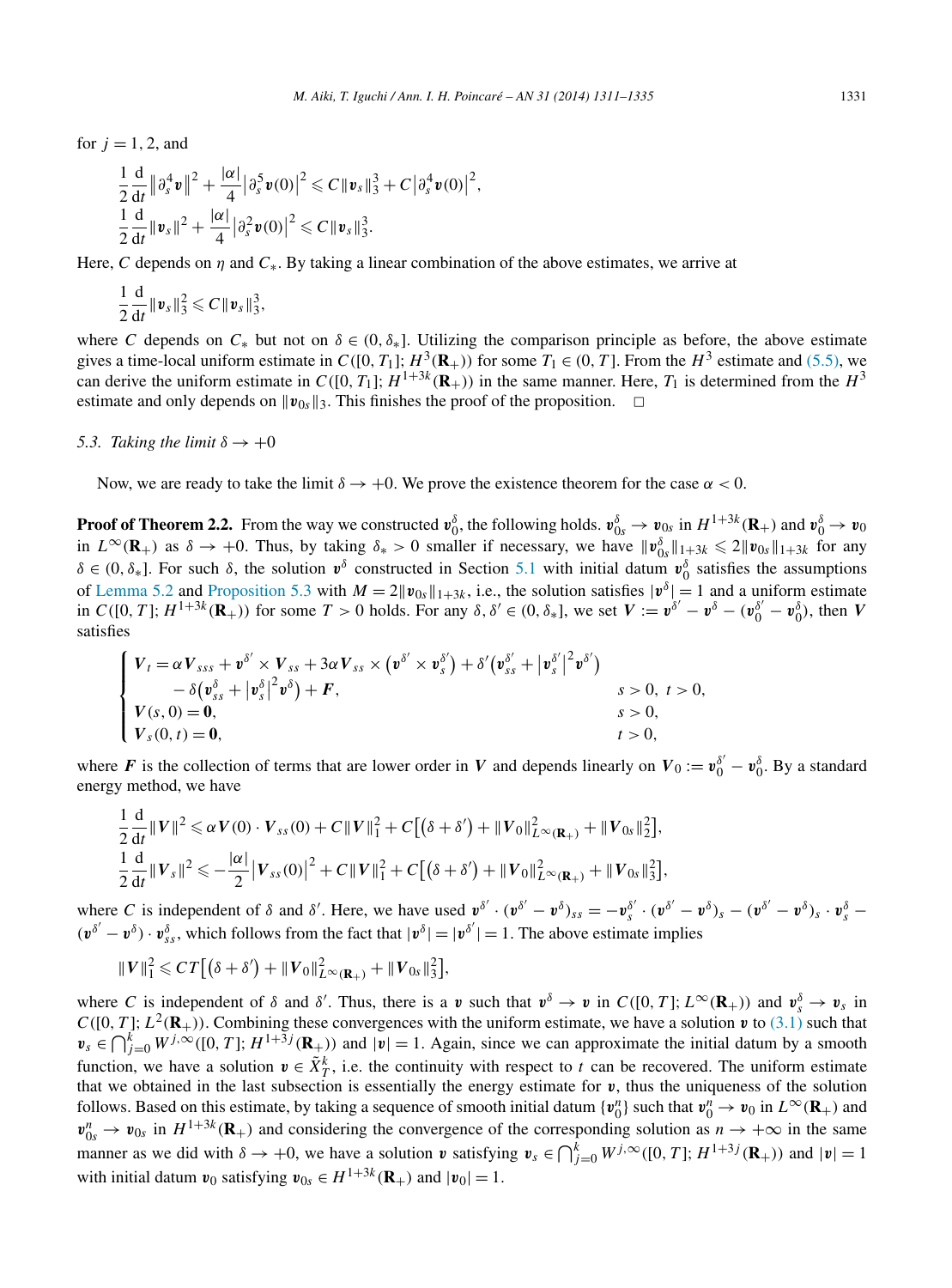<span id="page-21-0"></span>This is the point where we are unable to recover the continuity in *t*. This is because our problem cannot be solved reverse in time, which is required, to apply the standard method of recovering the continuity. So far, we have no new idea to solve this issue.

Finally, as we mentioned in the introduction, we can construct x from v. This finishes the proof of [Theorem 2.2.](#page-3-0)  $\Box$ 

## **6. Construction of the solution in the case**  $\alpha > 0$

## *6.1. Existence of solution*

We construct the solution in a similar manner as in the case  $\alpha < 0$ . For  $n \ge 2$ , we define  $v^{(n)}$  by

$$
\begin{cases}\n\mathbf{v}_{t}^{(n)} = \alpha \mathbf{v}_{sss}^{(n)} + A(\mathbf{v}^{(n-1)}, \partial_{s}) \mathbf{v}^{(n)} - \frac{3}{2} \alpha |\mathbf{v}_{s}^{(n-1)}|^{2} \mathbf{v}_{s}^{(n-1)} + \delta |\mathbf{v}_{s}^{(n-1)}|^{2} \mathbf{v}^{(n-1)}, & s > 0, t > 0, \\
\mathbf{v}^{(n)}(s, 0) = \mathbf{v}_{0}^{\delta, R}(s), & s > 0, \\
\mathbf{v}_{s}^{(n)}(0, t) = \mathbf{e}_{3}, & t > 0, \\
\mathbf{v}_{s}^{(n)}(0, t) = \mathbf{0}, & t > 0, \\
\end{cases}
$$

where  $e_3 = (0, 0, 1)$  and  $v_0^{\delta, R}$  is the initial datum cut-off at spatial infinity. Again, we define  $v^{(1)}$  by

$$
\bm{v}^{(1)}(s,t) = \bm{v}_0^{\delta,R}(s) + \sum_{j=1}^m \frac{t^j}{j!} \mathcal{Q}_{(j)}(\bm{v}_0^{\delta,R}(s))
$$

so that the compatibility conditions are satisfied at each iteration step. By [Theorem 4.4,](#page-10-0) each *v(n)* is well-defined.

Since the arguments for the uniform estimate and the convergence with respect to *n* and *R* are the same as in the case  $\alpha$  < 0, we omit most of the details and just show the basic energy estimate used to derive the uniform estimate. For any  $\eta > 0$  we have

$$
\frac{1}{2}\frac{d}{dt}\|\mathbf{v}_{s}^{(n)}\|^{2} = -(\mathbf{v}_{ss}^{(n)}, \mathbf{v}_{t}^{(n)})
$$
\n
$$
\leq \frac{\alpha}{2}|\mathbf{v}_{ss}^{(n)}(0)|^{2} - \frac{\delta}{2}\|\mathbf{v}_{ss}^{(n)}\|^{2} + C\|\mathbf{v}_{s}^{(n-1)}\|_{1}^{2}
$$
\n
$$
\leq \eta \|\mathbf{v}_{sss}^{(n)}\|^{2} + C_{\eta}\|\mathbf{v}_{ss}^{(n)}\|^{2} - \frac{\delta}{2}\|\mathbf{v}_{ss}^{(n)}\|^{2} + C\|\mathbf{v}_{s}^{(n-1)}\|_{1}^{2},
$$
\n
$$
\frac{1}{2}\frac{d}{dt}\|\mathbf{v}_{ss}^{(n)}\|^{2} = -(\mathbf{v}_{sss}^{(n)}, \mathbf{v}_{st}^{(n)})
$$
\n
$$
\leq \frac{\alpha}{2}|\mathbf{v}_{sss}^{(n)}(0)|^{2} - \delta\|\mathbf{v}_{sss}^{(n)}\|^{2} + \eta\|\mathbf{v}_{sss}^{(n)}\|^{2} + C_{\eta}(\|\mathbf{v}_{ss}^{(n)}\|^{2} + \|\mathbf{v}_{s}^{(n-1)}\|^{2}).
$$

By using the equation and Sobolev's embedding theorem, we have

$$
\left|\mathbf{v}_{sss}^{(n)}(0)\right|^2 \leqslant \eta \left|\left|\mathbf{v}_{sss}^{(n)}\right|\right|^2 + C_{\eta} \left|\left|\mathbf{v}_{ss}^{(n)}\right|\right|^2 + C \big(1 + \left|\left|\mathbf{v}_{s}^{(n-1)}\right|\right|_1\big)^2.
$$

Combining all the estimates yields

$$
\sup_{0\leqslant t\leqslant T}\|\mathbf{v}_s^{(n)}(t)\|_1^2+\int\limits_0^T\|\mathbf{v}_s^{(n)}(t)\|_2^2\,\mathrm{d}t\leqslant C\int\limits_0^T\|\mathbf{v}_s^{(n-1)}(t)\|_1^2\,\mathrm{d}t+C T,
$$

where in the above estimates, the constants *C* depend on  $\|\mathbf{v}^{(n-1)}\|_{L^{\infty}(\mathbf{R}_+)}$ . From the above, estimates uniform in *n* and *R* can be obtained by induction with respect to *n*.

# *6.2. Uniform estimate of the solution with respect to δ*

As before, we derive a uniform estimate. First we prove the following.

**Lemma 6.1.** If **v** is a solution of [\(3.4\)](#page-4-0) with  $v_s \in C([0, T], H^2(\mathbf{R}_+))$ ,  $v \in C([0, T]; L^{\infty}(\mathbf{R}_+))$ , and  $|v_0^{\delta}| = 1$ , then  $|\mathbf{v}| = 1$  *in*  $\mathbf{R}_{+} \times [0, T]$ *.*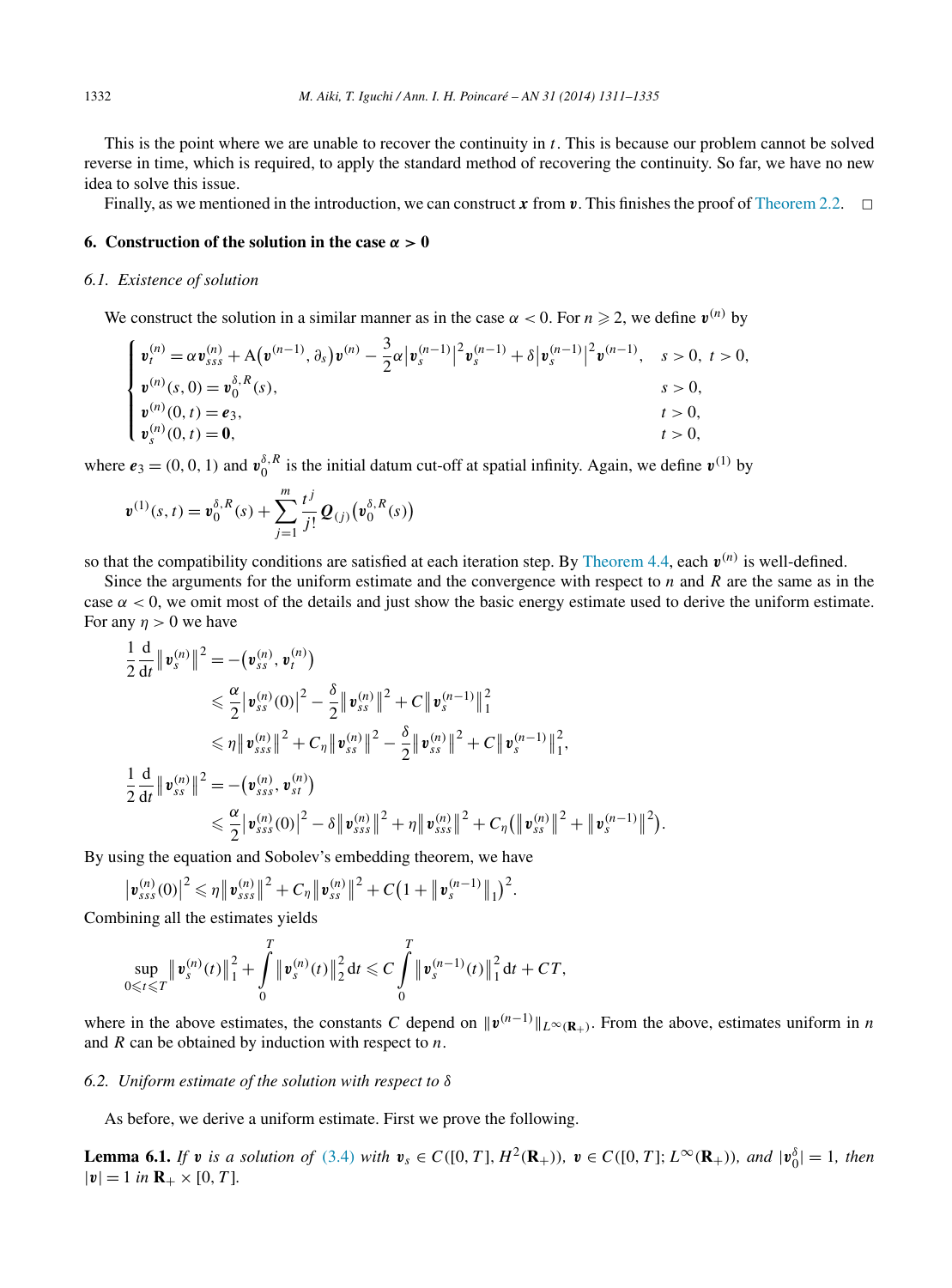<span id="page-22-0"></span>**Proof.** As in the proof of [Lemma 5.2,](#page-13-0) if we set  $h(s, t) := |v(s, t)|^2 - 1$ , *h* satisfies

$$
\begin{cases}\nh_t = \alpha h_{sss} + \delta h_{ss} + (2\delta |\mathbf{v}_s|^2 + 3\alpha (\mathbf{v}_s \cdot \mathbf{v}_{ss}))h, & s > 0, \ t > 0, \\
h(s, 0) = 0, & s > 0, \\
h(0, t) = 0, & t > 0, \\
h_s(0, t) = 0, & t > 0.\n\end{cases}
$$

We estimate as follows. For any  $\eta > 0$ ,

$$
\frac{1}{2}\frac{\mathrm{d}}{\mathrm{d}t}\|h\|^2 \leqslant C_\eta \|h\|^2 - \delta \|h_s\|^2 + \eta \|h_s\|^2
$$

holds. Thus, after choosing  $\eta > 0$  sufficiently small,  $h \equiv 0$  follows. This finishes the proof of the lemma.  $\Box$ 

As before, we rewrite the nonlinear terms in [\(3.4\)](#page-4-0) into its original form.

$$
\begin{cases}\n\mathbf{v}_t = \mathbf{v} \times \mathbf{v}_{ss} + \alpha \left\{ \mathbf{v}_{sss} + \frac{3}{2} \mathbf{v}_{ss} \times (\mathbf{v} \times \mathbf{v}_s) + \frac{3}{2} \mathbf{v}_s \times (\mathbf{v} \times \mathbf{v}_{ss}) \right\} + \delta (\mathbf{v}_{ss} + |\mathbf{v}_s|^2 \mathbf{v}), \quad s > 0, \ t > 0, \\
\mathbf{v}(s, 0) = \mathbf{v}_0^{\delta}, & s > 0, \\
\mathbf{v}(0, t) = \mathbf{e}_3, & t > 0, \\
\mathbf{v}_s(0, t) = \mathbf{0}, & t > 0.\n\end{cases}
$$
\n(6.1)

Now, we derive a basic uniform estimate with respect to *δ*. The main method and properties used to derive the estimate are the same as in the case  $\alpha$  < 0, namely, utilizing  $|v| = 1$ , [\(5.3\),](#page-14-0) and [\(5.4\),](#page-14-0) but the energy is slightly modified and we do not need to use a higher order conserved quantity. First we have

$$
\frac{1}{2} \frac{d}{dt} ||\mathbf{v}_s||^2 = \frac{\alpha}{2} |\mathbf{v}_{ss}(0)|^2 - \delta ||\mathbf{v}_{ss}||^2,
$$
\n
$$
\frac{1}{2} \frac{d}{dt} ||\mathbf{v}_{ss}||^2 \leq C ||\mathbf{v}_s||_2^2 (1 + ||\mathbf{v}_s||_2) + \frac{\alpha}{2} |\mathbf{v}_{sss}(0)|^2 - \delta ||\mathbf{v}_{sss}||^2
$$
\n
$$
\leq C ||\mathbf{v}_s||_2^2 (1 + ||\mathbf{v}_s||_2) - \delta ||\mathbf{v}_{sss}||^2,
$$

where we have used  $|v_{sss}(0)|^2 \leq C ||v_s||_2^2 (1 + ||v_s||_2)$ , which follows by rewriting the boundary term using the equation. To close the estimate, we will derive estimates for *vsss*. However, like the estimates above, the boundary terms have a bad sign unlike in the case  $\alpha < 0$ . Thus, we must modify the energy to obtain the desired estimate. Specifically, to obtain an estimate for *vsss*, we use the following.

$$
\frac{1}{2}\frac{\mathrm{d}}{\mathrm{d}t}\bigg\{\|\boldsymbol{v}_{sss}\|^2+\frac{2}{\alpha}(\boldsymbol{v}\times\boldsymbol{v}_{ss},\boldsymbol{v}_{sss})\bigg\}\leqslant C\|\boldsymbol{v}_s\|_2^2\big(1+\|\boldsymbol{v}_s\|_2^2\big).
$$

In each estimate, *C* is independent of *δ*. Combining the three estimates, we obtain a uniform estimate for  $|v_s|$ <sub>2</sub> for sufficiently small *δ*. We denote this threshold as *δ*∗.

The reason we modified the energy from the standard Sobolev norm is to take care of the boundary term. If we directly estimate  $\|\mathbf{v}_{sss}\|^2$ , boundary term of the form  $\mathbf{v}_{sss}(0) \cdot \partial_s^5 \mathbf{v}(0)$  comes out and the order of derivative is too high to estimate. By adding a lower order modification term in the energy, we can cancel out this term. This kind of modification is needed every three derivatives. We use the above energy as an example to demonstrate the idea behind finding the correct modifying term. Taking the trace  $s = 0$  in the equation yields

$$
\alpha \mathbf{v}_{sss}(0,t) + (\mathbf{v} \times \mathbf{v}_{ss})(0,t) = \mathbf{0}
$$

for any  $t > 0$ . Thus, replacing  $||\mathbf{v}_{sss}||^2$  with  $||\mathbf{v}_{sss}||^2 + \frac{2}{\alpha}(\mathbf{v} \times \mathbf{v}_{ss}, \mathbf{v}_{sss})$  changes the boundary term from  $\mathbf{v}_{sss}(0) \cdot \partial_s^5 \mathbf{v}(0)$ to  $(\mathbf{v}_{sss}(0) + \frac{1}{\alpha}\mathbf{v} \times \mathbf{v}_{ss}(0)) \cdot \partial_s^5 \mathbf{v}(0)$ , which is zero.

We continue the estimate in this pattern. Suppose that we have a uniform estimate  $\sup_{0 \le t \le T} ||v_s(t)||_{2+3(i-1)} \le M$ for some  $i \geqslant 1$ . For  $j = 1, 2$ , we have

$$
\frac{1}{2}\frac{\mathrm{d}}{\mathrm{d}t}\|\partial_s^{3i+j}\,\mathbf{v}\|^2\leqslant C\big(1+\|\mathbf{v}_s\|_{2+3i}^2\big),\,
$$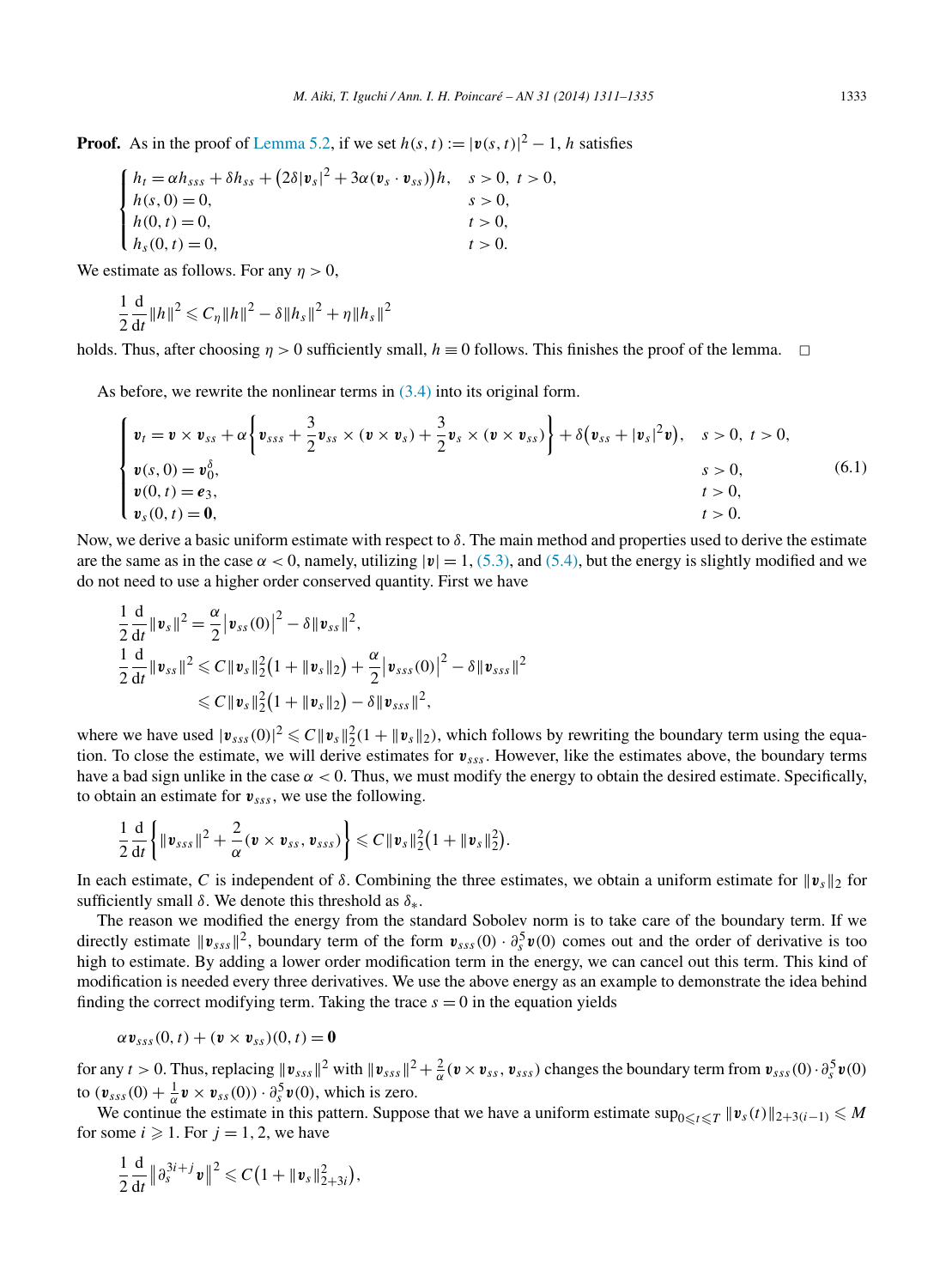<span id="page-23-0"></span>where we have used  $|\partial_s^{3(i+1)} \mathbf{v}(0)|^2 \leq C \|\mathbf{v}_s\|_{2+3i}^2$ . Here, C depends on M, but not on  $\delta$ . Set  $W_{(m)}(\mathbf{v}) := \mathbf{P}_{(m)}(\mathbf{v})$  $\alpha^m \partial_s^{3m} v$ , which is  $P_{(m)}(v)$  without the highest order derivative term. Then, the final estimate is

$$
\frac{1}{2}\frac{\mathrm{d}}{\mathrm{d}t}\bigg\{\|\partial_s^{3(i+1)}\mathbf{v}\|^2+\frac{2}{\alpha^{i+1}}\big(\mathbf{W}_{(i+1)}(\mathbf{v}),\partial_s^{3(i+1)}\mathbf{v}\big)\bigg\}\leqslant C\|\mathbf{v}_s\|_{2+3i}^2+C,
$$

where, again, *C* depends on *M*, but not on *δ*. Thus, we have proven the following time-local uniform estimate by induction.

**Proposition 6.2.** For a natural number k and  $M > 0$ , let v be a solution of [\(6.1\)](#page-22-0) with  $|v_0^{\delta}| = 1$ ,  $v_{0s}^{\delta} \in H^{2+3k}(\mathbf{R}_{+})$ , and  $||\mathbf{v}_{0s}^{\delta}||_{H^{2+3k}(\mathbf{R}_{+})} \leqslant M$  satisfying  $\mathbf{v}_{s} \in C([0, T]; H^{2+3k}(\mathbf{R}_{+}))$  and  $\mathbf{v} \in C([0, T]; L^{\infty}(\mathbf{R}_{+}))$ . Then, there is a  $C_{**} > 0$ *and*  $T_1 \in (0, T]$  *such that for*  $0 \le \delta \le \delta_*$ , *v satisfies* 

$$
\sup_{0\leqslant t\leqslant T_1}\big\|\mathbf{v}_s(t)\big\|_{2+3k}\leqslant C_{\ast\ast}.
$$

*Here,*  $T_1$  *depends on*  $\|\mathbf{v}_{0s}\|_2$  *and*  $C_{**}$  *is independent of*  $\delta \in (0, \delta_*]$ *.* 

*6.3. Taking the limit*  $\delta \rightarrow +0$ 

Now we take the limit  $\delta \to +0$ . For  $\delta', \delta \in (0, \delta_*]$ , we set the difference of the corresponding solutions as  $V :=$  $v^{\delta'} - v^{\delta} - (v_0^{\delta'} - v_0^{\delta})$ . Then, *V* satisfies

$$
\begin{cases}\nV_t = \mathbf{v}^{\delta'} \times V_{ss} + \alpha \{ V_{sss} + 3V_{ss} \times (\mathbf{v}^{\delta'} \times \mathbf{v}^{\delta'}) \} + \delta' V_{ss} + G, & s > 0, t > 0, \\
V(s, 0) = \mathbf{0}, & s > 0, \\
V(0, t) = \mathbf{0}, & t > 0, \\
V_s(0, t) = \mathbf{0}, & t > 0, \\
V_s(0, t) = \mathbf{0}, & t > 0,\n\end{cases}
$$

where *G* is the collection of terms that are lower order in *V* and depends linearly on  $V_0 := v_0^{\delta'} - v_0^{\delta}$ . By a standard energy method, we have

$$
\frac{1}{2}\frac{\mathrm{d}}{\mathrm{d}t}||V||_3^2 \leqslant C||V||_3^2 + C[(\delta' + \delta) + ||V_0||_{L^{\infty}(\mathbf{R}_+)}^2 + ||V_{0s}||_3^2],
$$

where *C* depends on  $C_{**}$  defined in Proposition 6.2. Here, we have used identities such as

$$
\mathbf{v}_s^{\delta'}\times \partial_s^4(\mathbf{v}^{\delta'}-\mathbf{v}^\delta)=\mathbf{v}_s^{\delta'}\times \partial_s^4\mathbf{v}^{\delta'}-\mathbf{v}_s^{\delta}\times \partial_s^4\mathbf{v}^\delta-\left(\mathbf{v}^{\delta'}-\mathbf{v}^\delta\right)_s\times \partial_s^4\mathbf{v}^\delta,
$$

to obtain the estimate. From this estimate, we see that  $v^{\delta} \to v$  in  $C([0, T]; L^{\infty}(\mathbb{R}_{+}))$  and  $v^{\delta}_{s} \to v_{s}$  in  $C([0, T];$  $H^2(\mathbf{R}_+)$ ) as  $\delta \to +0$ , and *v* is the solution to [\(3.2\).](#page-3-0) Combining this with the uniform estimate, we see that  $v_s \in$  $\bigcap_{j=0}^{k}$  *W*<sup>*j*,∞</sup>([0, *T*]; *H*<sup>2+3(*k*−*j*)(**R**<sub>+</sub>)). As before, the uniform estimate is essentially the energy estimate for the limit</sup> system, and after an approximation argument on the initial datum, the regularity assumption on the initial datum can be relaxed. Thus we have proven [Theorem 2.1.](#page-3-0)

#### **References**

- [1] [M. Aiki, T. Iguchi, Motion of a vortex filament in the half-space, Nonlinear Anal. 75 \(2012\) 5180–5185.](http://refhub.elsevier.com/S0294-1449(13)00114-5/bib3131s1)
- [2] L.S. [Da Rios, Sul moto d'un liquido indefinito con un filetto vorticoso di forma qualunque, Rend. Circ. Mat. Palermo 22 \(1\) \(1906\) 117–135](http://refhub.elsevier.com/S0294-1449(13)00114-5/bib3133s1) [\(in Italian\).](http://refhub.elsevier.com/S0294-1449(13)00114-5/bib3133s1)
- [3] R.J. [Arms, F.R. Hama, Localized-induction concept on a curved vortex and motion of an elliptic vortex ring, Phys. Fluids 8 \(4\) \(1965\) 553–559.](http://refhub.elsevier.com/S0294-1449(13)00114-5/bib3134s1)
- [4] [T. Nishiyama, A. Tani, Initial and initial–boundary value problems for a vortex filament with or without axial flow, SIAM J. Math. Anal. 27 \(4\)](http://refhub.elsevier.com/S0294-1449(13)00114-5/bib35s1) [\(1996\) 1015–1023.](http://refhub.elsevier.com/S0294-1449(13)00114-5/bib35s1)
- [5] N. [Koiso, The vortex filament equation and a semilinear Schrödinger equation in a Hermitian symmetric space, Osaka J. Math. 34 \(1\) \(1997\)](http://refhub.elsevier.com/S0294-1449(13)00114-5/bib3132s1) [199–214.](http://refhub.elsevier.com/S0294-1449(13)00114-5/bib3132s1)
- [6] S. [Gutiérrez, J. Rivas, L. Vega, Formation of singularities and self-similar vortex motion under the localized induction approximation, Com](http://refhub.elsevier.com/S0294-1449(13)00114-5/bib3135s1)[mun. Partial Differ. Equ. 28 \(5–6\) \(2003\) 927–968.](http://refhub.elsevier.com/S0294-1449(13)00114-5/bib3135s1)
- [7] [V. Banica, L. Vega, On the stability of a singular vortex dynamics, Commun. Math. Phys. 286 \(2009\) 593–627.](http://refhub.elsevier.com/S0294-1449(13)00114-5/bib3136s1)
- [8] [V. Banica, L. Vega, Scattering for 1D cubic NLS and singular vortex dynamics, J. Eur. Math. Soc. 14 \(2012\) 209–253.](http://refhub.elsevier.com/S0294-1449(13)00114-5/bib3137s1)